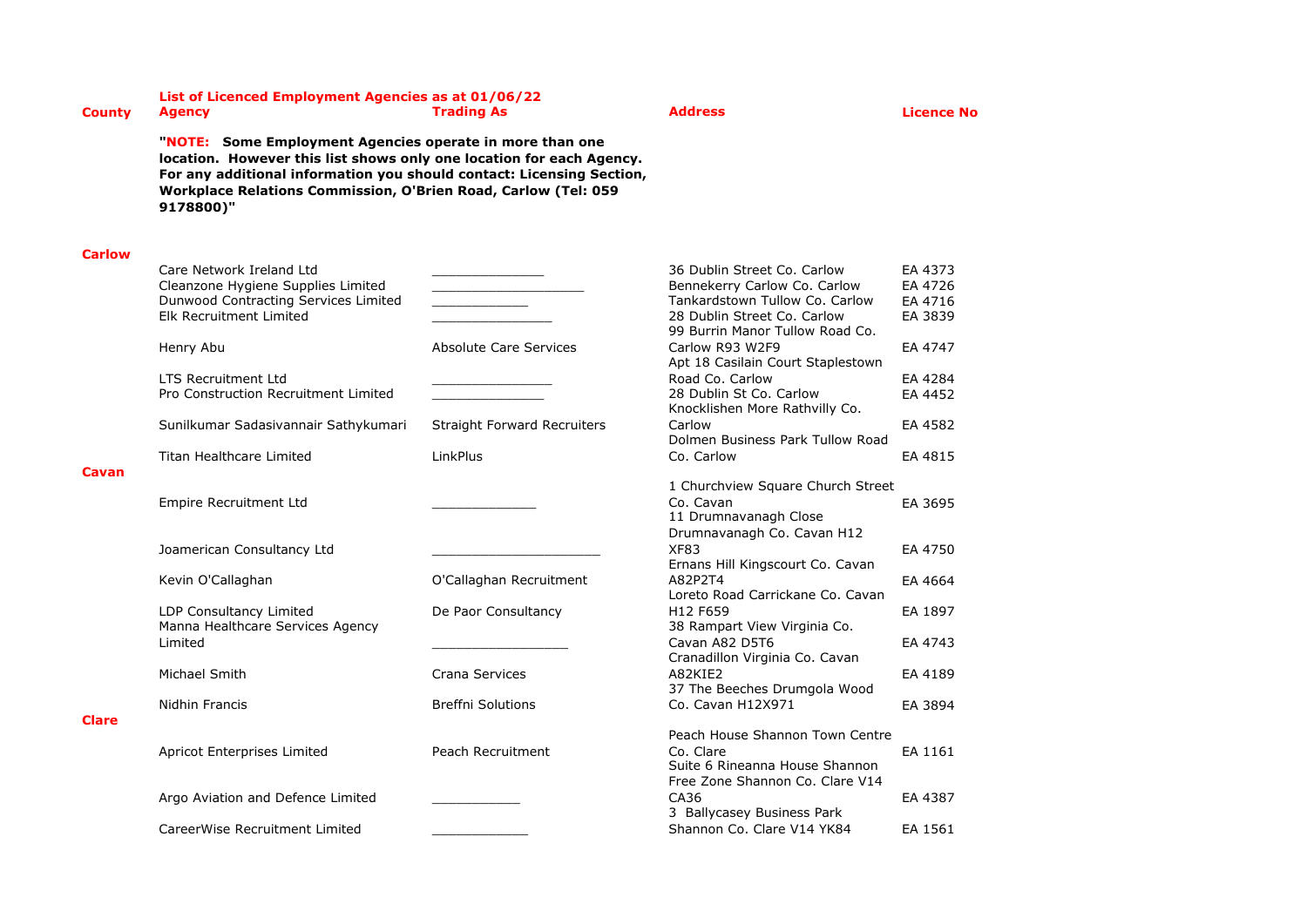| Cregg Labour Solutions Limited                                             |                           | Bay 100-101 Shannon Industrial<br>Estate Shannon Co. Clare                                                    | EA 2246            |
|----------------------------------------------------------------------------|---------------------------|---------------------------------------------------------------------------------------------------------------|--------------------|
| Eflexes Staffing and Recruitment Solutions                                 |                           | Bay 89.2 Shannon Industrial Estate                                                                            |                    |
| Ltd                                                                        | eFlexes                   | Shannon, Co. Clare V14VP44<br>4 High Street Ennis Co. Clare V95                                               | EA 2173            |
| Glensheen Limited                                                          | Key 2 Recruitment         | HD <sub>2</sub> Y<br>2 Cluain Alainn Hurlers Cross                                                            | EA 3365            |
| QR Select Ltd                                                              |                           | Shannon Co. Clare V14 K252<br>Ballymaley Business Park Gort Road                                              | EA 4755            |
| <b>TTM Healthcare Limited</b>                                              |                           | Ennis Co. Clare V95 XD79<br>13 Carmody St Business Park Ennis                                                 | EA 2019            |
| Westland Health Limited                                                    |                           | Co. Clare V95 C672                                                                                            | EA 4732            |
| Acquaint Resources Ltd                                                     |                           | Unit C; Thompson House<br>MacCurtain St Co. Cork T23 A5RN<br>16 Railway Place High Street Co.                 | EA 4675            |
| Affordable Live-In Homecare Ltd                                            |                           | Cork T12 N2V8<br>Castlepark Kinsale Co. Cork                                                                  | EA 3808            |
| <b>AMODREC Limited</b>                                                     |                           | P17WR92<br>"Sean Chearta" Lisladeen Berrings,                                                                 | EA 4760            |
| ASE Cultural Exchange Ltd                                                  | AuPair Service Europe     | Co. Cork P12 A780<br>Business Center, North Point House<br>North Business Park Mallow Rd Co.                  | EA 3961            |
| Atlas Recruitment                                                          |                           | Cork<br>3 Watergold Douglas Co. Cork T12                                                                      | EA 4734            |
| Berkley Recruitment (Group) Limited                                        |                           | VNR3<br>NSC Campus Mahon Co. Cork T12                                                                         | EA 1260            |
| Bio Pharma Engineering Limited                                             |                           | A9NN<br>46 St Mary's Road Midleton Co.                                                                        | EA 3171            |
| Bridge HR Holdings Ltd                                                     | <b>Bridge Recruitment</b> | Cork P25KX25<br>1 Horgans Quay Waterfront Square                                                              | EA 4683            |
| Ciaran Martin                                                              | Greenstate                | Co. Cork T23 PPT8<br>Unit 11 Rivergrove, Riverstick Co.                                                       | EA 4834            |
| Claran Consulting Engineers Limited                                        |                           | Cork<br>'Satori' Ballineadig Farran Co. Cork                                                                  | EA 2085            |
| Cornhouse Consulting Limited                                               |                           | P31 TF66                                                                                                      | EA 3945            |
| <b>Crest Solutions Limited</b>                                             |                           | Little Island Industrial Estate<br>Wallingstown Little Island Co. Cork<br>1st Floor 32 Oliver Plunkett St Co. | EA 4271            |
| <b>C&amp;M Recruitment Limited</b><br>C.S.A. Personnel Consultants Limited |                           | Cork<br>65 Patrick Street Co. Cork<br>No 4 Eastgate Avenue Eastgate                                           | EA 2255<br>EA 1010 |
| DPS Engineering & Construction Limited                                     |                           | Business Park Little Island Co. Cork<br>T45 X265<br>Main Street Boherbue Co. Cork P51                         | EA 1264            |
| DRIVE4YOU Limited                                                          |                           | E8 P6                                                                                                         | EA 4231            |

**Cork**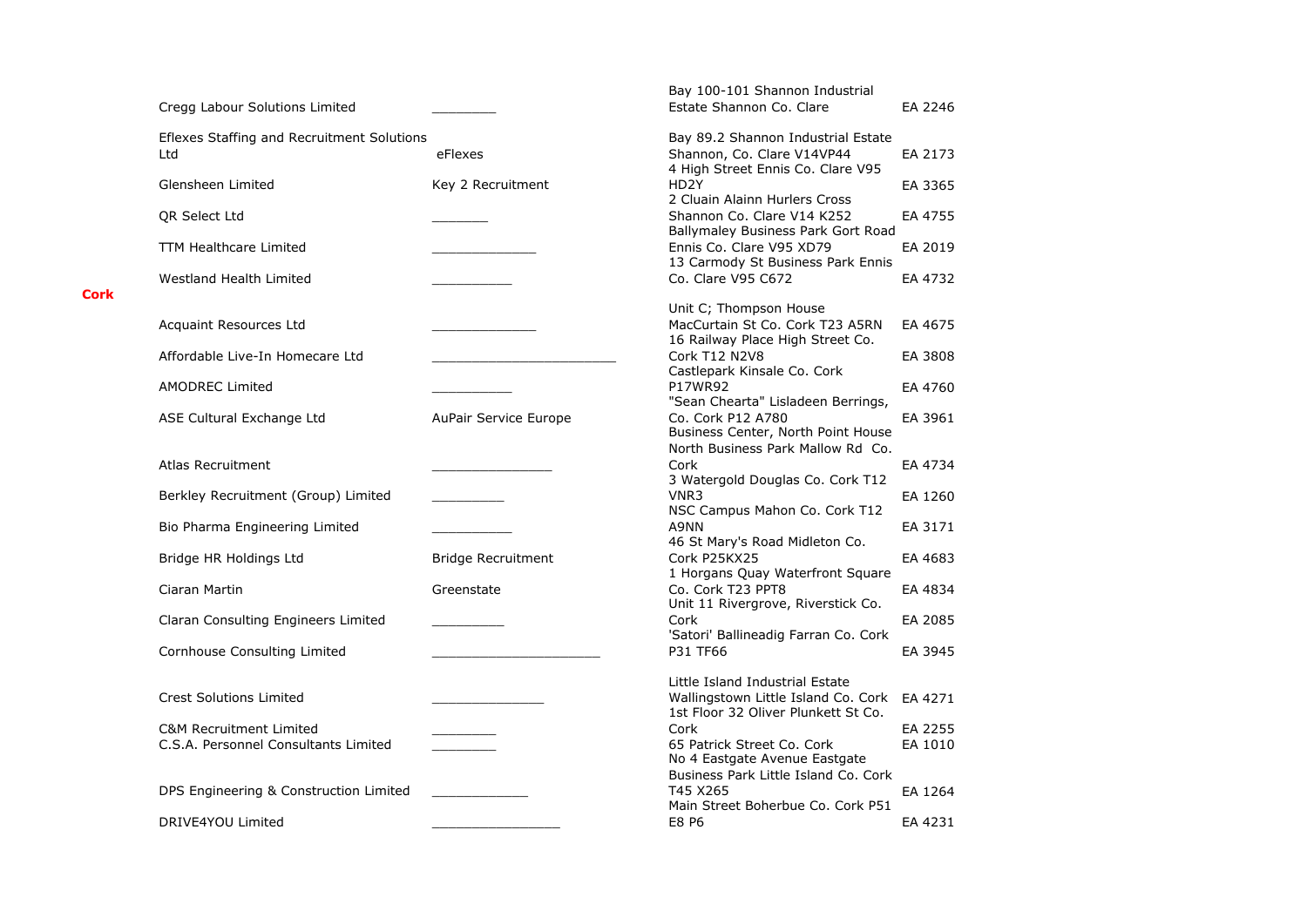|                                                                     |                                 | 34 The Grove Maryborough Hill                                      |         |
|---------------------------------------------------------------------|---------------------------------|--------------------------------------------------------------------|---------|
|                                                                     |                                 | Broadale; Douglas Co. Cork                                         |         |
| Elife IT Solutions Limited                                          |                                 | T12FCF8                                                            | EA 4711 |
| Employmum Limited                                                   | Employmum / Employflex          | 1 Lady's Cross Clonakilty Co. Cork                                 | EA 3954 |
| <b>Future Focus Limited</b><br>GO Global JRB Healthcare Recruitment |                                 | 1 Dun Laoi Union Quay Co. Cork<br>19 Haldene Curraheen Road        | EA 1281 |
| Agency Limited                                                      | Global Healthcare Recruitment   | Bishopstown Co. Cork T12 K84F<br>Old Creamery Square               | EA 3869 |
|                                                                     |                                 | Newtownshandrum Charleville Co.                                    |         |
| Grasstec Advance Ltd                                                |                                 | Cork                                                               | EA 4820 |
|                                                                     |                                 | Maryborough Lodge Maryborough                                      |         |
| Harry Walsh Associates Limited                                      | Harry Walsh Associates          | Hill Douglas Co. Cork T12 X46W<br>E-Charleville Enterprise Centre  | EA 1169 |
|                                                                     |                                 | Bakers Road Chareville Co. Cork                                    |         |
| Hire Me Up Limited                                                  |                                 | P56 K259                                                           | EA 4744 |
|                                                                     |                                 | Currahoo Ballinspittle Kinsale Co.                                 |         |
| International Community Dynamics CLG                                | Recruit Refugees Ireland        | Cork P17XE95<br>Unit 6 Kilnap Business &                           | EA 4718 |
|                                                                     |                                 | Technology Park Old Mallow Road                                    |         |
| <b>IRE Communications Limited</b>                                   | <b>IRE Recruitment Services</b> | Co. Cork                                                           | EA 2159 |
|                                                                     |                                 | 29 Cnoc Ard Corruragh Riverstick                                   |         |
| Irene O'Connor & Margaret Greaney                                   | Green Horizons                  | Co. Cork P43 PX03                                                  | EA 2294 |
|                                                                     |                                 | Carbery House 67-69 South Mall                                     |         |
| Kelly Services (Ireland) Limited                                    |                                 | Co. Cork T12 A33W                                                  | EA 1092 |
|                                                                     |                                 | Unit 5 Kinsale Commercial Park                                     |         |
| Life Science Consultants Limited                                    | <b>LSC</b>                      | Knocknabohilly Kinsale Co. Cork<br>Rubicon Centre MTU Campus       | EA 3148 |
| Link Healthcare Limited                                             |                                 | Bishopstown Co. Cork                                               | EA 4844 |
|                                                                     |                                 | Unit 3d North Point House North                                    |         |
|                                                                     |                                 | Point Business New Mallow Road                                     |         |
| LSP Renewables (Europe) Limited                                     |                                 | Co. Cork T23 AT2P                                                  | EA 4554 |
|                                                                     |                                 | Unit 15 City North Business Park                                   |         |
| Mackin Consultancy Limited                                          | <b>Mackin Consultancy</b>       | Dublin Hill Co. Cork T23 C981<br>14 The Cordolines Mallow Co. Cork | EA 4409 |
| McAuliffe Placement Services Ltd                                    |                                 | P51 DC7P                                                           | EA 2238 |
|                                                                     |                                 | No. 6 Portgate Business Park                                       |         |
| MEP Engineering Services Ltd                                        |                                 | Raffeen Monkstown Co. Cork<br>Ground Floor Montara House           | EA 3638 |
|                                                                     |                                 | Ballycurreen Industrial Estate Co.                                 |         |
| Milestone Automation Solutions Limited                              | <b>Milestone Solutions</b>      | Cork                                                               | EA 3968 |
|                                                                     |                                 | 5 Woodlea Oatencake Midleton Co.                                   |         |
| Navitas Recruitment Ltd                                             |                                 | Cork                                                               | EA 4801 |
|                                                                     |                                 | 2 Park Place City Gate Mahon Co.                                   |         |
| <b>NRL Recruitment Ltd</b>                                          | <b>NRL Recruitment</b>          | Cork T12DH0F                                                       | EA 4596 |
|                                                                     |                                 | Coolnahane Kanturk Co. Cork P51                                    |         |
| One Stop Hire Limited                                               |                                 | Y963                                                               | EA 4828 |
|                                                                     |                                 | 1st Floor, Penrose 1 Penrose Dock                                  |         |
| Orion Group Sciences Limited                                        |                                 | Cork Co. Cork T23 KW81                                             | EA 4280 |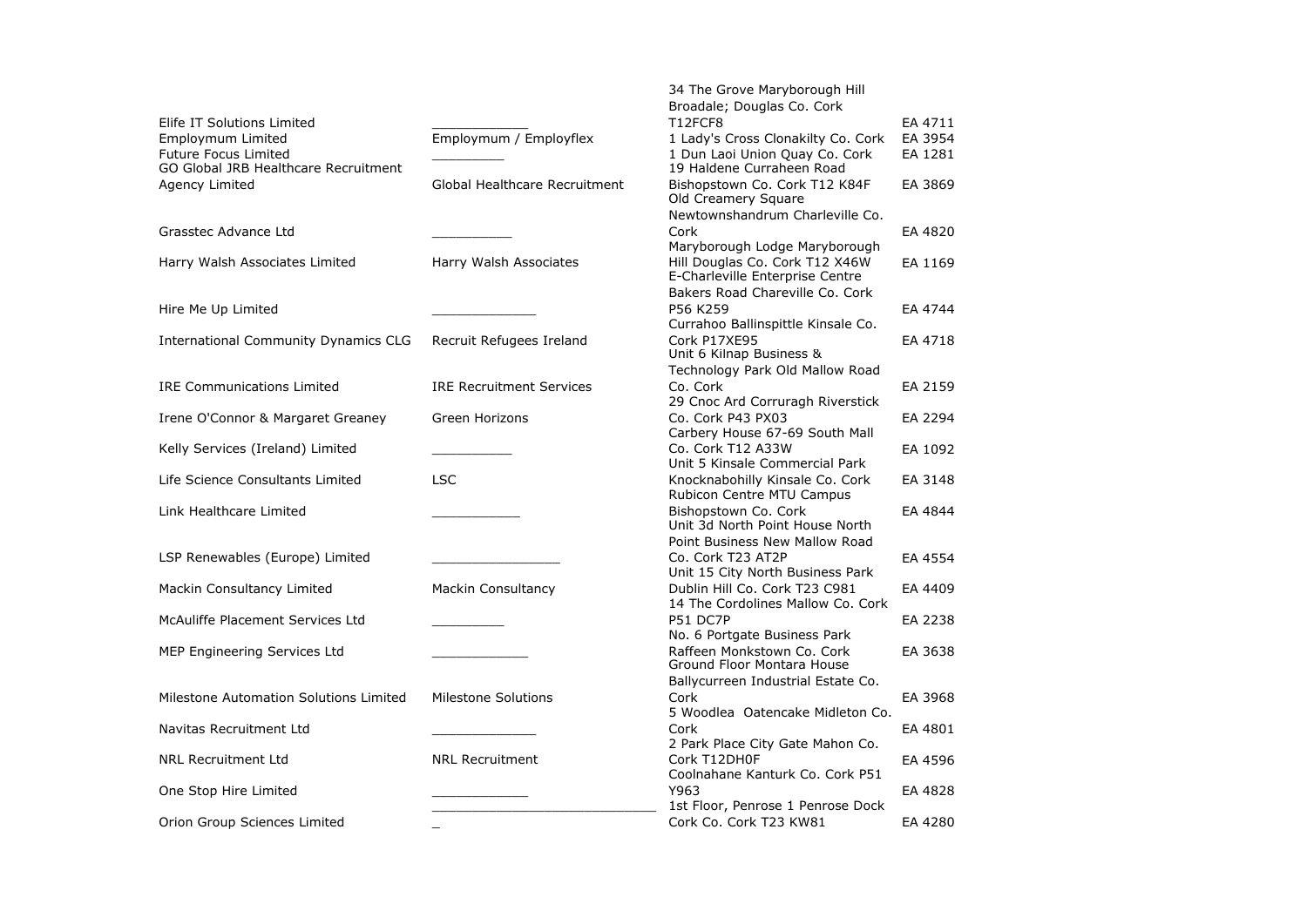|                | Oxford Global Resources Limited                        | Oxford International & Apex<br>Systems                 | Penrose Quay Cork City Co. Cork<br>T23 XY28<br>1 Eastgate Avenue Eastgate                                              | EA 2367            |
|----------------|--------------------------------------------------------|--------------------------------------------------------|------------------------------------------------------------------------------------------------------------------------|--------------------|
|                | PFH Technology Group Unlimited<br>Company              |                                                        | Business Park Little Island Co. Cork<br>T45 HK71                                                                       | EA 3134            |
|                | PharmEng Limited                                       | Locum Express PE Global                                | 8 Eastgate Avenue Eastgate<br>Business Park Little Island Co. Cork EA 3121<br>Rockview House Weavers Point             |                    |
|                | Pinta Crew Limited                                     |                                                        | Crosshaven Co. Cork P43 CX64                                                                                           | EA 4296            |
|                | Premier Recruitment International                      | Premier Group, Morgan McKinley,<br>Accreate & La Créme | 6th Floor Penrose Two, Penrose<br>Dock Victorian Quarter Co. Cork<br>T23 YY09<br>10.2 Market Square Mallow Co.         | EA 1080            |
|                | Rainbow Recruitment & Training Limited                 | Rainbow Recruitment                                    | Cork                                                                                                                   | EA 2081            |
|                | Richard Lynch Consulting Limited<br>R.T. Lane Limited  | Richard Lynch Consulting                               | 2 Heathervue Riverstown Glanmire<br>Co. Cork T45 Y272<br>Unit 1 Grandy Mallow Co. Cork<br>3 Watergold Douglas Co. Cork | EA 2017<br>EA 3884 |
|                | Stelvios Resources Ltd                                 |                                                        | T12VNR3                                                                                                                | EA 4773            |
|                | Synergy Central Recruitment (SCR)<br>Limited           | Synergy Central Recruitment                            | Enterprise House Mayfield Business<br>Park Old Youghal Road Co. Cork<br>Unit 3D North Point House North                | EA 4510            |
|                | Synergy Compliance Solutions (SCS)<br>Emea Ireland Ltd |                                                        | Point Business Park New Mallow<br>Road Co. Cork T23 DP48<br>11 Nessan House Mahon Industrial                           | EA 4508            |
|                | Tandem Project Management Limited                      | Tandem Project Management                              | Estate Blackrock Co. Cork T12<br>XN4V                                                                                  | EA 3842            |
|                | Victoria Healthcare Organisation Limited               | Victoria Health-Care Organisation                      | 12 Ard Carraig Skibbereen Co. Cork EA 4187<br>Unit 4 Portside Marina Commercial                                        |                    |
|                | Ward Personnel Limited                                 | Ward Personnel                                         | Park Centre Park Road Co. Cork<br>T12 AE98<br>The Atrium Blackpool Retail Park                                         | EA 3512            |
|                | Westbourne IT Global Services Ltd                      |                                                        | Co. Cork T23 T2VY                                                                                                      | EA 4044            |
|                | Windmill Homecare Ltd<br>Workways Recruitment Limited  | <b>WHC Recruitment</b>                                 | Market House Churchtown Mallow<br>Co. Cork<br>27 Cork Road Midleton Co. Cork                                           | EA 4803<br>EA 4093 |
| <b>Donegal</b> | Agape Core Ltd                                         |                                                        | Westbrook Buncrana Co. Donegal<br>F93YKP2                                                                              | EA 4824            |
|                | Cieran Kelly                                           | Practivepeople.ie                                      | Kelly's Corner Main Street Donegal<br>Town Co. Donegal F94 C6XT<br>Lissnaneese Ballymaleel                             | EA 4831            |
|                | Hurricane Promotions Limited                           | <b>EPIC World Jobs</b>                                 | Letterkenny Co. Donegal                                                                                                | EA 3799            |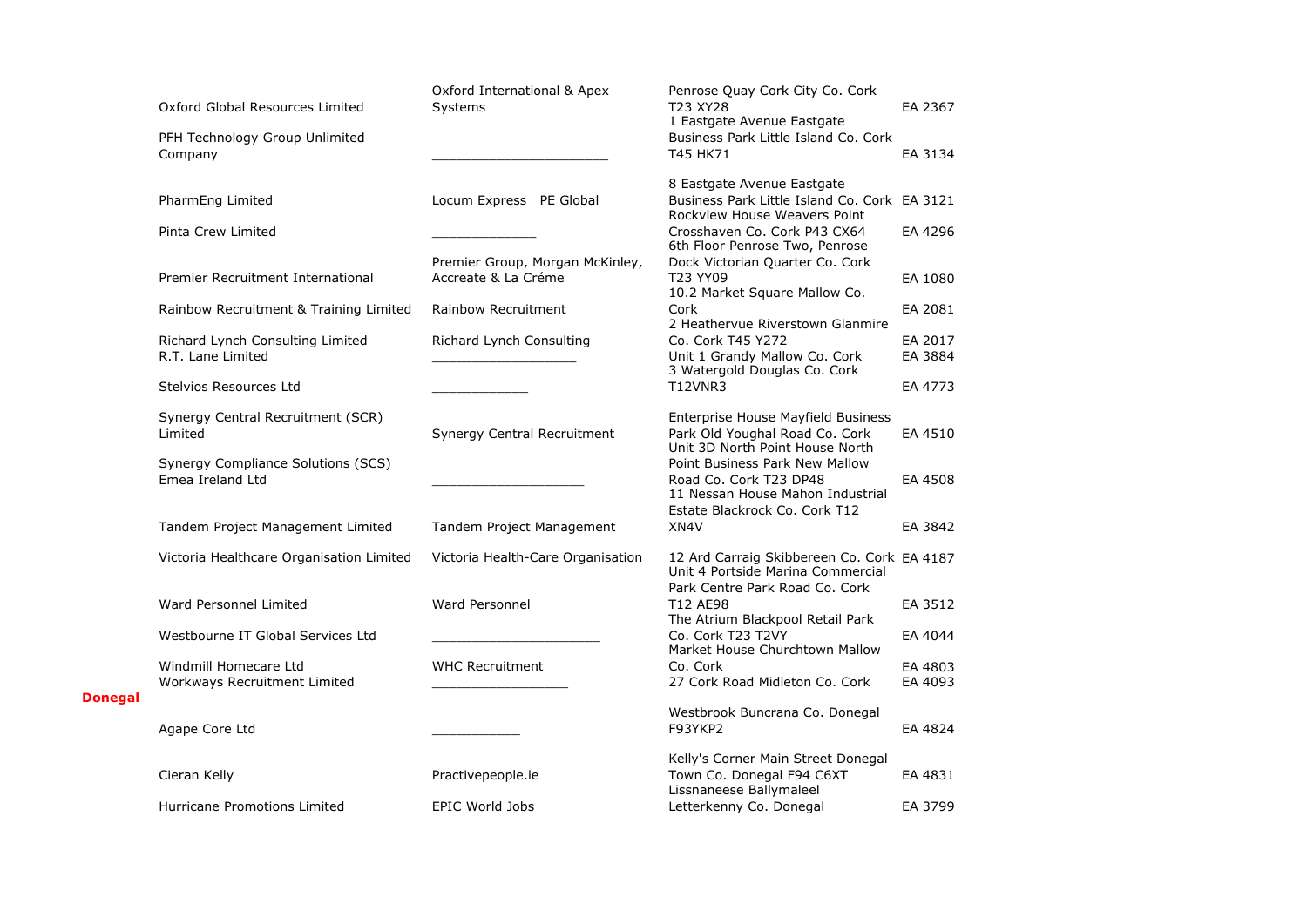|               | Jana Wallnerová                                                      | Go Ireland Jobs           | Trummon East Laghey Co. Donegal<br>F94 V3P1                                                     | EA 4842 |
|---------------|----------------------------------------------------------------------|---------------------------|-------------------------------------------------------------------------------------------------|---------|
|               |                                                                      |                           | 21A Academy Court Letterkenny                                                                   |         |
|               | <b>KKSM Staff Solutions Ltd</b>                                      |                           | Co. Donegal                                                                                     | EA 4691 |
|               | <b>MYM Recruitment Ltd</b>                                           |                           | LYIT; The Colab Port Road;<br>Ballyraine Letterkenny Co. Donegal<br>Drumaneary Mountcharles Co. | EA 3347 |
|               | Pierforce Construction Ltd                                           |                           | Donegal F94 EP29<br>Unit 39 Pinehill Industrial Estate<br>Mountaintop Letterkenny Co.           | EA 4236 |
|               | Tailored Facility Solutions Limited                                  | T.F.S. Ireland            | Donegal<br>Harbour View Court Shore Road                                                        | EA 4306 |
|               | Woodston Personnel Ltd                                               |                           | Killybegs Co. Donegal F94 WFW5                                                                  | EA 2177 |
| Down          |                                                                      |                           |                                                                                                 |         |
| <b>Dublin</b> | Platinum Recruitment NI Ltd                                          |                           | 18 Scotch Street Downpatrick Co.<br>Down BT30 6AQ                                               | EA 4796 |
|               |                                                                      |                           | Block 9 Airvista Office Park Swords                                                             |         |
|               | 3D Personnel Limited                                                 |                           | Road Santry Dublin 9<br>Silverdale Bealinstown Balheary Co.                                     | EA 3321 |
|               | A Willi Ltd                                                          |                           | Dublin K67 A0H2                                                                                 | EA 4666 |
|               | A & G Coyle Group Limited                                            | A & G Coyle Group Limited | 51 Bracken Road Sandyford Dublin<br>18 D18 CV48<br>Novum Building Clonshaugh                    | EA 3644 |
|               | <b>Accent Facilities Solutions Ltd</b>                               |                           | Business & Technology Park Dublin<br>17 D17 YW27<br>2 Westland Square Pearse Street             | EA 4837 |
|               | <b>Access Nursing Limited</b>                                        | <b>Access Nursing</b>     | Co. Dublin D02 V960                                                                             | EA 4003 |
|               | Accountancy Professionals Limited                                    | <b>ACCPRO</b>             | 43 Fitzwilliam Place Dublin 2<br>52 Lower O'Connell Street Dublin 1.                            | EA 3379 |
|               | <b>Acourt Recruitment Services Ltd</b>                               | Hynes Agency              | Co. Dublin<br>Pelham House South County<br>Business Park Leopardstown Dublin                    | EA 3777 |
|               | Act1 Group-Agile1 Ireland Limited<br>Acumen Resources Search Company | Agile-1                   | 18<br>54 St Margaret's Road Malahide Co.                                                        | EA 3891 |
|               | Limited                                                              | <b>Acumen Resources</b>   | Dublin K36R761<br>20 Stephen Street Lower First Floor                                           | EA 4222 |
|               | Adaptive HVM Ltd                                                     |                           | Dublin 2 D02 DT04<br>1st Floor 29-31 South William                                              | EA 3782 |
|               | Adecco Ireland Limited                                               | Adecco                    | Street Co. Dublin D02 EF22<br>42 Grosvernor Square Flat 11                                      | EA 1009 |
|               | Adrian Rusu                                                          | Diverse Talent Recruiter  | Rathmines Dublin 6<br>17a Mellifont Avenue Dun Laoghaire                                        | EA 4741 |
|               | Advocate Consulting Ltd                                              |                           | Co. Dublin<br>No 1 Grants Row Lower Mount                                                       | EA 4458 |
|               | Aer Resources Agency Services Limited                                |                           | Street Dublin 2                                                                                 | EA 4209 |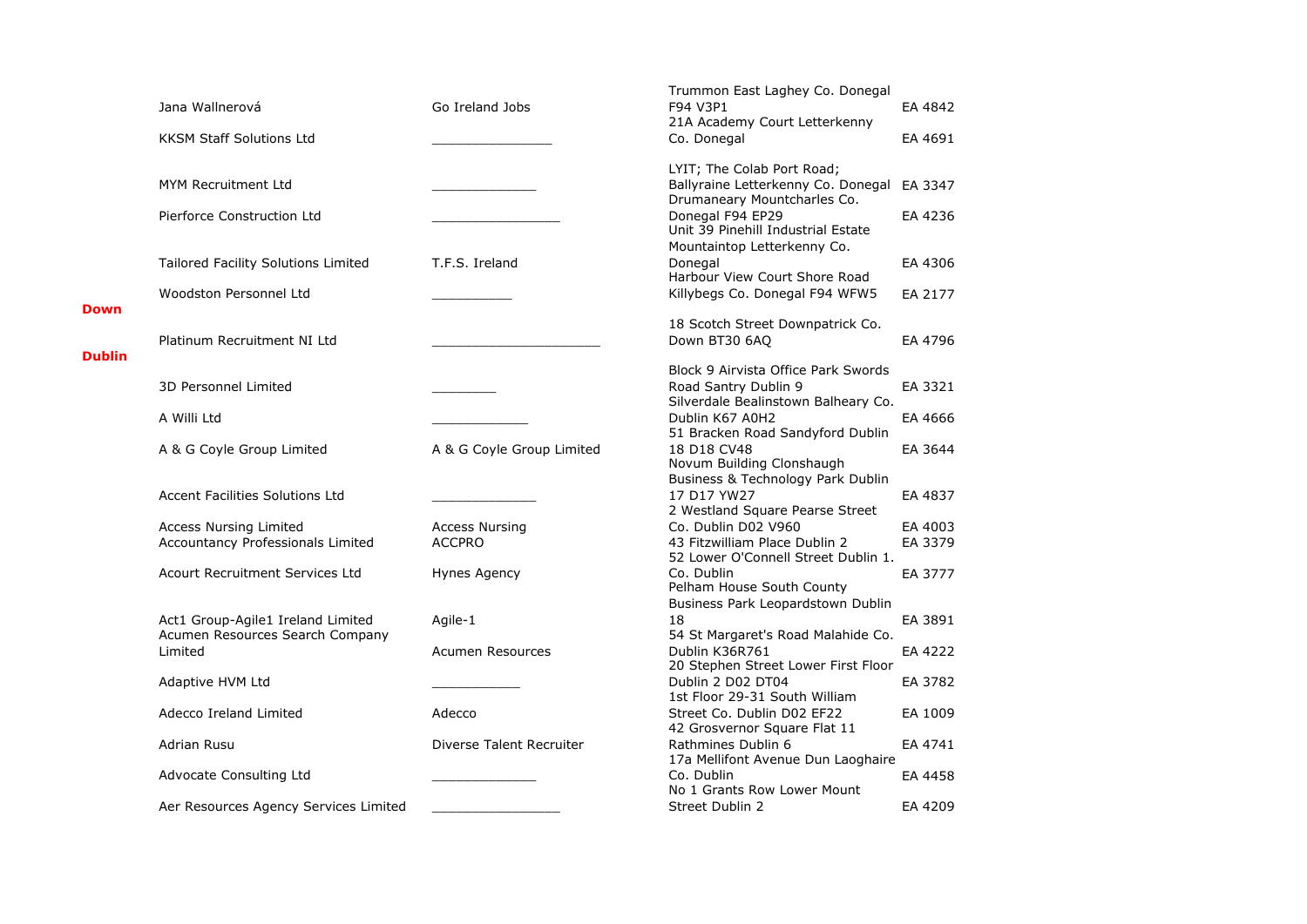|                                                   |                                                                                            | 2 Essex Street E Temple Bar Dublin                                                     |                    |
|---------------------------------------------------|--------------------------------------------------------------------------------------------|----------------------------------------------------------------------------------------|--------------------|
| <b>AGC Healthcare Ltd</b>                         |                                                                                            | 2                                                                                      | EA 3979            |
| <b>Agility Employment Limited</b>                 |                                                                                            | 26/27 Upper Pembroke St Dublin 2 EA 4686<br>Embassy House Herbert Park                 |                    |
| <b>AII Limited</b>                                | Odgers Berndtson                                                                           | Ballsbridge Dublin 4<br>Eagle House Fields Corner Lower<br>Churchtown Road Churchtown  | EA 1069            |
| Airport Driving School Ltd<br>Ajilon (UK) Limited | Drivers 5-Star Employment Agency<br>Spring Technology / Modis Ireland                      | Dublin 14 D14YT66<br>3 Clanwilliam Terrace Dublin 2<br>Trinity House Charleston Road   | EA 3613<br>EA 1253 |
| Alexander Mann Outsourcing Solutions Ltd          |                                                                                            | Ranelagh Dublin 6 D06 C8X4<br>Unit 9 Histon House Cornelscourt                         | EA 3549            |
| All About Healthcare Limited                      | The Care Team                                                                              | Dublin 18<br>Unit 6C Smithfield Village Smithfield                                     | EA 4215            |
| Alldus International Consulting Limited           |                                                                                            | Dublin 7 D07R1HF<br>South Point Herbert House                                          | EA 4316            |
| Allegis Global Solutions                          | Allegis Global Solutions KFT                                                               | Harmony Row Dublin 2 D02 H270<br>South Point Herbert House                             | EA 4693            |
| Allegis Global Solutions Limited                  | Allegis Global Solutions<br>Allegis Group, Aerotek, Aston Carter South Point Herbert House | Harmony Row Dublin 2 D02 H270                                                          | EA 4486            |
| Allegis Group Limited                             | Teksystems                                                                                 | Harmony Row Dublin 2 D02 H270                                                          | EA 4484            |
| Allen Recruitment Consulting Limited              |                                                                                            | 19 Pembroke Street Upper Dublin 2 EA 1427<br>21 Priory Office Close Stillorgan Co.     |                    |
| Alpha Workforce Limited                           |                                                                                            | Dublin A94 F660<br><b>Block B Crescent Building</b><br>Northwood Santry Dublin 9 D09   | EA 4216            |
| Altrai Recruitment Services                       |                                                                                            | C6X8<br>6-9 Trinity Street Dublin 2 D02                                                | EA 4799            |
| Amisoft Technologies Ireland PVT Limited          |                                                                                            | <b>EY47</b><br>6-9 Trinity Street Co. Dublin D02                                       | EA 4474            |
| Ancora Talent Solutions Ltd                       |                                                                                            | <b>EY47</b><br>3 Stratton Drive Adamstown Lucan                                        | EA 4509            |
| Angel Care Consultancy                            |                                                                                            | Co. Dublin<br>1 Hastings Avenue Balbriggan Co.                                         | EA 4698            |
| Angelic Recruitment Agency Ltd                    |                                                                                            | Dublin K32 EV62<br>Suite 3; First Floor Omega House<br>Collinstown Cross Cloughran Co. | EA 4563            |
| Anns Home Care Ire Ltd                            |                                                                                            | Dublin K67 EOA8<br>Quantum House Temple Road                                           | EA 4390            |
| Approach People Recruitment Limited               |                                                                                            | Blackrock Co. Dublin<br>57 Fitzwilliam Square North Dublin                             | EA 1910            |
| Armont Recruitment Limited                        |                                                                                            | 2 D02 CP02                                                                             | EA 3981            |
| Ascension Executive Recruitment Limited           |                                                                                            | 46 Dawson Street Dublin 2<br>8 Woodstown Drive Knocklyon                               | EA 3650            |
| Ashberry Recruitment Ltd                          |                                                                                            | Dublin 16 D16 FN83                                                                     | EA 4836            |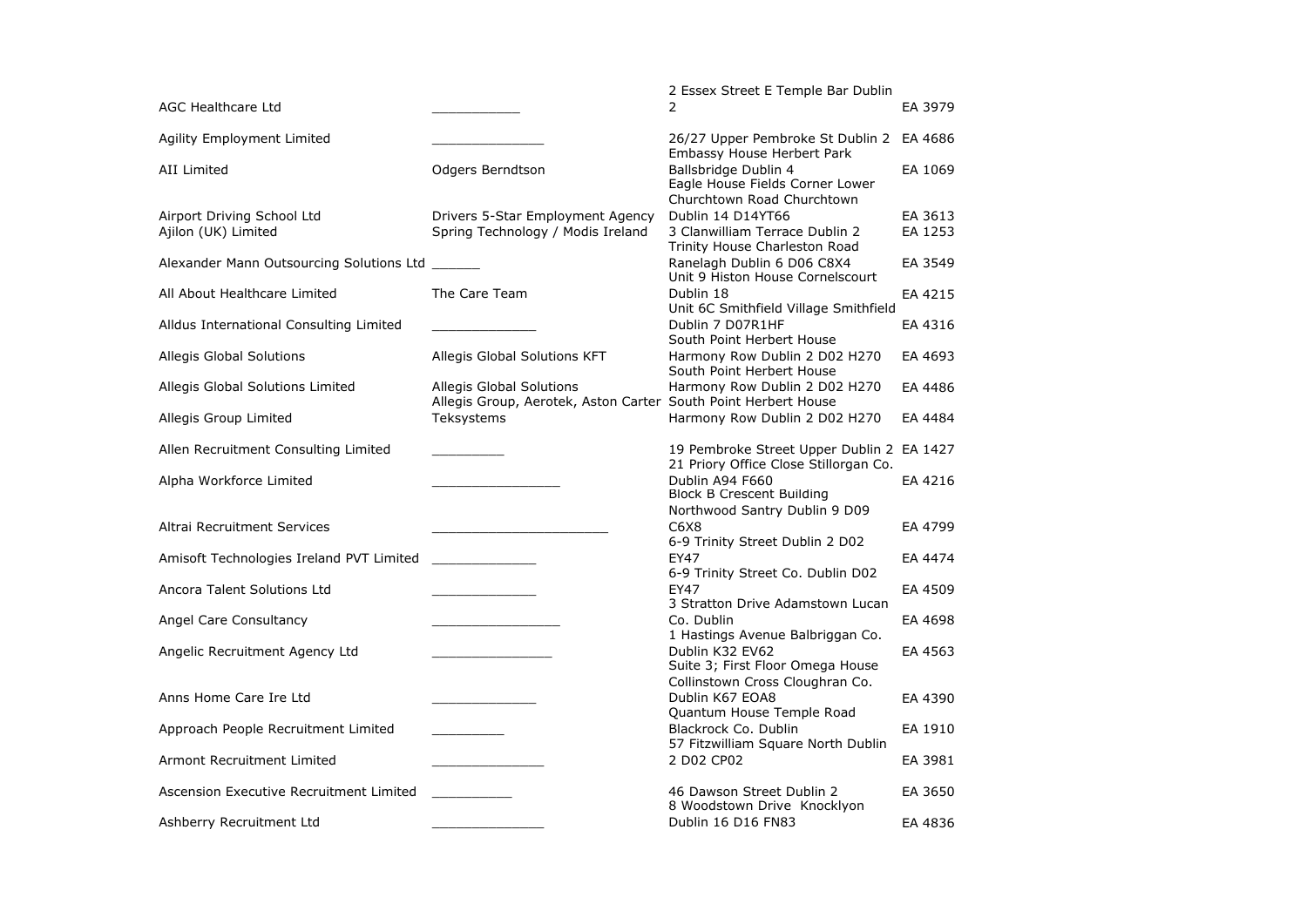| Ashfield Healthcare (Ireland) Limited   |                                | 20 Riverwalk Citywest Business<br>Campus Citywest Dublin 24         | EA 1447 |
|-----------------------------------------|--------------------------------|---------------------------------------------------------------------|---------|
|                                         |                                | 1 Goatstown Cross Goatstown                                         |         |
| <b>ASK HR Limited</b>                   |                                | Dublin 14<br>Aspira Docklands Spaces South                          | EA 3683 |
|                                         |                                | Docklands; Block C Sir John                                         |         |
|                                         |                                | Rogerson's Quay Dublin 2 D02                                        |         |
| AspiraCon Ltd                           | Aspira                         | VX60                                                                | EA 4504 |
| Assets Model Agency Limited             | Assets Model Agency            | 64 Lower Mount Street Dublin 2                                      | EA 1139 |
|                                         |                                | 2 Abbeyfield Milltown Dublin 6                                      |         |
| Assign Legal Recruitment Limited        | Assign                         | D06W6K1<br>Unit D3 Airside Business Park                            | EA 4025 |
| Assured Personnel Ltd                   |                                | Swords Co. Dublin K67 K380                                          | EA 4329 |
|                                         |                                |                                                                     |         |
|                                         |                                | Portmarnock Business Centre                                         |         |
|                                         |                                | <b>Stafford House Strand Road</b>                                   |         |
| AT Recruit IT Limited                   |                                | Portmarnock Co. Dublin D13 WC83                                     | EA 4244 |
| Attentius Associates Limited            | Osborne                        | 13 Fitzwilliam Square East Dublin 2                                 | EA 3448 |
|                                         |                                | 8 Beckett Hall Carrickmines Wood                                    |         |
| Avril Clare Recruitment Ltd             |                                | Dublin 18 D18XK33                                                   | EA 4641 |
|                                         |                                | Unit 3 The Highline Bakers Point                                    |         |
| Baig & Mirza Health Services Ltd        | Kare Plus Dublin South         | Pottery Road Dun Laoighaire Co.<br>Dublin A96 W5T3                  | EA 4544 |
|                                         |                                | 34 The Grafton Bulidings Grafton St                                 |         |
| <b>Balmer Recruitment Ltd</b>           | Balmer Dawson Executive Search | Dublin 2                                                            | EA 4033 |
|                                         |                                |                                                                     |         |
|                                         |                                | Suite 336 The Capel Building Mary's                                 |         |
| Barry M. Whelan Recruitment Limited     | <b>Excel Recruitment</b>       | Abbey Capel Street Dublin 7<br>Unit 9 2009 Orchard Business         | EA 2057 |
|                                         |                                | Centre Citywest Dublin 24                                           |         |
| Baylam Home Health Care Ltd             | Bayada Home Health Care        | D24FDH5                                                             | EA 4848 |
|                                         |                                |                                                                     |         |
|                                         |                                | 5th Floor Beaux Lane House Mercer                                   |         |
| <b>BDO Talent Management Limited</b>    |                                | Street Lower Dublin 2 D02 DH60<br>The Yard, Killakee Road Killakee, | EA 4434 |
| Belgrave Recruitment Limited            | Belgrave Nanny Agency          | Rathfranham Dublin 16 D16H223                                       | EA 2039 |
|                                         |                                | 101 & 103 The Capel Building                                        |         |
| Bespoke Recruitment Ltd                 |                                | Mary's Abbey Dublin 7                                               | EA 3787 |
|                                         |                                | 51 Earlsfort Road Lucan Co. Dublin                                  |         |
| Best Ever Placement and Consultancy Ltd |                                | <b>K78 KR50</b><br>Unit B12 Bracetown Business Park                 | EA 4742 |
| <b>Billy Jones</b>                      | Sadleir Consulting             | Clonee Dublin 15                                                    | EA 4265 |
|                                         |                                | Unit A Citywest Shopping Centre                                     |         |
| <b>Blue Saffron Ltd</b>                 | Dangan Group                   | Citywest Dublin 24                                                  | EA 4578 |
|                                         |                                | 77 Beechwood Gate Beechwood                                         |         |
| <b>Blueberry International</b>          |                                | Hansfield Dublin 15                                                 | EA 4389 |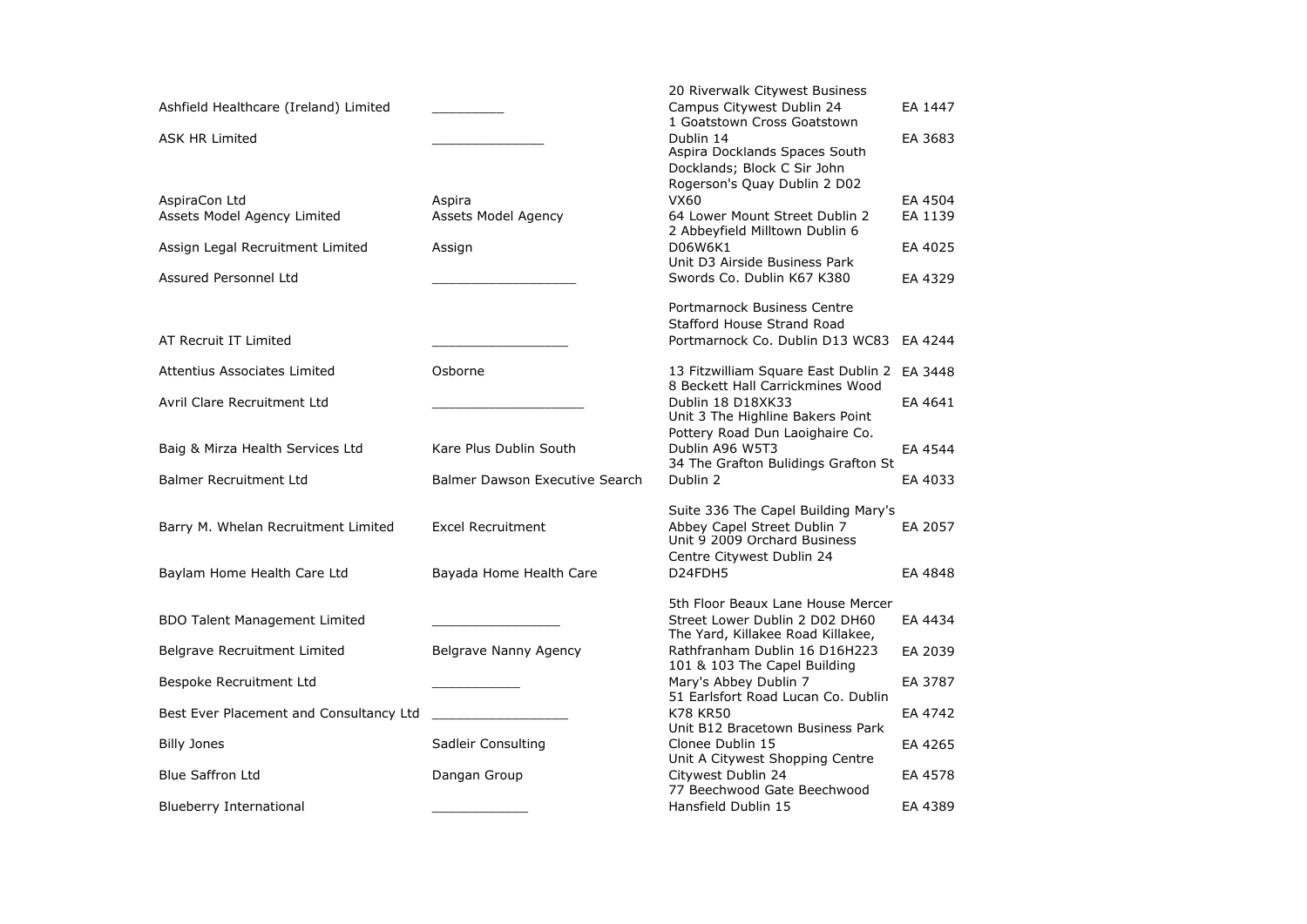| <b>Bluesky Resources Limited</b>                                                             |                                        | 19 Grange Parade Baldoyle<br>Industrial Estate Dublin 13<br>57 Fitzwilliam Square North Dublin                                         | EA 4014            |
|----------------------------------------------------------------------------------------------|----------------------------------------|----------------------------------------------------------------------------------------------------------------------------------------|--------------------|
| <b>BMS Performance Limited</b>                                                               | <b>BMS Sales Recruitment Ltd</b>       | 2 D02 CP02<br>22 Northumberland Road                                                                                                   | EA 2091            |
| Bologna Medical Recruitment Limited                                                          | Bologna Medical Recruitment            | Ballsbridge Dublin 4<br>Digital Office Centre Balheary                                                                                 | EA 3896            |
| Bostonair (Ireland) Limited                                                                  |                                        | Industrial Park Balheary Road;<br>Swords Co. Dublin K67E5A0<br>Level 1; The Chase Carmanhall                                           | EA 4374            |
| Bracken Recruitment Ltd                                                                      |                                        | Road Sandyford Industrial Estate<br>Dublin 18 D18 Y3X2<br>6 Arbutus Place Off Lombard St                                               | EA 4449            |
| Brandwagon Ireland Limited                                                                   |                                        | West Co. Dublin D08 N9T0<br>Officepods Upper Cranford Centre                                                                           | EA 4701            |
| <b>Brian Bennett</b>                                                                         | Lucida Search Partners                 | Montrose Dublin 4 D04 X6H0<br>24 Hallwell Road Adamstown Lucan                                                                         | EA 3928            |
| <b>Bright Care Ltd</b>                                                                       |                                        | Co. Dublin K78W2X8<br>36 Merrion Square Dublin 2 D02                                                                                   | EA 4681            |
| Brightwater Selection (Ireland) Limited                                                      | Brightwater Recruitment                | RY62<br>Charlemont Exchange 42                                                                                                         | EA 1401            |
| Broadgate Search Limited                                                                     |                                        | Charlemont Street Co. Dublin D02<br><b>VN88</b><br>6th Floor South Bank House Barrow                                                   | EA 4047            |
| Brookson Project Ireland Limited                                                             | Boomerang Back Office                  | Street Dublin 4 D04 TR29<br>Staybarr House Kylemore Park                                                                               | EA 4673            |
| Brown Oak Recruitment Ltd                                                                    |                                        | North Dublin 10 D10WF50<br>Unit 9, Keypoint Business Park                                                                              | EA 4590            |
| C & A Recruitment (Ireland) Ltd                                                              |                                        | Rosemount Park Drive, Ballycoolin<br>Dublin 11<br>Regus Dublin Airport Skybridge<br>House Corballis Road North Swords                  | EA 3296            |
| C & B Core Recruitment Limited                                                               | <b>Bright Recruitment</b>              | Co. Dublin K67 P6K2<br>13 Daletree Park Ballycullen Co.                                                                                | EA 4453            |
| Cadent Sourcing Limited                                                                      |                                        | Dublin D24 P3F1<br>Palmerston House Denzille Lane                                                                                      | EA 4455            |
| Cafico Recruitment Limited                                                                   | Cafico International                   | Dublin 2                                                                                                                               | EA 3796            |
| Caher International Recruitment<br>Consultants Ltd<br>Caldera Atlantic Resources Ireland LTD | <b>Global Professional Consultants</b> | Suite 302 Q House Furze Road<br>Sandyford Business Park Dublin 18<br>57 Amiens St Dublin 1 Dublin 1<br>6-9 Trinity Street Dublin 2 D02 | EA 3625<br>EA 4843 |
| Campbell Rochford Consulting Limited                                                         | Campbell Rochford                      | <b>EY47</b><br>10 Earlsfort Terrace Dublin 2 D02                                                                                       | EA 3795            |
| Capital GES Limited<br>Career Management International                                       |                                        | T380<br>Clifton House, Lower Fitzwilliam                                                                                               | EA 4211            |
| Consultants Ltd                                                                              | <b>CMI Recruitment</b>                 | Street, Dublin 2 D02XT91                                                                                                               | EA 1091            |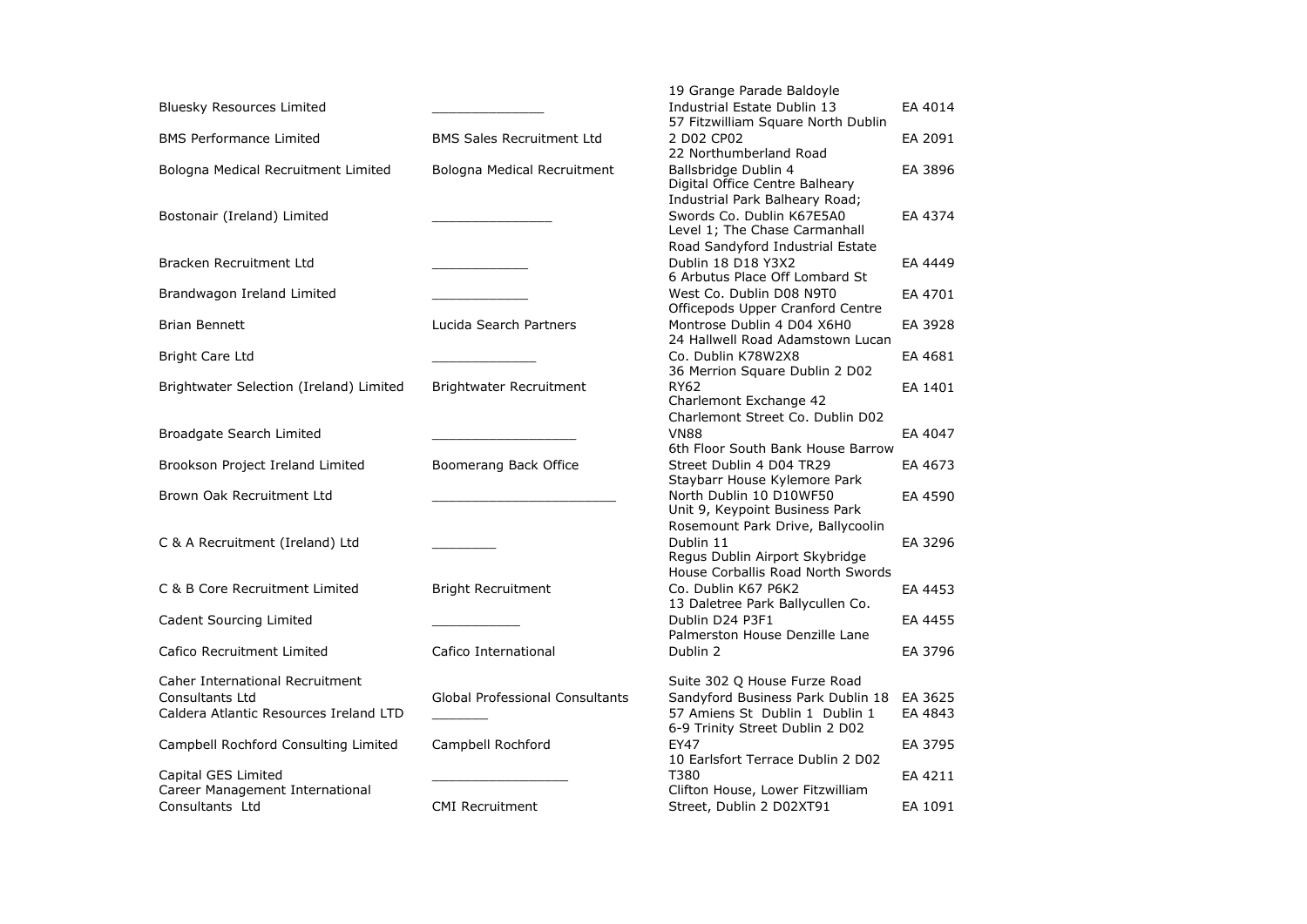| Carrick Recruitment Ltd                                                                                         | <b>Carrick Recruitment</b>                                     | Ballybrack Road Glencullen<br>Kilternan Dublin 18 D18 HF50                                                                                              | EA 3758                       |
|-----------------------------------------------------------------------------------------------------------------|----------------------------------------------------------------|---------------------------------------------------------------------------------------------------------------------------------------------------------|-------------------------------|
| Carrickbracken Limited<br><b>CCM International Limited</b><br>Chapter 3 Consulting Limited                      | <b>Hall Recruitment</b><br>CCM Recruitment International       | No 1 Northumberland Rd<br>Ballsbridge Dublin 4<br>63 Lower Gardiner Street Dublin 1<br>109 Lower Baggot Street Dublin 2<br>32D Rosemount Park Rosemount | EA 2131<br>EA 1064<br>EA 3867 |
| Charisog Limited                                                                                                |                                                                | Industrial Estate Co. Dublin D11<br><b>WA06</b><br>10B Santry Business Park Santry                                                                      | EA 4783                       |
| Choice People Staffing Solutions Ltd                                                                            |                                                                | Dublin 9<br>4 The Chandler BLDG Ashtown                                                                                                                 | EA 4577                       |
| Cian MCD Limited                                                                                                | Top Tier Recruitment                                           | Dublin 15 D01 V4A3                                                                                                                                      | EA 3959                       |
| Clarion Consulting Limited<br>Clarity Search Partners Ltd                                                       |                                                                | Clarion House A3 Bymac Centre<br>Blanchardstown Dublin 15 D15R924 EA 4261<br>10 Merrion Square North Dublin 2                                           | EA 4089                       |
| Clifden Recruitment Limited                                                                                     |                                                                | 77 Camden Street Lower Saint<br>Kevin's Co. Dublin D02 XE80<br>Suite 2 8 Westmoreland Street                                                            | EA 4516                       |
| Clinical 24 Staffing Ltd                                                                                        |                                                                | Dublin 2<br>13 Adelaide Road Saint Peter's                                                                                                              | EA 4537                       |
| Cloudsultants Limited                                                                                           |                                                                | Blackrock Co. Dublin D02 P950<br>Harcourt Centre Block 4 Harcourt                                                                                       | EA 4568                       |
| Collabera Ireland Limited                                                                                       |                                                                | Road Dublin 2 D02 HW77                                                                                                                                  | EA 4049                       |
| CollierBroderick Management Consultants<br>Limited<br><b>Communicate Recruitment Solutions</b><br>(Ireland) Ltd |                                                                | Unit 17 St. Olave's Business Centre<br>Malahide Road Co. Dublin K36 K038 EA 4059<br>Charlemont Exchange Charlemont<br>Street Dublin 2 D02 VN88          | EA 4499                       |
| Compassionate Care Services Limited                                                                             | <b>CCS Builders International</b><br><b>Recruitment Agency</b> | Ormond Building 31-36 Ormomd<br>Quay Upper DO7 EE37 Dublin 7                                                                                            | EA 4029                       |
| Computer Placement Limited                                                                                      | Computer Placement Ltd                                         | 8-34 Percy Place Dublin 4                                                                                                                               | EA 1159                       |
| Conncare Recruitment                                                                                            |                                                                | 1 The Crescent Carrickmines Manor<br>Carrickmines Dublin 18 D18N2P9<br>Suite G05 The Masonry Building                                                   | EA 4817                       |
| <b>Connexus Recruitment Ltd</b>                                                                                 | Connexus Recruitment                                           | 151 Thomas Street Dublin 8 D08<br>PY5E<br>Suite G05 The Masonry Building<br>151 Thomas Street Dublin 8 D08                                              | EA 3828                       |
| Conscia Ltd<br><b>Construction Specialist Recruitment</b><br>Limited                                            |                                                                | PY5E<br>11D Nutgrove Office Park<br>Rathfarnham Dublin 14 D14 P3C2                                                                                      | EA 4593<br>EA 4217            |
| Contax Limited                                                                                                  | Jobcontax                                                      | 104 Upper Drumcondra Road<br>Drumcondra Dublin 9 D09 FP29<br>Block 1 Blanchardstown Corporate                                                           | EA 1866                       |
| Coworkers Recruitment Ltd                                                                                       |                                                                | Park Dublin 15 D15AKK1                                                                                                                                  | EA 4369                       |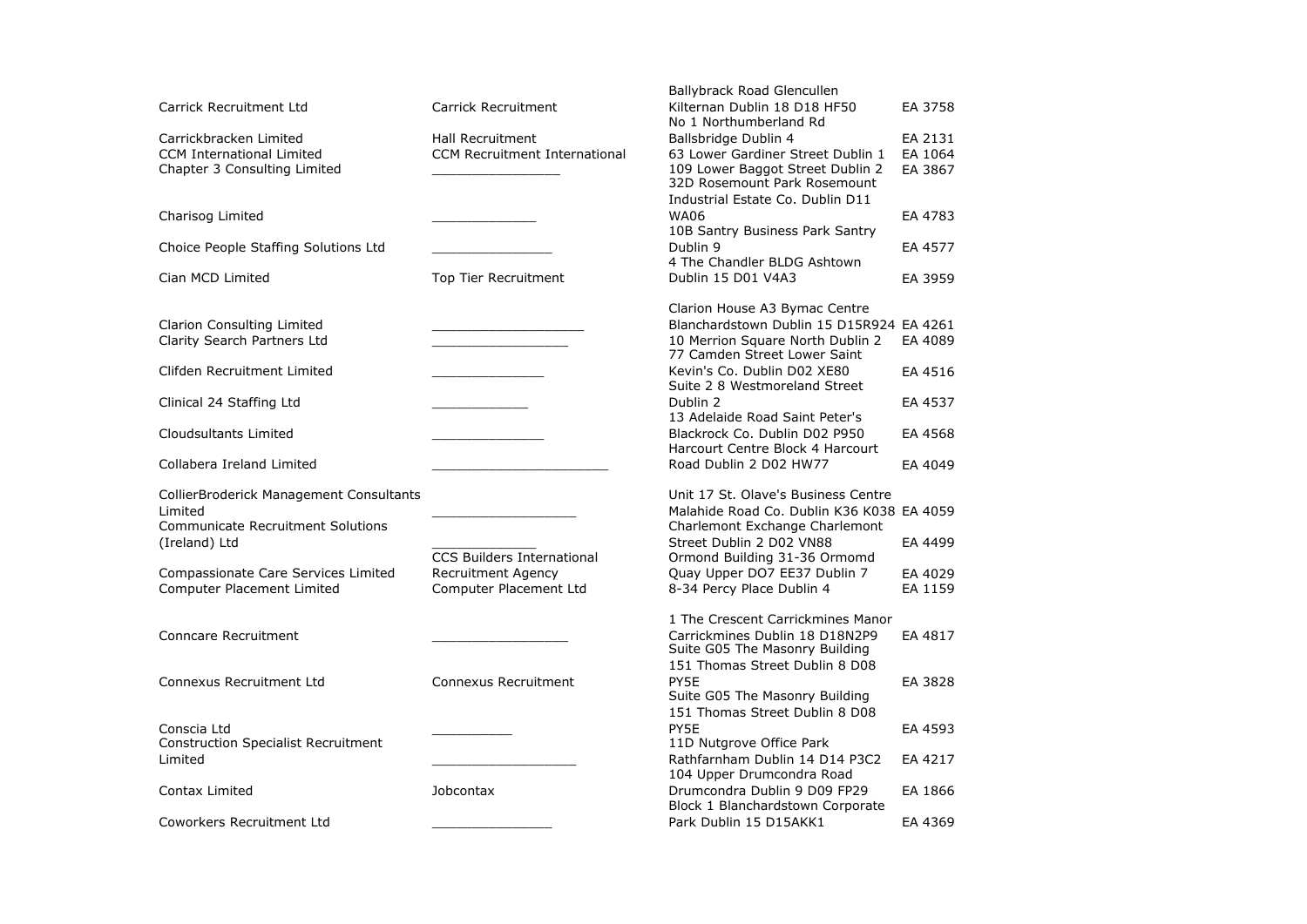| <b>CPL Healthcare Ltd</b>                     | 83 Merrion Square Dublin 2                                   | EA 1673 |
|-----------------------------------------------|--------------------------------------------------------------|---------|
|                                               | Kate Cowhig International                                    |         |
| <b>CPL Resources Plc</b>                      | Healthcare Recruitment Ltd<br>83 Merrion Square Dublin 2     | EA 1124 |
| <b>CPL Solutions Limited</b>                  | 83 Merrion Square Dublin 2<br><b>CPL Solutions Limited</b>   | EA 1350 |
| <b>CPL Solutions Ltd</b>                      | 83 Merrion Square Dublin 2<br><b>Flexsource Solutions</b>    | EA 1529 |
|                                               | 3015 Lake Drive Citywest Business                            |         |
| Crewit Resoucing Ltd                          | Campus Dublin 24 Co. Dublin                                  | EA 4655 |
|                                               | 19 Grange Parade Baldoyle                                    |         |
|                                               | Industrial Estate Dublin 13                                  |         |
| Crewlink Ireland Limited                      | D13N29X                                                      | EA 3419 |
|                                               | Unit G7 Centrepoint Business Park                            |         |
| Crossell Limited                              | Oak Road Dublin 12                                           | EA 2240 |
|                                               | 14 Orpen Green Blackrock Co.                                 |         |
| Cuides Limted                                 | Dublin<br>Fitzwilliam Hall Fitzwilliam Place                 | EA 4752 |
| Curnow Ireland Limited                        | Dublin 2<br>Desurvey Ireland                                 | EA 3881 |
|                                               | Block C 77 Sir John Rogerson's                               |         |
| <b>Customer Management Resourcing</b>         | Quay Dublin Docklands Dublin 2                               |         |
| <b>Ireland Limited</b>                        | <b>D02 VK60</b>                                              | EA 4480 |
|                                               | The Black Church St Mary's Place                             |         |
| <b>CXC Corporate Managed Services Limited</b> | Dublin 7                                                     | EA 4243 |
|                                               |                                                              |         |
| Davis Nolan Limited                           | 2-4 Ely Place Co. Dublin D02FR58<br><b>Next Generation</b>   | EA 3278 |
|                                               | 1 High Street Balbriggan Co. Dublin                          |         |
| Deena Energy Services Ltd                     | K32 DD40<br>Deena Energy<br>Office Suite F6; Unit 2 Holywell | EA 4303 |
|                                               | Commercial Centre Swords Co.                                 |         |
| Direct Aero Services Limited                  | Dublin K67 E7W6                                              | EA 1585 |
|                                               | Office Suite F6 Unit 2 Holywell                              |         |
|                                               | Commercial Centre Swords Co.                                 |         |
| Direct Personnel International Limited        | Dublin K67 E7W6                                              | EA 1173 |
|                                               | 58 Gloucester Square Railway                                 |         |
| DK Global Recruitment Limited                 | DK Global Recruitment<br>Street Dublin 1 D01 YH70            | EA 4052 |
|                                               | 12 Hatch Street Lower Dublin 2                               |         |
| Dolmen Recruitment Partners Ltd               | D02 R682                                                     | EA 4067 |
|                                               | Navicula Old Portmarnock                                     |         |
| Drew Consulting                               | Portmarnock Co. Dublin D13 AK46                              | EA 4027 |
|                                               | The Mews Sunbury Court Dartry                                |         |
| Duffy Alexander Recruitment Limited           | Road Dublin 6 D06FP93                                        | EA 4493 |
|                                               | West Pier Dun Laoghaire Co. Dublin<br>A96A7K7                | EA 4778 |
| Dun Laoghaire Powerboat School Ltd            | DoCentre 12 Camden Row Dublin 8.                             |         |
| <b>E-Frontiers Limited</b>                    | Co. Dublin                                                   | EA 3094 |
|                                               |                                                              |         |
|                                               | Unit K23 Drinan Enterprise Centre                            |         |
|                                               | Swords Enterprise Park Feltrim                               |         |
| Eastline Service Agency Limited               | Road; Swords Co. Dublin K67 F954 EA 4176                     |         |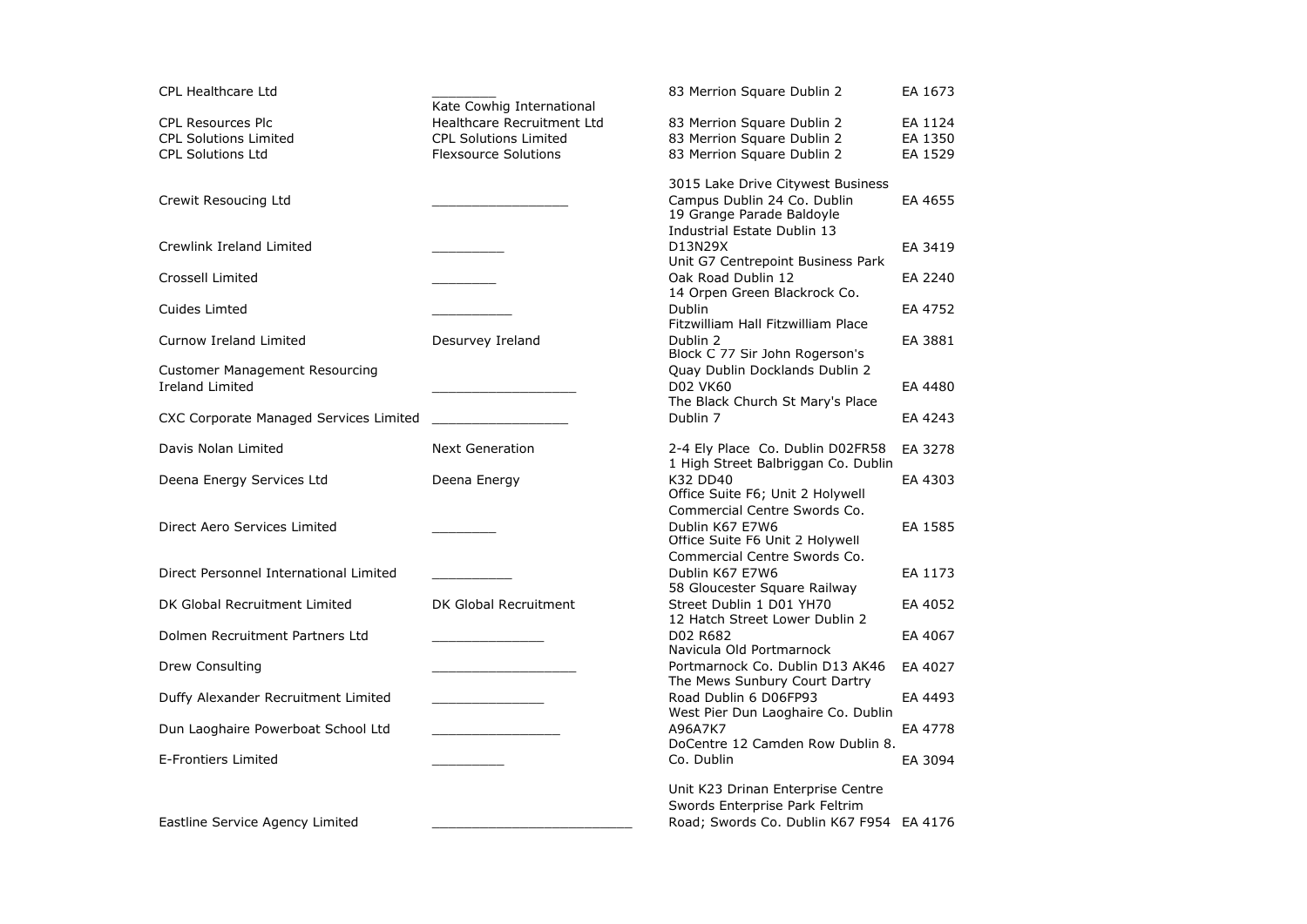|                                        |                                 | 57 Amiens Street Dublin 1 D01                                  |         |
|----------------------------------------|---------------------------------|----------------------------------------------------------------|---------|
| Easy Payroll Global Limited            |                                 | YY11                                                           | EA 4770 |
|                                        |                                 | 11 Block C Cabinteely Cherrywood                               |         |
| ED-HOC International Limited           | Job-Hoc                         | Dublin 18<br>Ashford Lower Glenageary Road                     | EA 4850 |
| Elevate Search & Recruitment Ltd       | Elevate Executive Selection     | Glenageary Co. Dublin                                          | EA 3436 |
|                                        |                                 | 5 Ballinteer Park Dublin 16 D16                                |         |
| <b>EMEA Legal Ltd</b>                  |                                 | V820                                                           | EA 4534 |
|                                        |                                 | 33 Victoria Street Dublin 8                                    |         |
| Emma McBreen                           | Óg Childcare                    | D08X2H7                                                        | EA 4719 |
|                                        |                                 |                                                                |         |
| Engage People Select Recruitment Ltd   | Engage People                   | South Point Herbert House 11<br>Harmony Row Co. Dublin D02H270 | EA 4000 |
|                                        |                                 | 1st Floor Block T Eastpoint Business                           |         |
| ErgoServices Ltd                       | Ergo                            | Park Dublin 3                                                  | EA 2312 |
|                                        |                                 | 49 Barnwell Woods Hansfield Co.                                |         |
| Essar Healthcare Limited               |                                 | Dublin D15 YW6F                                                | EA 4679 |
|                                        |                                 | Penthouse Suite Apex Business                                  |         |
|                                        |                                 | Centre Blackthorn Road Sandyford                               |         |
| Ethos Project Management Limited       | <b>KPPM</b>                     | Dublin 18<br>Parkview House, Unit 2B Beechhill                 | EA 3476 |
|                                        |                                 | Office Campus Clonskeagh, Dublin                               |         |
| Europlan Personnel Services Limited    |                                 | 4                                                              | EA 1120 |
|                                        |                                 | 51/52 Fitzwilliam Square West                                  |         |
| Exactest Ltd                           | Exactest                        | Dublin 2                                                       | EA 4357 |
|                                        |                                 | Broadmeadow Hall Applewood                                     |         |
| <b>Excel Aviation Limited</b>          |                                 | Village Swords Co. Dublin                                      | EA 3666 |
|                                        |                                 | 26 Greenogue Drive Rathcoole Co.<br>Dublin D24 PW08            |         |
| Excel Technical Consulting Ireland Ltd |                                 | First Floor 8 Claremont Road Dublin                            | EA 4579 |
| <b>Executive Connections Limited</b>   |                                 | 4 D04 X486                                                     | EA 1138 |
|                                        |                                 | Suite 2017 Orchard Avenue                                      |         |
|                                        |                                 | Citywest Business Campus Co.                                   |         |
| Executive Edge Limited                 |                                 | Dublin D24 RHY6                                                | EA 1680 |
|                                        |                                 | Pembroke Hall 38-39 Fitzwilliam                                |         |
| Fahy Kelly International Limited       | <b>FK International</b>         | Square Dublin 2 D02NX53<br>Office 401 23 Fitzwilliam Street    | EA 1149 |
| Farrini Limited                        |                                 | Upper Dublin 2 D02 DF74                                        | EA 4712 |
| FDT Consulting Engineers and Project   |                                 | Unit 1 Churchtown Business Park                                |         |
| Managers Ltd                           | <b>FDT Technical Placements</b> | Churchtown Dublin 14 D14 TH77                                  | EA 4470 |
|                                        |                                 | 19 Grange Parade Baldoyle                                      |         |
|                                        | Dalmac Recruitment & Aviation   | Industrial Estate Dublin 13                                    |         |
| Fingal Language Institute Limited      | <b>Services</b>                 | D13N29X                                                        | EA 1511 |
| Fionn Healthcare Recruitment Ltd       |                                 | 17 Maypark Malahide Road Dublin 5<br>D05Y4T8                   | EA 4833 |
|                                        |                                 | Unit 2 Rosemount Business Park                                 |         |
| First Direct Logistics Limited         |                                 | Ballycoolin Dublin 11 D11DC90                                  | EA 2376 |
|                                        |                                 |                                                                |         |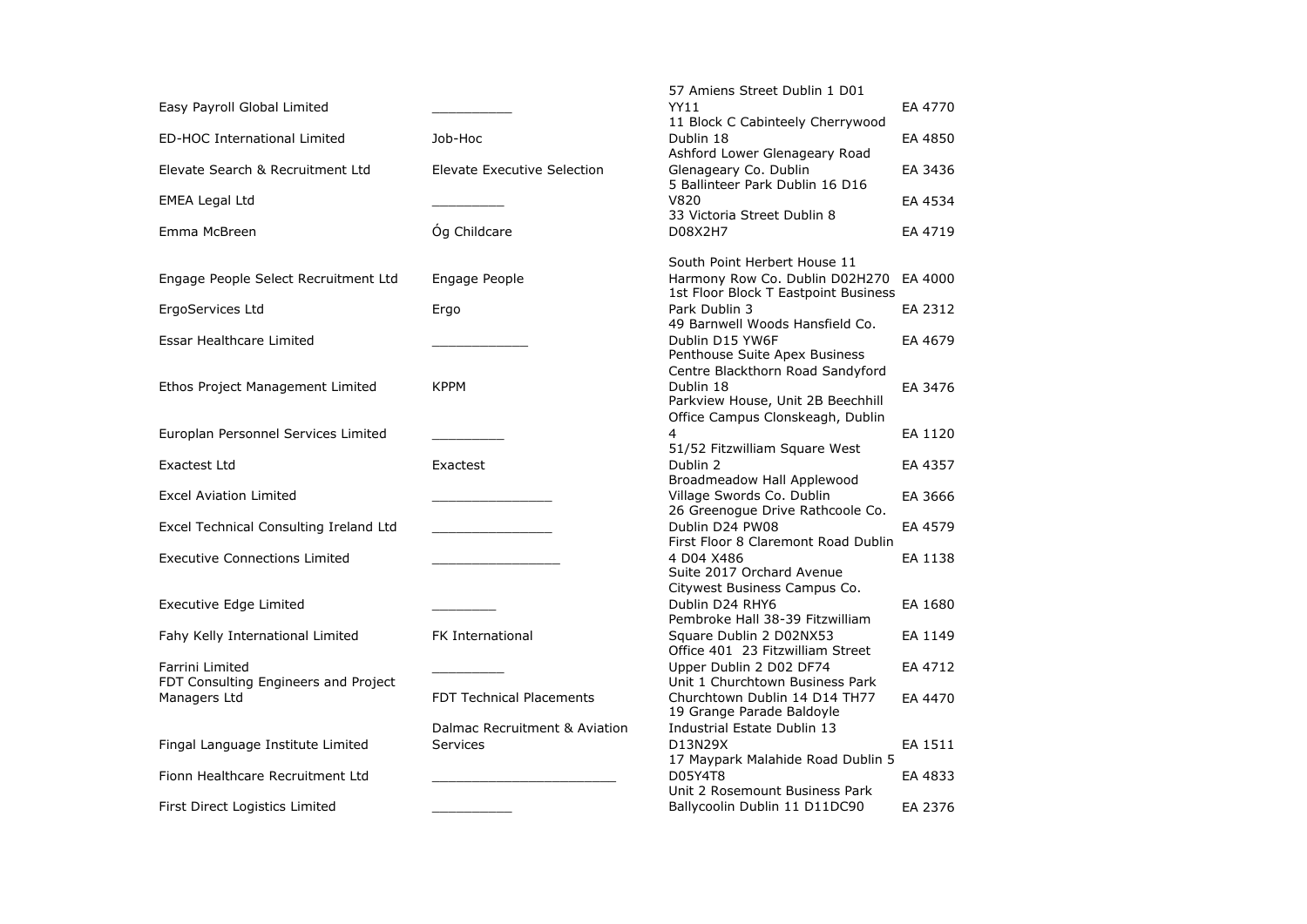|                                                  |                                     | Suite 10336 27 Upper Pembroke                                        |         |
|--------------------------------------------------|-------------------------------------|----------------------------------------------------------------------|---------|
| First Place Recruitment Limited                  | First Place Recruitment             | Street Dublin 2 D02 X361                                             | EA 3482 |
| Firstaff Personnel Consultants Limited           |                                     | 85-86 Grafton Street Dublin 2 D02<br>Y248                            | EA 1002 |
|                                                  |                                     | 24 Upper Fitzwilliam St Dublin 2                                     |         |
| Fitzwilliam Executive Search Limited             | <b>ICDS Recruitment Consultants</b> | D02N883                                                              | EA 3657 |
|                                                  |                                     | 101 Coolgreena Road Beaumont                                         |         |
| Forward Consulting Ltd                           |                                     | Dublin 9                                                             | EA 4600 |
| Fraser Models and Actors Limited                 |                                     | 11 Herbert Street Dublin 2                                           | EA 3637 |
|                                                  |                                     | United Drug House Magna Park                                         |         |
| Freightspeed Recruitment Ltd                     |                                     | Citywest Dublin 24                                                   | EA 4809 |
|                                                  |                                     | 10 Merrion Square Dublin 2 D02                                       |         |
| <b>FTP Recruitment Ltd</b>                       | Clarity Locums, Clarity Recruitment | <b>DW94</b>                                                          | EA 3586 |
|                                                  |                                     | Suite 302; Q House Furze Road                                        |         |
| Furzeside Limited                                | <b>GPC Finance</b>                  | Sandyford Business Park Dublin 18                                    | EA 4490 |
| <b>Future Finders Limited</b>                    |                                     | 71 Amien Street Dublin 1                                             | EA 4177 |
| Future Home Care Specialist Itd                  |                                     | 5 Fitzwilliam Sq Dublin 2                                            | EA 4841 |
|                                                  |                                     |                                                                      |         |
|                                                  |                                     | 8 Glenbourne Grove Leopardstown                                      |         |
| <b>FW Search Limited</b>                         | <b>Hunter Search Partners</b>       | Valley Dublin 18 D18 W9K0                                            | EA 4351 |
| FX2 Recruitment Limited                          |                                     | 6-9 Trinity Street Dublin 2                                          | EA 3405 |
|                                                  |                                     | 51 Bracken Road Sandyford Dublin                                     |         |
| F.G.U. Recruitment Limited                       | Poxx Recuitment                     | 18 D18 CV48                                                          | EA 4800 |
|                                                  |                                     | 6 Laurelton Bushy Park Road                                          |         |
| <b>GAP Recruitment Limited</b>                   |                                     | Rathgar Dublin 6 D06 N9X6                                            | EA 4802 |
| Gateway Recruitment Limited                      |                                     | 6 - 9 Trinity Street Dublin 2                                        | EA 3882 |
|                                                  |                                     | Unit 5 Glasnevin Business Centre                                     |         |
| Gencat LTD                                       | Gencat                              | Ballyboggan Road Dublin 11                                           | EA 4325 |
| <b>GHL Recruitment Limited</b>                   |                                     | 13 Lower Baggot Street Dublin 2                                      | EA 1520 |
| Gilligan Black Recruitment Ltd                   | Gilligan Black Recruitment          | 46 Leeson Street Lower Dublin 2<br>Unit 2A Nangor Road Business Park | EA 2231 |
| Global Labour & Facilities Ltd                   |                                     | Nangor Road Dublin 12                                                | EA 3955 |
|                                                  |                                     | Temple Court Temple Road                                             |         |
| GlobalForce Resource Ltd                         |                                     | Blackrock Co. Dublin A94A7N0                                         | EA 3535 |
| Globalization Partners Ireland Consulting        |                                     |                                                                      |         |
| Limited                                          |                                     | 104 Lower Baggot Street Dublin 2                                     | EA 4104 |
|                                                  |                                     | 42 Hansted Crescent Finstown                                         |         |
| Gofar-SJY Ltd                                    |                                     | Lucan Co. Dublin                                                     | EA 4672 |
| Greg O'Hanlon International Limited              |                                     | 36 Fitzwilliam Square Dublin 2                                       | EA 4429 |
|                                                  |                                     | 19 Marina Village Malahide Co.                                       |         |
| Grey Wave (Recruitment) Limited                  | Grey Wave                           | Dublin                                                               | EA 4536 |
|                                                  |                                     | WeWork Block D Iveagh Court Co.                                      |         |
| Hadfield Green                                   | Hadfield Green                      | <b>Dublin</b>                                                        | EA 4413 |
|                                                  |                                     | 100 Mount Street Lower Grand                                         |         |
| Harvey Nash (Ireland) Limited                    |                                     | Canal Dock Dublin 2 D02 TY46                                         | EA 1341 |
| Hays Specialist Recruitment (Ireland)<br>Limited |                                     | 26/27a Grafton Street Dublin 2 D02                                   |         |
|                                                  | Hays Specialist Recruitment         | <b>HH24</b>                                                          | EA 1273 |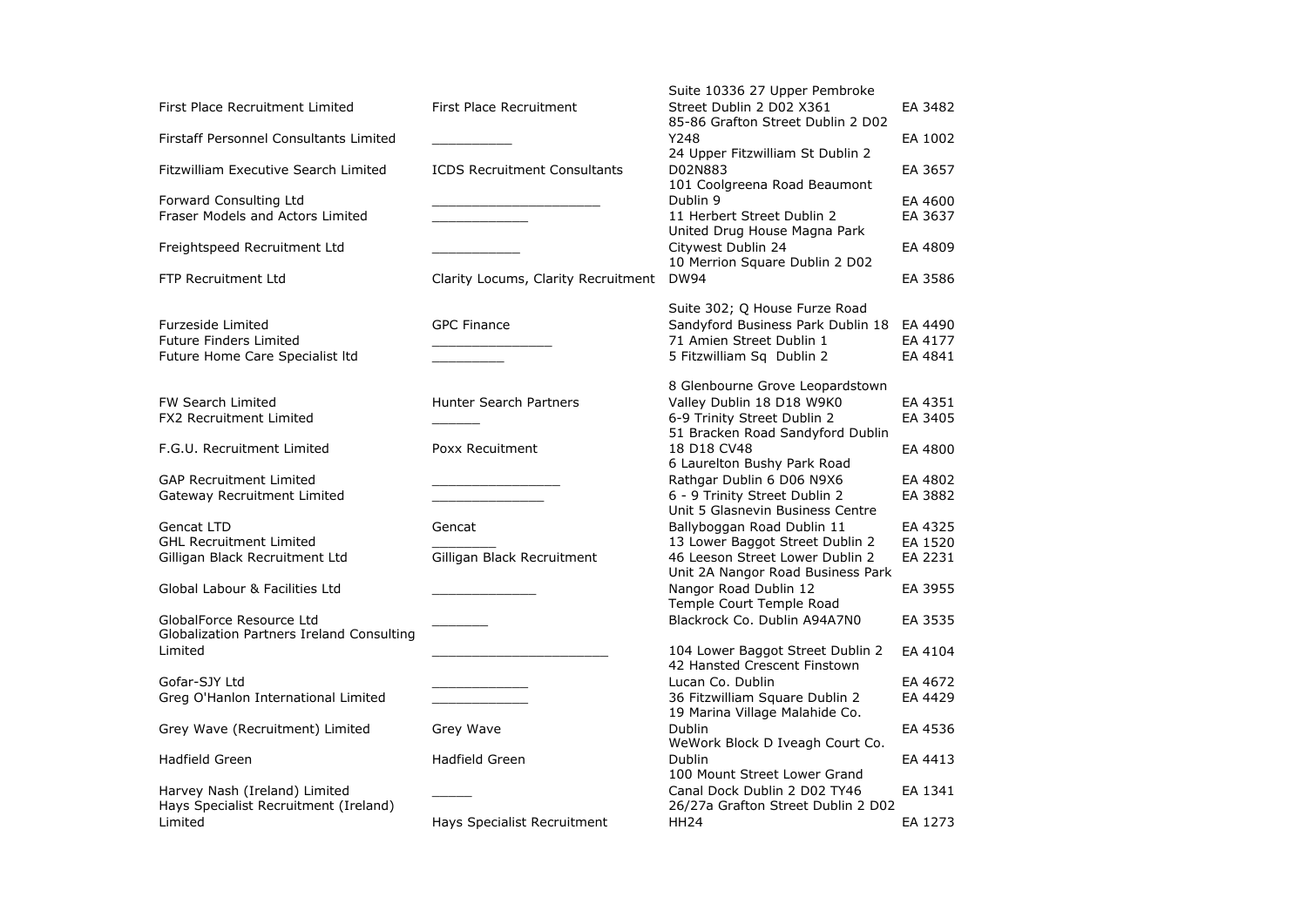|                                          |                             | 68 Harcourt Street Dublin 2 D02              |         |
|------------------------------------------|-----------------------------|----------------------------------------------|---------|
| <b>Head Hunt International Limited</b>   | Head Hunt International     | C934                                         | EA 1033 |
|                                          |                             | 4E Fingal Bay Business Park                  |         |
| <b>Headcount Solutions Limited</b>       |                             | Balbriggan Co. Dublin K32 HN82               | EA 2274 |
|                                          |                             | 13 Keypoint Rosemount Business               |         |
|                                          |                             | Park Ballycoolin; Dublin 11 Co.              |         |
| <b>Health Sector Talent Limited</b>      | <b>Health Sector Jobs</b>   | Dublin D11 EOXK                              | EA 3929 |
|                                          |                             | 30 St Helens Avenue Adamstown                |         |
| Healthcare Employment Solutions Ltd      |                             | Lucan Co. Dublin                             | EA 4696 |
|                                          |                             | Eir Evo Hibernia House, Cherrywood           |         |
|                                          |                             | Business Park, Loughlinstown,                |         |
| Hibernia Services Ltd                    | Itcontracting               | Dublin 18 D18 E440                           | EA 3717 |
|                                          |                             | 3 Hampton Park St Helen's Wood               |         |
| Hireforce Ltd                            |                             | Booterstown Co. Dublin A94W593               | EA 4748 |
|                                          |                             | 8 The Mall Lucan Co. Dublin                  |         |
| <b>Hireland Careers Limited</b>          |                             | <b>K78R8N2</b>                               | EA 4435 |
|                                          |                             | 20 Harcourt Street Dublin 2                  |         |
| <b>HKL Holding Ltd</b>                   | 1Medical                    | D02H364                                      | EA 4597 |
|                                          |                             | Suite 102 & 202 34 Fitzwilliam               |         |
| Hobson Prior International Ltd           |                             | Square Co. Dublin D02 X840                   | EA 4781 |
|                                          |                             | Regus 006 3 Ballsbridge Park                 |         |
| Honor Moloney                            | <b>AIR Recruitment</b>      | Ballsbridge Dublin 4                         | EA 3459 |
|                                          |                             | Fumbally Exchange Angus House                |         |
|                                          |                             | Malpas Street, Blackpitts Co. Dublin         |         |
| HortiRecruit                             |                             | D08Y273                                      | EA 4687 |
| HRCI HRSolution Consulting (Ireland) Ltd |                             | 6 Marino Mart Fairview Dublin 3              | EA 4790 |
| HRM Contract & Interim Solutions Ltd     | <b>HRM Contracting</b>      | 47 Fitzwilliam Square Dublin 2               | EA 4625 |
| <b>HRM Recruitment Ltd</b>               | <b>HRM Recruitment</b>      | 47 Fitzwilliam Square, Dublin 2              | EA 1140 |
|                                          |                             | 38-39 Fitzwilliam Square Dublin 2            |         |
| Hunter Savage (Ireland) Ltd              |                             | <b>D02 NX53</b>                              | EA 4227 |
|                                          |                             | 6 Kempton Grove Navan Road                   |         |
| I'LLGO LTD                               | I'LLGO                      | Dublin 7                                     | EA 4580 |
|                                          |                             |                                              |         |
| <b>ICDS Constructors Limited</b>         | ICDS Constructors (Ireland) | 24 Upper Fitzwilliam Street Dublin 2 EA 1912 |         |
|                                          |                             | 13 Anne Devlin Road Rathfarnham              |         |
| IMC Global Recruitment Agency Ltd        |                             | Dublin 14 D14 P3V6                           | EA 4791 |
|                                          |                             | 124 St Stephen's Green 3rd Floor             |         |
| Indeed Ireland Operations Ltd            |                             | Dublin 2                                     | EA 4017 |
| Independent Clinical Services Limited    | Scottish Nursing Guild      | 25 Strand Road Baldoyle Dublin 13 EA 4412    |         |
|                                          |                             | The Black Church St Mary's Place             |         |
| Infoplus Technologies IE Limited         |                             | Dublin 7 D07 P4AX                            | EA 4440 |
|                                          |                             | The Blackchurch St Marys Place               |         |
| Inform 3 (ROI) Limited                   |                             | Dublin 7                                     | EA 4430 |
|                                          |                             |                                              |         |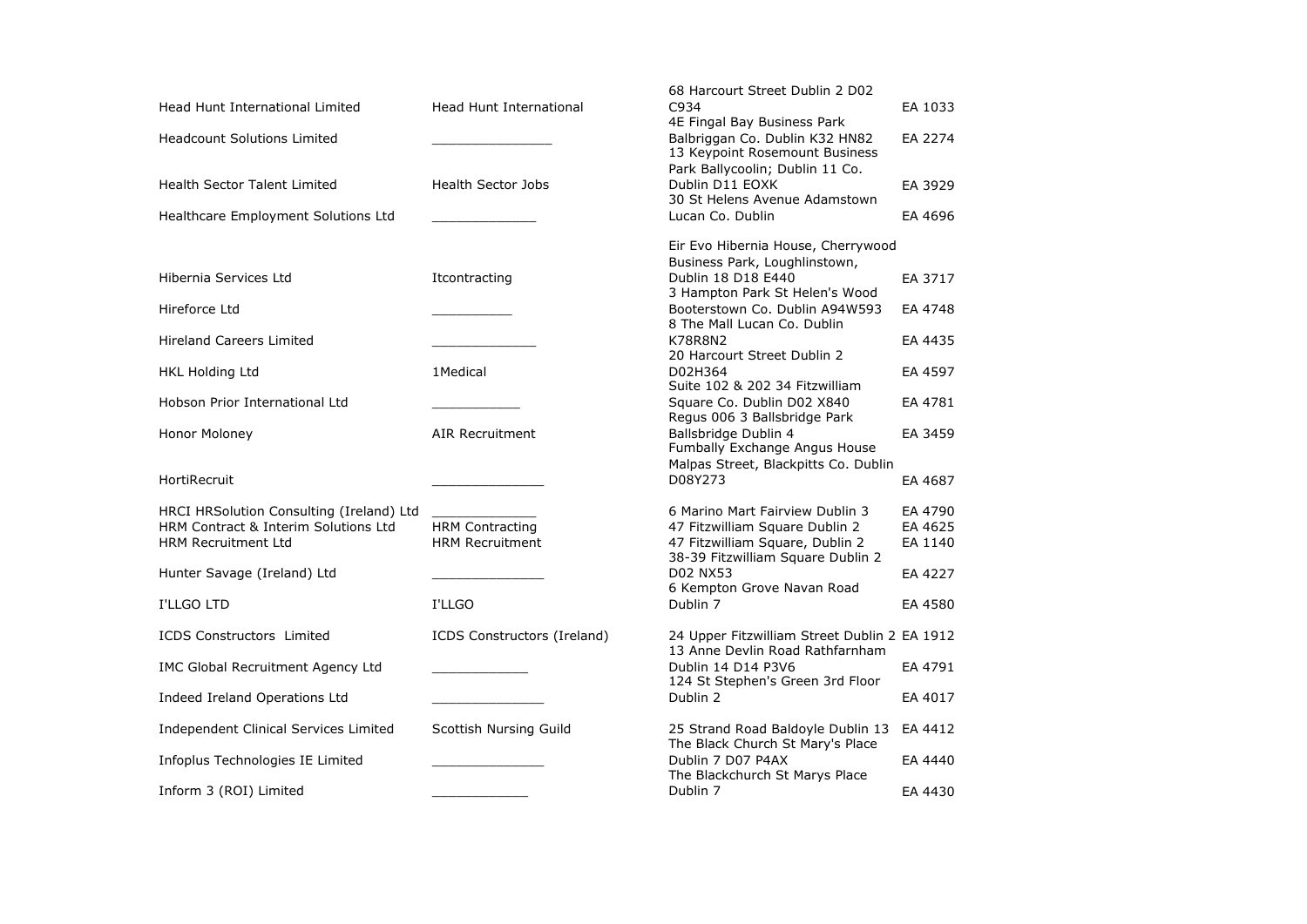|                                       |                                                     | Alexandra House The Sweepstakes                                  |         |
|---------------------------------------|-----------------------------------------------------|------------------------------------------------------------------|---------|
| Infotree Global Limited               |                                                     | Ballsbridge Co. Dublin D04 C7H2                                  | EA 4766 |
| Insource People Company Limited       | <b>Insource Recruitment</b>                         | 15-18 Earlsfort Terrace Dublin 2                                 | EA 3972 |
|                                       |                                                     | 5 Hollywoodrath Drive Hollystown                                 |         |
| Inspire Altra Ireland Limited         |                                                     | Dublin 15                                                        | EA 4547 |
| Institute of Chartered Accountants in |                                                     | Chartered Accountants House 47-                                  |         |
| Ireland                               | <b>Chartered Accountants Ireland</b>                | 49 Pearse Street Dublin 2                                        | EA 1181 |
|                                       |                                                     | 1st Floor; 97 Sandymount Road                                    |         |
| Intellect Talent Unlimited Company    | Intellect                                           | Sandymount Dublin 4 D04 FX90                                     | EA 4797 |
| Intuitive Healthcare Ltd              | Intuitive Healthcare                                | 15 Chapel View Lucan Co. Dublin                                  | EA 4707 |
|                                       |                                                     | Unit 1, Castle Way Golden Lane                                   |         |
| Iona Forte Ltd                        | <b>HRP Group</b>                                    | Dublin 8 D08 ND68                                                | EA 3587 |
|                                       |                                                     | Regus House Harcourt Centre                                      |         |
|                                       |                                                     | Harcourt Road DO2 HW77 Co.                                       |         |
| IPSUS Technologies Ltd                |                                                     | Dublin                                                           | EA 2241 |
|                                       |                                                     | 62 Weavers Hall The Gallops                                      |         |
| <b>IRD Consulting Ltd</b>             |                                                     | Leopardstown Dublin 18                                           | EA 4794 |
|                                       |                                                     | Unit 9 Blackrock Busiess Park                                    |         |
| Irish Recruitment Consultants Limited |                                                     | Blackrock Co. Dublin                                             | EA 1048 |
|                                       |                                                     | Jamestown Business Centre Finglas                                |         |
| Irish School of Motoring Ltd          | <b>ISM Recruitment</b>                              | Dublin 11                                                        | EA 3659 |
| Irwin Management Consultancy Ltd      | Irwin HR                                            | 13 Baggott St Upper Dublin 4                                     | EA 4688 |
|                                       |                                                     | 15 Somerton Grove Newcastle Road                                 |         |
| Ita McDonagh                          | Vzerve                                              | Lucan Co. Dublin K78 C7R0<br>Unit 2 Feltrim Business Park Swords | EA 4813 |
| <b>ITL Recruitment LTD</b>            |                                                     | Co. Dublin K67 A725                                              | EA 4479 |
|                                       |                                                     | 12c Joyce Way Park West Business                                 |         |
| I.T. Alliance Resourcing Group        | I.T Alliance Resourcing Services Ltd Park Dublin 12 |                                                                  | EA 3640 |
|                                       |                                                     | 69 New Haven Bay Balbriggan K23                                  |         |
| James Ajimo Owala                     | CJ Care Solutions                                   | CX46 Co. Dublin                                                  | EA 4015 |
|                                       |                                                     | 147 Rosary Terrace Stella Gardens                                |         |
| JCL Consulting Limited                | Stanford Resourcing Ireland                         | Irishtown Dublin 4                                               | EA 4589 |
|                                       |                                                     | 35 Belfry Lodge Citywest The Belfry                              |         |
| Jess Delahunt                         | Horizon Blue Talent Consulting                      | Dublin 24 D24 AX67                                               | EA 4214 |
|                                       |                                                     | 60 Tayleurs Point Quay Road Rush                                 |         |
| JFS Global Recruitment Ltd            |                                                     | Co. Dublin K56 DC80                                              | EA 4247 |
|                                       |                                                     | 174 Walkinstown Road Walkinstown                                 |         |
| <b>JG Creations Ltd</b>               |                                                     | Dublin 12                                                        | EA 4606 |
|                                       |                                                     | Inniscarra Main Street Rathcoole                                 |         |
| Jigar Limited                         |                                                     | Dublin 24                                                        | EA 4669 |
|                                       | Kate Hamilton International                         | C4 Swords Enterprise Park Feltrim                                |         |
| Jimson Kaiparampattu James            | <b>Healthcare Recruitment</b>                       | Road Swords Co. Dublin KC7HC44                                   | EA 4375 |
|                                       |                                                     | Unit 3B Plato Business Park                                      |         |
| JJK Personnel Ireland Ltd             | Falcon Green                                        | Damastown Dublin 15                                              | EA 4448 |
|                                       |                                                     | 3rd Floor Ormond Building 31-36                                  |         |
| <b>JMG Solutions Limited</b>          |                                                     | Ormond Quay Upper Dublin 7                                       | EA 4276 |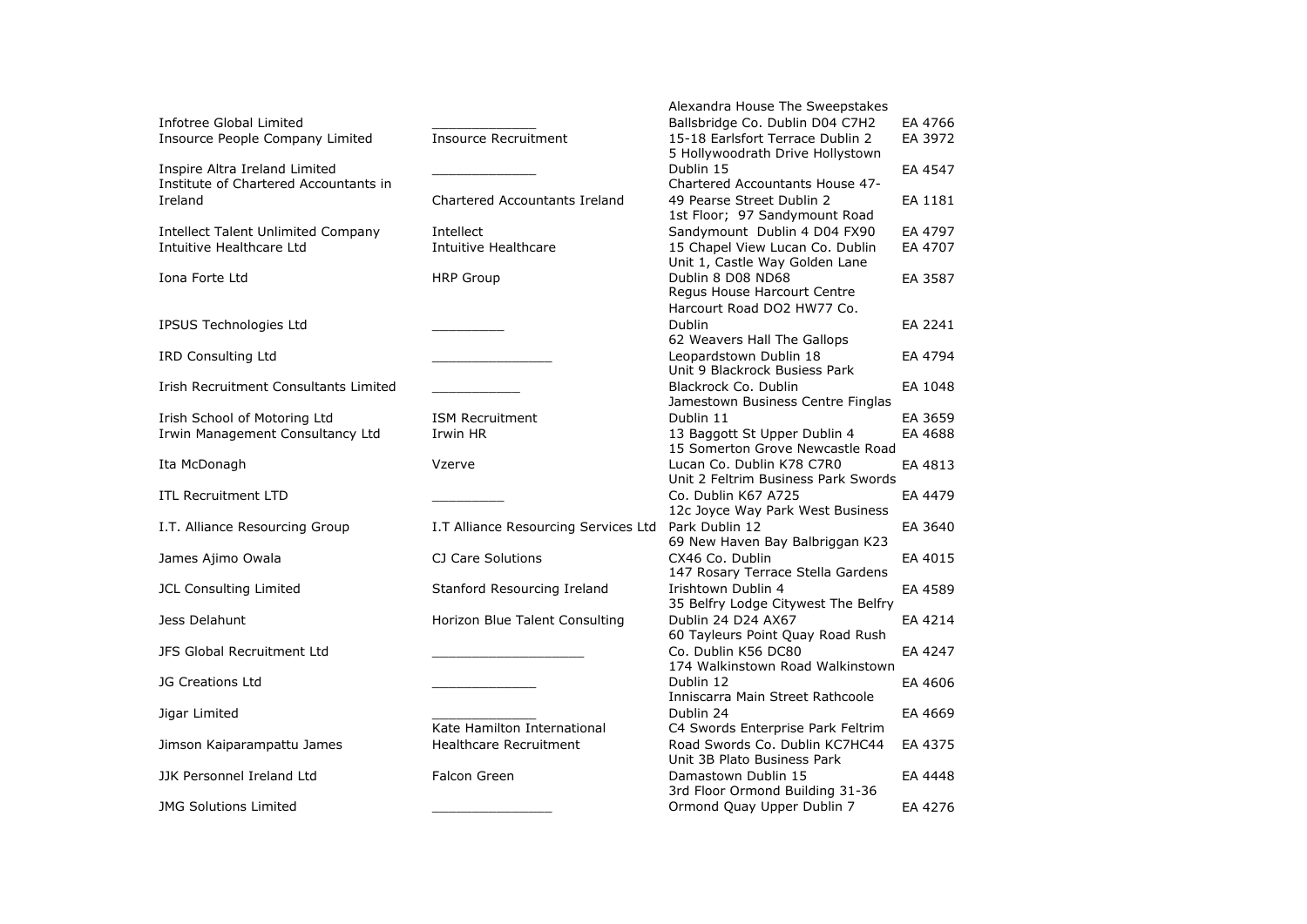|                                      |                                 | Seven Oak 4 Apt Oakhouse                                     |         |
|--------------------------------------|---------------------------------|--------------------------------------------------------------|---------|
| Jubina Ltd                           |                                 | Sarsfield Road Dublin 10 D10FX26                             | EA 4753 |
| Kaizen Recruitment Solutions Limited |                                 | 85/86 Grafton Street Dublin 2<br>34 O'Casey Hall Collegewood | EA 3054 |
| Kamiq Recruitment Limited            |                                 | Castleknock Dublin 15 D15K3VK<br>13A The Square Greenogue    | EA 4779 |
|                                      |                                 | Industrial Estate Rathcoole Co.                              |         |
| <b>KCM Recruitment Limited</b>       | <b>KCM Recruitment</b>          | Dublin                                                       | EA 2210 |
|                                      |                                 | Cois Inbhir House Beaverstown                                |         |
|                                      |                                 | Road Donabate Co. Dublin K36                                 |         |
| Keane McDonald Limited               |                                 | <b>VN59</b>                                                  | EA 2316 |
|                                      |                                 | 26 Corbawn Close Shankill Dublin                             |         |
| Ken Wickham                          | Thingsarty, Mindme              | 18 D18P922                                                   | EA 4077 |
|                                      |                                 | Newmount House 22-24 Lower                                   |         |
| Korn Ferry (IE) Limited              |                                 | Mount Street Dublin 2 D02 Y759                               | EA 4350 |
|                                      |                                 | Ground Floor 71 Lower Baggot                                 |         |
| <b>K&amp;K Swift Recruitment Ltd</b> |                                 | Street Dublin 2 D02P593                                      | EA 4757 |
|                                      |                                 | 113 Cowper Downs Rathmines                                   |         |
| K.E.D.S Consultants Ltd              | Drinks2U                        | Dublin 6 D06R294                                             | EA 4321 |
|                                      |                                 | 56 The Dock Mill Barrow Street                               |         |
| Lablocums Ltd                        |                                 | Dublin 4                                                     | EA 4736 |
|                                      |                                 | 21 Pembroke Park Ballsbridge                                 |         |
| Lansdowne Recruitment Limited        | Lansdowne Recruitment           | Dublin 4<br>18 Fairway Hall Abbot Drive                      | EA 3814 |
|                                      |                                 | Cualanor Dun Laoghaire; Co. Dublin                           |         |
| Lastel Limited                       | Lastel Recruitment              | A96 X31C                                                     | EA 4346 |
|                                      |                                 | Marine Court Centre Malahide Co.                             |         |
| Latecall Ltd                         | Yourteam Resourcing Ltd         | Dublin K36 VK53                                              | EA 4756 |
|                                      |                                 | The Garrison 31-32 Leeson Street                             |         |
| LB 360 Search Limited                | 360 Search                      | Lower Dublin 2 D02 F838                                      | EA 3523 |
|                                      | Learghusa Employment            | Pembroke House 28 - 32 Upper                                 |         |
| Learghusa Limited                    | International                   | Pembroke Street Dublin 2 D02EK84 EA 4433                     |         |
|                                      |                                 | 15-17 South Leinster Street Dublin                           |         |
| Lex Consultancy Limited              |                                 | 2                                                            | EA 3252 |
|                                      |                                 | 50A Rosemount Business Park                                  |         |
|                                      |                                 | Rosemount Park Drive Ballycoolin                             |         |
| Limitlessorg Limited                 |                                 | Dublin 11                                                    | EA 4762 |
|                                      |                                 | 5 Fitzswilliam Square Dublin 2                               |         |
| Lincoln Search & Selection Limited   | Lincoln Recruitment Specialists | D02R744                                                      | EA 3366 |
|                                      |                                 | Ground Floor, Unit G Citywest                                |         |
|                                      |                                 | Shopping Centre Offices Tallaght                             |         |
| Local Jobs Limited                   | <b>Celtic Careers</b>           | Dublin 24 D24 FA07                                           | EA 3470 |
|                                      |                                 | 32 Ranelagh Road Ranelagh Dublin                             |         |
| Locumlink Associates Limited         |                                 | 6                                                            | EA 2362 |
|                                      |                                 | Floor 7A; North Block Rockfield                              |         |
|                                      |                                 | Medical Campus Balally Dundrum                               |         |
| Locumotion Limited                   |                                 | Dublin 16 D16 W7W3                                           | EA 1611 |
|                                      |                                 |                                                              |         |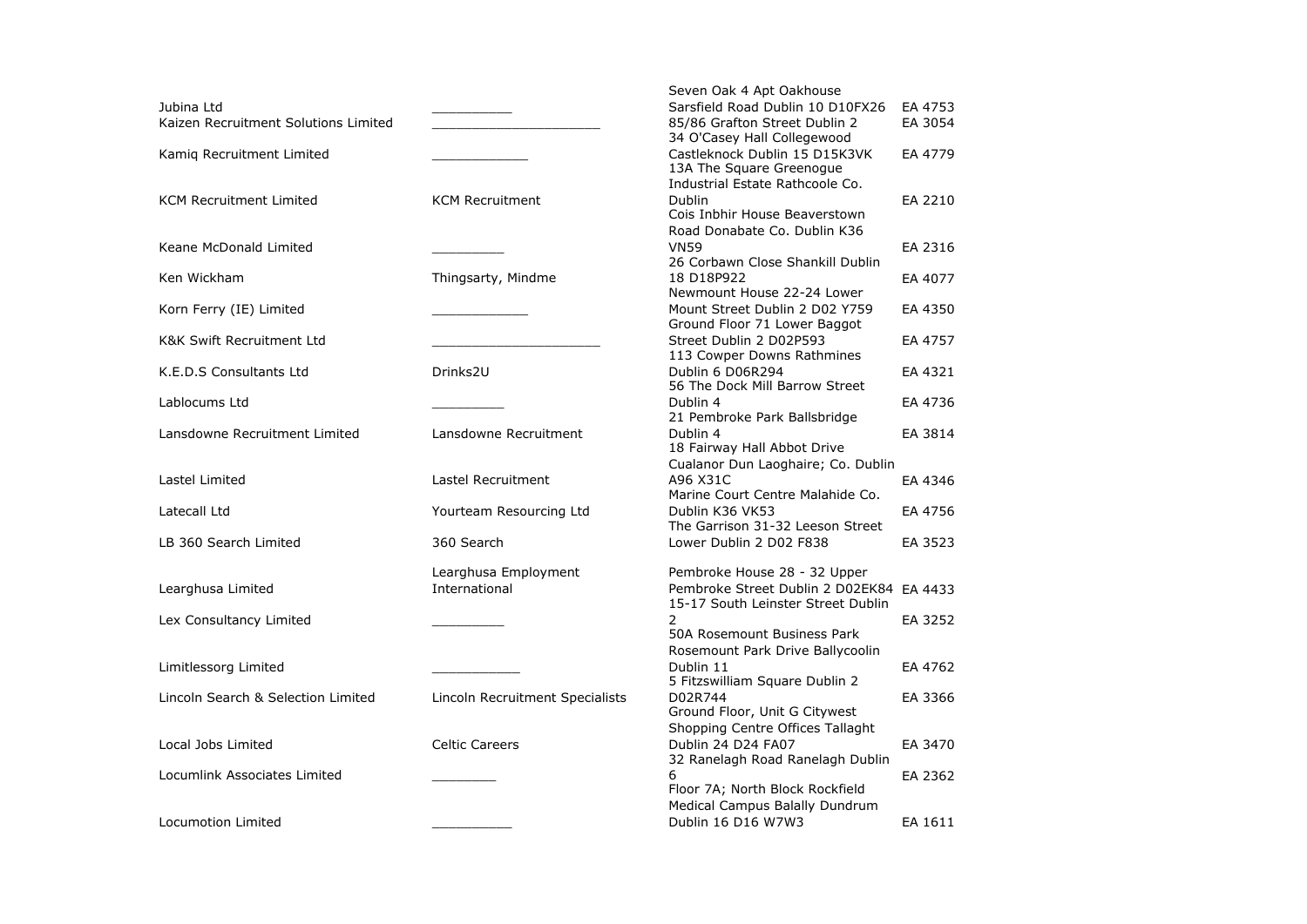|                                                                               |                                                  | Suite 4 Baldoyle House 111 Grange                                                                                                 |                    |
|-------------------------------------------------------------------------------|--------------------------------------------------|-----------------------------------------------------------------------------------------------------------------------------------|--------------------|
| Logiskills Limited                                                            | The Logiskills Group                             | Way Baldoyle Dublin 13<br>19A Montague Street DO2 TRT2                                                                            | EA 2181            |
| Lourmel Limited                                                               | Xtra Nursing Agency                              | Dublin 2<br>Unit 5 27 Camden Street Lower                                                                                         | EA 4153            |
| Lumen Search Ltd                                                              |                                                  | Dublin 2<br>Management Suite Charlestown<br>Shopping Centre St Margaret's                                                         | EA 4819            |
| M People Recruitment Ltd                                                      | Millennium People Recruitment                    | Road Dublin 11<br>3 J.F.K. Road John F Kennedy                                                                                    | EA 1510            |
| Maharlika Employment Consultants Ltd<br>Management Support Services (Ireland) | Maharlika                                        | Industrial Estate Dublin 12                                                                                                       | EA 4746            |
| Limited                                                                       | <b>MSS Recruitment</b>                           | The Courtyard Hill Street Dublin 1<br>The Greenway Block C Ardilaun                                                               | EA 1044            |
| Manpower Group (Ireland) Limited                                              | Manpower Group Ireland                           | Court 112-114 St Stephen's Green<br>Co. Dublin D02 TD28<br>Unit 16; Northern Cross Business<br>Park 11 North Rd Finglas North Co. | EA 1001            |
| <b>Margaret Cleary</b>                                                        | Genus Recruitcare                                | <b>Dublin</b><br>10 Thomas Hand Street Skerries                                                                                   | EA 4627            |
| Marianne McMillan                                                             | Aer Link Global                                  | Co. Dublin<br>21 Northumberland Road Dublin 4                                                                                     | EA 2366            |
| Marketing Career Recruitment Ltd<br>Marketing People Limited                  | Marketing Career Recruitment<br>The People Group | D04 H2Y4<br>4 Clanwilliam Square Dublin 2<br>We Work 2 Dublin Landings North                                                      | EA 3457<br>EA 1682 |
| Marks Sattin (UK) Ltd<br>Matchmedics Limited                                  | Marks Sattin                                     | Wall Quay North Dock Dublin 1<br>46 Dawson Street Dublin 2<br>Harcourt Centre Block 3 Harcourt                                    | EA 3308<br>EA 4039 |
| Mazars                                                                        |                                                  | Road Dublin 2<br>130 Rathgar Road Dublin 6 D06                                                                                    | EA 3784            |
| McEvoy Associates Limited                                                     | Signium                                          | KF <sub>22</sub><br>22 Priory Office Park Blackrock Co.                                                                           | EA 1230            |
| <b>MCG Space Systems Limited</b>                                              |                                                  | Dublin A94 HK76                                                                                                                   | EA 4529            |
| McGettigan Recruitment Ltd                                                    |                                                  | 17 Mount Street Lower Dublin 2<br>77 Lower Camden Street Co. Dublin                                                               | EA 4559            |
| McLowrey Limited                                                              |                                                  | <b>D02 XE80</b><br>Unit 1-3 The Capel Building Dublin                                                                             | EA 4808            |
| <b>MCR Outsourcing Limited</b>                                                | <b>MCR Group</b>                                 | $\overline{7}$<br>3 - 4 Pembroke Street Upper Dublin                                                                              | EA 1518            |
| Med Doc Healthcare Ltd                                                        | Med Doc                                          | 2 D02 VN24<br><b>Block 9 Blackrock Business Park</b>                                                                              | EA 4248            |
| Medacs Global Group Limited                                                   | Global Medics & Medacs Healthcare                | Blackrock Co. Dublin A94 E4X2<br>166-167 Ivy Exchange Granby                                                                      | EA 3125            |
| Meghen Group Ltd                                                              | Acumen International                             | Place Dublin 1<br>No. 1 Airton Road Tallaght Dublin                                                                               | EA 3998            |
| Mentor Talent Acquisition Limited                                             |                                                  | 24<br>11-12 Richview Office Park                                                                                                  | EA 3900            |
| Merc Partners Limited                                                         |                                                  | Clonskeagh Dublin 14                                                                                                              | EA 1038            |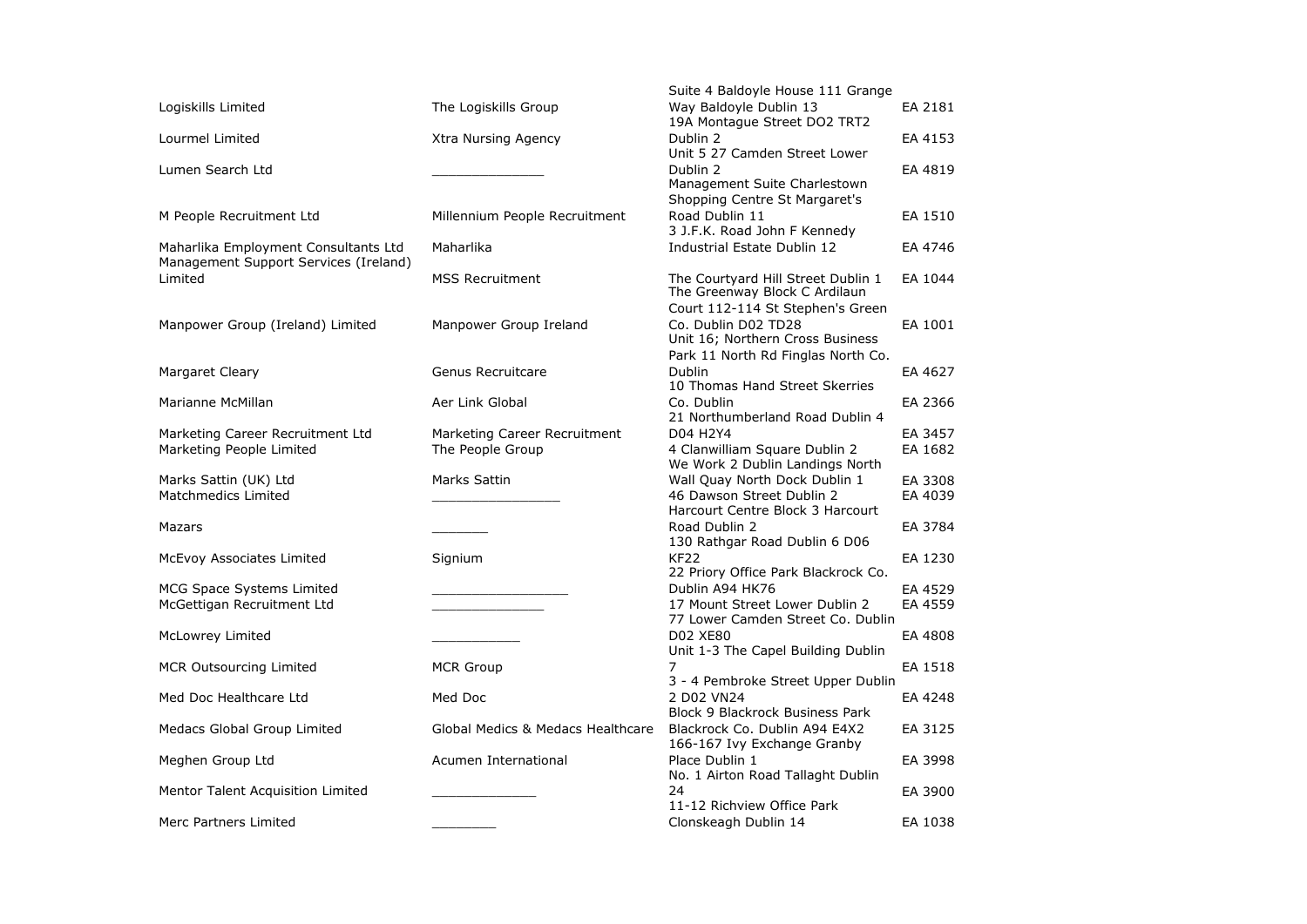| Mercer Premier Services Limited<br>Meridian VAT Processing (International) | <b>Tiger Recruitment Services</b> | 4 Herbert Place Dublin 2 D02 WY46 EA 1909<br>Glandore 24 Fitzwilliam Place Dublin |         |
|----------------------------------------------------------------------------|-----------------------------------|-----------------------------------------------------------------------------------|---------|
| Ltd                                                                        |                                   | 2 D02 T296                                                                        | EA 4771 |
| Methodius Limited                                                          |                                   | 33 Wicklow Street Dublin 2                                                        | EA 1993 |
| Michael Page International (Ireland)                                       |                                   | 6th Floor South Bank House Barrow                                                 |         |
| Limited                                                                    |                                   | Street Dublin 4 D04 TR2Y                                                          | EA 3126 |
|                                                                            |                                   | 6 Liffey Drive Liffey Valley Park                                                 |         |
|                                                                            |                                   |                                                                                   |         |
| Mirual Limited                                                             |                                   | Lucan Co. Dublin                                                                  | EA 4406 |
|                                                                            |                                   | Carlisle House 51 Bracken Road                                                    |         |
|                                                                            |                                   | Sandyford Business Estate Dublin                                                  |         |
| <b>MPR Recruitment Limited</b>                                             |                                   | 18 D18 CV48                                                                       | EA 4283 |
|                                                                            |                                   | 19 Grange Parade Baldoyle                                                         |         |
| <b>NBX Tech Limited</b>                                                    |                                   | Industrial Estate Dublin 13                                                       | EA 4418 |
| Net2Source Global Workforce Solutions                                      |                                   | Inniscarra Main Steet Rathcoole Co.                                               |         |
| Ltd                                                                        |                                   | Dublin D24 E029                                                                   | EA 4533 |
|                                                                            |                                   | Block B The Cresent Building                                                      |         |
|                                                                            |                                   | Northwood Santry Co. Dublin D09                                                   |         |
|                                                                            |                                   |                                                                                   |         |
| Nicoll Curtin Technology Europe Limited                                    |                                   | C6X8                                                                              | EA 4485 |
|                                                                            |                                   | 33 Windsor Park Monkstown Co.                                                     |         |
| Nina Carey                                                                 | GAPI-German Au Pairs For Ireland  | Dublin A94R625                                                                    | EA 4076 |
|                                                                            |                                   | 19 Grange Parade Baldoyle                                                         |         |
|                                                                            |                                   | Industrial Estate Dublin 13                                                       |         |
| Nobox Outsourcing Limited                                                  |                                   | D13N29X                                                                           | EA 3889 |
|                                                                            |                                   | 16 Harcourt Street Dublin 2; DO2                                                  |         |
| <b>NOC Limited</b>                                                         | Nurse On Call                     | NN29 Co. Dublin                                                                   | EA 1043 |
|                                                                            |                                   | 1 Blackhall View Blackhall Place                                                  |         |
| Noel O Dowd                                                                | Temple Hill Partners              | Dublin 7 D07 FR59                                                                 | EA 4689 |
| Noel Recruitment (Citi North) Limited                                      |                                   | 47 Dawson St, Dublin 2                                                            | EA 3653 |
| Noel Recruitment (Ireland) Limited                                         |                                   | 47 Dawson St Dublin 2                                                             | EA 1409 |
|                                                                            |                                   | Unit 61A Grange Close Baldoyle Ind                                                |         |
|                                                                            |                                   |                                                                                   |         |
| Northway Personnel Ltd                                                     |                                   | Estate Baldoyle Dublin 13                                                         | EA 3930 |
|                                                                            |                                   | C4, Swords Enterprise Park, Feltrim                                               |         |
|                                                                            |                                   | Road, Swords Co. Dublin Co. Dublin                                                |         |
| Nursing Workforce Solutions Ltd                                            |                                   | K67HC44                                                                           | EA 4680 |
| O'Connor Stephens Recruitment Partners                                     |                                   | 17 Hermitage Park Rathfarnham                                                     |         |
| Limited                                                                    | Camden Recruitment Partners       | Co. Dublin D16 YY01                                                               | EA 3960 |
|                                                                            |                                   | 77 Sir John Rogerson's Quay Dublin                                                |         |
| O'Dwyer Walsh Recruitment Limited                                          |                                   | 2                                                                                 | EA 3876 |
|                                                                            |                                   |                                                                                   |         |
| O'Malley Sorohan Ltd                                                       |                                   | 4 Waterloo Road Dublin 4 D04AOX3 EA 3825                                          |         |
|                                                                            |                                   | Unit 2 Ballymount Business Park                                                   |         |
|                                                                            |                                   |                                                                                   |         |
| O'Neill & Brennan Limited                                                  |                                   | Lower Ballymount Road Dublin 12                                                   | EA 1997 |
|                                                                            |                                   | 43 Red Arches Drive Baldoyle Co.                                                  |         |
| O'Riordan Synergy Recruitment Ltd                                          |                                   | <b>Dublin</b>                                                                     | EA 4702 |
|                                                                            |                                   | 77 Camden Street Lower Dublin 2                                                   |         |
| Oberon Recruitment and Payroll Limited                                     |                                   | D02 XE80                                                                          | EA 4845 |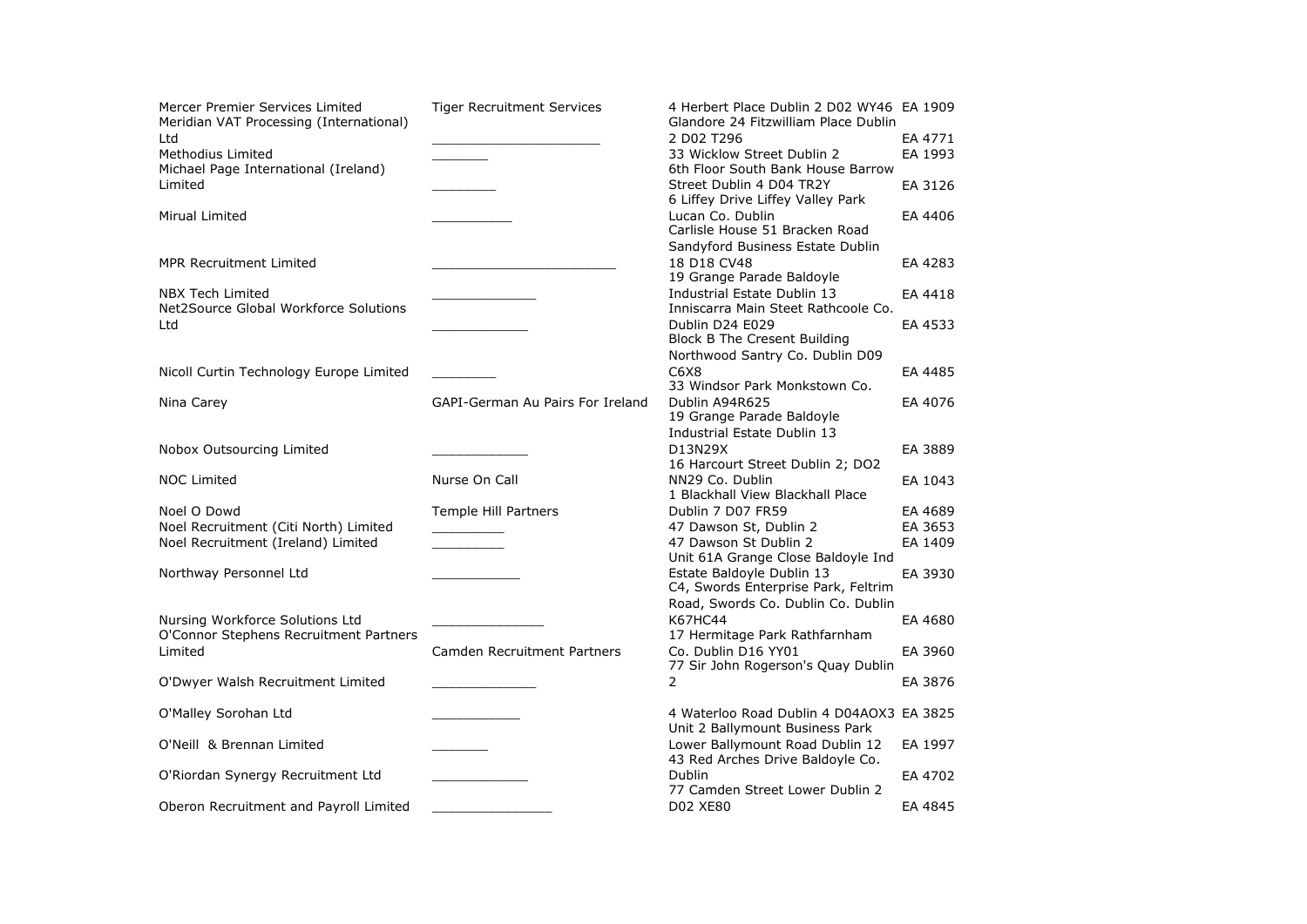|                                                                                               |                                           | Unit K23 Drinan Enterprise Centre                                                                                      |                               |
|-----------------------------------------------------------------------------------------------|-------------------------------------------|------------------------------------------------------------------------------------------------------------------------|-------------------------------|
| <b>OCA Aviation Ltd</b>                                                                       |                                           | Swords Enterprise Park Feltrim<br>Road Swords, Co. Dublin                                                              | EA 3830                       |
| <b>Office Talent Ltd</b>                                                                      |                                           | 62 Glenageary Park Glenageary Co.<br>Dublin A96F6E5                                                                    | EA 4041                       |
| <b>OGW Recruitment Limited</b>                                                                | <b>OGW Recruitment</b>                    | 17 Nutley Park Donnybrook Dublin<br>4 D02 X2H0<br>Office 39 GD House Whitestown<br>Drive Tallaght Business Park Dublin | EA 4135                       |
| <b>Oliver Placement Ltd</b>                                                                   |                                           | 24<br>1st Floor; 9 Exchange Place;                                                                                     | EA 3791                       |
| Omnipresent Ireland Limited                                                                   |                                           | Dublin 1 D01 X8H2<br>Unit 4 2050 Orchard Avenue                                                                        | EA 4671                       |
| Oradeo Recruitment Limited<br>Orange Recruitment (Ireland) Ltd<br><b>ORS Ventures Limited</b> | Teameroo                                  | Citywest Business Campus Dublin<br>24 D24Y079<br>46 Dawson Street Dublin 2<br>Digital Hub Dublin 8 D08 TCV4            | EA 3649<br>EA 3654<br>EA 4156 |
| <b>OTL Consulting Limited</b>                                                                 | <b>OTL Consulting</b>                     | 3 The Orchards, Military Road<br>Killiney Co. Dublin A96E372<br>G3 Riverview Business Park Nangor                      | EA 3553                       |
| Outsource Staffing Solutions Ltd<br>Owen O'Sullivan                                           | <b>OSS</b><br>PeopleBridge by William Fry | Road Dublin 12 D12 R623<br>2 Grand Canal Square Dublin 2<br>Paramount Court Corrig Road                                | EA 3481<br>EA 4699            |
| Oyster HR Ireland Limited                                                                     |                                           | Sandymount Business Park Co.<br>Dublin D18 R9C7<br>Block 4 Harcourt Centre Harcourt                                    | EA 4662                       |
| Parakar Ireland Limited                                                                       |                                           | Road Dublin 2 D02 HW77<br>Unit 2.1, Block 2 Woodford                                                                   | EA 4063                       |
| Parc Aviation Limited                                                                         | <b>CAE Parc Aviation</b>                  | Business Park Santry Dublin 17 D17<br>E925<br>Unit 2.1, Block 2 Woodford                                               | EA 1024                       |
| Parc Interim Limited                                                                          | <b>CAE Parc Aviation</b>                  | Business Park Santry Co. Dublin<br>D17 E925<br>60 Lower Baggot Street Dublin 2                                         | EA 3394                       |
| Parker Stewart Limited                                                                        |                                           | D02 KP79<br>7 Hilltown Lawn River Valley                                                                               | EA 4659                       |
| Parking Biz Ltd                                                                               | Parking Business Services                 | Swords Co. Dublin K67 X9P6<br>72 Galtymore Road Drimnagh                                                               | EA 4710                       |
| Passion 2 Care Limited                                                                        | Passion2Care                              | Dublin 12 D12WC93<br>23 Silver Pines Brewery Road                                                                      | EA 3923                       |
| Perfect Fit Recruitment Limited                                                               |                                           | Stillorgan Dublin 18 A94 K310<br>Suite 312; Greenway Ardilaun<br>Court 112-114 St Stephen's Green                      | EA 3469                       |
| Perrett Laver Ltd                                                                             |                                           | Co. Dublin D02 TD28                                                                                                    | EA 4165                       |
| Peter McPartlin                                                                               | The Indie List                            | 267 North Circular Road Dublin 7<br>Suite 149 The Capel Building Mary's                                                | EA 4540                       |
| PharmaConex Limited                                                                           |                                           | Abbey Dublin 7                                                                                                         | EA 3484                       |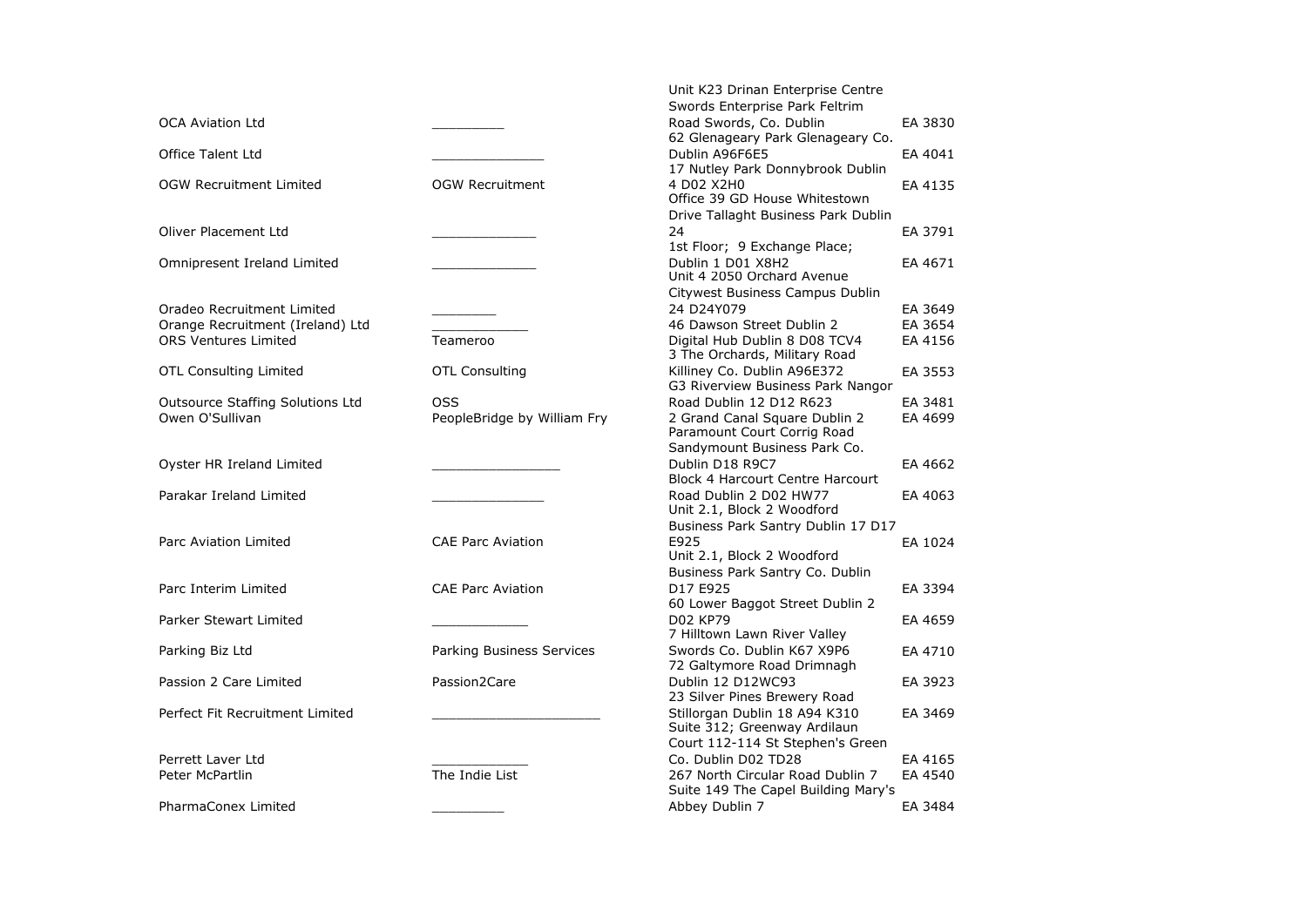| PHC Care Management Limited                                         | Private Homecare                                | 2 Newcastle Road Lucan Co. Dublin<br>6 Parkwood Ave Aylesbury Tallaght                              | EA 3200            |
|---------------------------------------------------------------------|-------------------------------------------------|-----------------------------------------------------------------------------------------------------|--------------------|
| Phire HR Limited                                                    |                                                 | Dublin 24 D24 P03X<br>47 Merrion Sq East Dublin 2 D02                                               | EA 4847            |
| <b>PHT Alternatives Limited</b>                                     | Alternatives                                    | XV30<br>No 7 Fitzwilliam Street Lower                                                               | EA 1683            |
| Pinelane Limited                                                    | Pinelane                                        | Dublin 2<br>12 Merrion Square Dublin 2 D02                                                          | EA 4151            |
| Pinnacle Search & Selection Limited                                 |                                                 | H798<br>One Spencer Dock North Wall Quay                                                            | EA 2197            |
| PricewaterhouseCoopers                                              |                                                 | Dublin 1<br>Apartment 3; Block E; Core 1<br>Milner's Square Shanowen Road                           | EA 1029            |
| Prime Care Recruitment Limited                                      |                                                 | Dublin 9<br>1st Floor 10 Railway St Balbriggan                                                      | EA 4637            |
| Primtac Personnel Ltd                                               |                                                 | Co. Dublin<br>41 Fitzwilliam Place Dublin 2 D02                                                     | EA 3974            |
| Principle HR Limited                                                |                                                 | <b>XY54</b><br>1 Rookstown House Thormanby                                                          | EA 1738            |
| Prism Executive Ltd                                                 |                                                 | Road Howth; Co Dublin Co. Dublin<br>D13E528                                                         | EA 4648            |
| Pro Unlimited Global Ltd                                            | Pro Unlimited<br>The Production People / Extras | Paramount Court Carrig Road<br>Sandyford Business Park Dublin 18<br>Velford House 11 Merrion Square | EA 3744            |
| Production Operations Limited                                       | Ireland                                         | Dublin 2<br>Killakee House Belgard Square                                                           | EA 2180            |
| Project Management Limited<br>Project People Limited                | PM Group                                        | Tallaght Dublin 24<br>9 Exchange Place IFSC Dublin 1<br>5 Birchfield Avenue Goatstown               | EA 1250<br>EA 1875 |
| Projexco Pioneering Ltd                                             |                                                 | Dublin 14 D14P6Y3                                                                                   | EA 4754            |
| Propersona Ltd                                                      |                                                 | 1 Ballymun Industrial Estate Carton<br>Way Co. Dublin D11 NT9T<br>Suite 10323 26 Pembroke Street    | EA 4574            |
| ProSource Recruitment Limited                                       |                                                 | Upper Dublin 2 D02 X361<br>18 Park Drive Green Castleknock                                          | EA 4764            |
| Pyramid Dynamics Limited                                            |                                                 | Dublin 15                                                                                           | EA 4513            |
| QRS Quest Recruitment Solutions Limited Quest Recruitment Solutions |                                                 | 59 Merrion Square Dublin 2<br>38 Main Street Swords Co. Dublin                                      | EA 1674            |
| Quanta Consultancy Services Europe Ltd                              |                                                 | K67E0A2<br>6-9 Trinity Street Dublin 2 D02                                                          | EA 4565            |
| Q.E.D. Recruitment Limited                                          | Q.E.D. Recruitment                              | <b>EY47</b><br>Park Hall 38/40 Fitzwilliam Square                                                   | EA 2030            |
| Raretec Recruitment Limited                                         |                                                 | West Dublin 2 D02 NX53                                                                              | EA 3290            |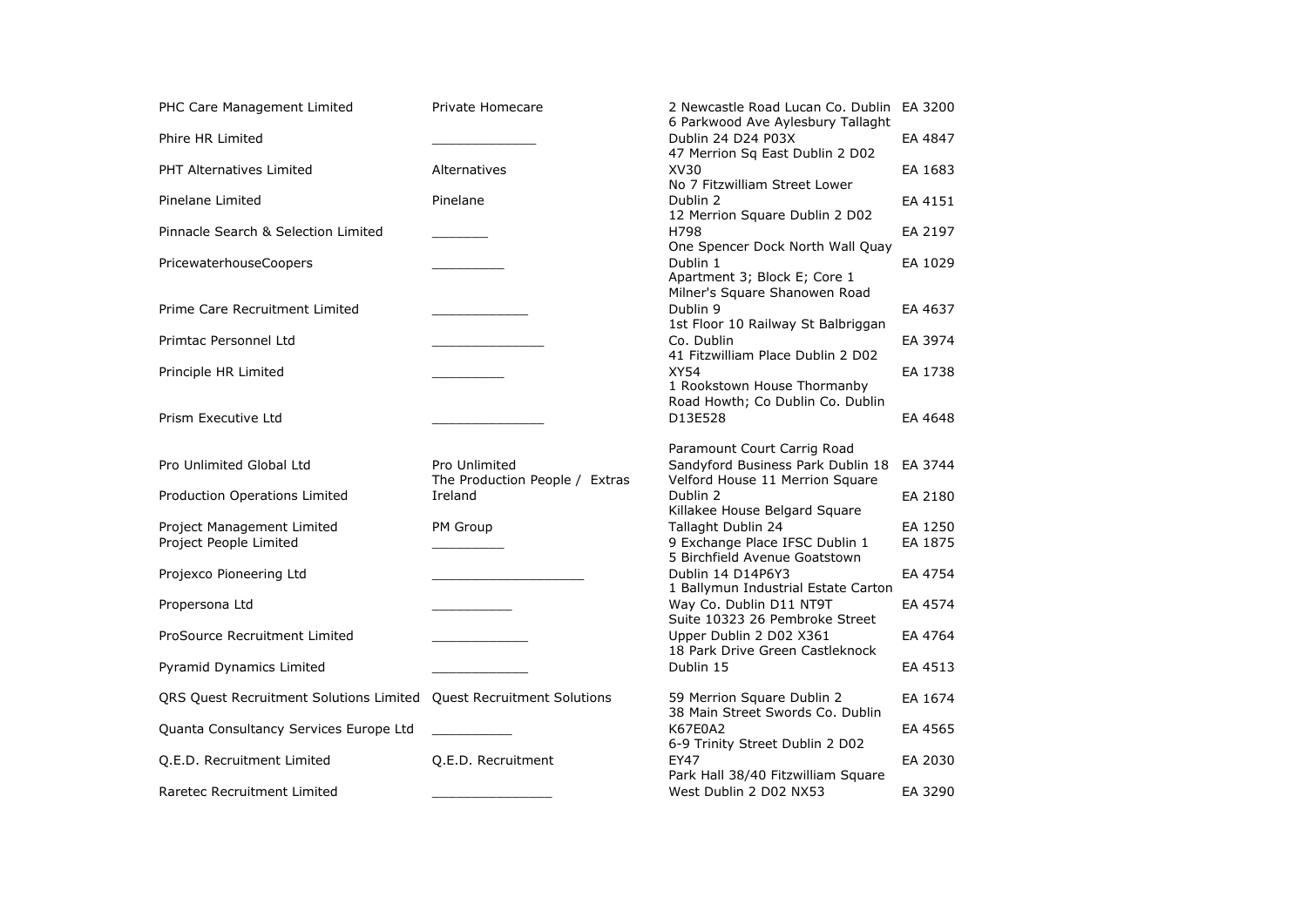|                                           |                         | 2nd Floor The Courtyard                                                                                    |         |
|-------------------------------------------|-------------------------|------------------------------------------------------------------------------------------------------------|---------|
| Realtime Recruitment                      |                         | Carmanhall Rd Sandyford Dublin 18 EA 2340<br>2 Westland Square Pearse Street,                              |         |
| Recport Limited                           | Archer Recruitment      | Dublin 2 D02 V960<br>27 Verscoyle Heights Saggart                                                          | EA 3658 |
| Recruit First IT Ltd                      | <b>Recruit First IT</b> | Abbey Dublin 24                                                                                            | EA 3519 |
| Recruiter Enterprises Limited             |                         | 26/27 Upper Pembroke St Dublin 2<br>20 Lower Kilmacud Road Stillorgan                                      | EA 4685 |
| Recruitment Plus Limited                  | <b>Recruitment Plus</b> | Co. Dublin A94 F9K8<br>Unit 2 Village Court Esker Hill;                                                    | EA 1521 |
| Recruitnet International Limited          | Recruitnet              | Lucan Co. Dublin<br>14 Mount Andrew Grove Lucan Co.                                                        | EA 3760 |
| Red Kite Resourcing Limited               |                         | Dublin K78 KC84<br>93 Georges Street Upper Dun                                                             | EA 4129 |
| <b>Redstart Limited</b>                   | Redstart                | Laoighaire Co. Dublin<br>1st Floor THe Boathouse Bishop                                                    | EA 4543 |
| Reed Specialist Recruitment Ireland Ltd   |                         | Street Dublin 8 Co. Dublin<br>10D Beckett Way Parkwest Dublin                                              | EA 1513 |
| Rehab Enterprises Limited                 | Rehab Enterprises       | 12 D12 C9YE                                                                                                | EA 3444 |
| Reliable Healthcare Limited               |                         | Apartment 4, 1 Howth Road<br>Clontarf Dublin Co. Dublin D03YP58 EA 4767<br>6-9 Trinity Street Dublin 2 D02 |         |
| Reliable Payments Limited                 |                         | EY47                                                                                                       | EA 4832 |
| Remote Management Technology Limited      |                         | 1st Floor 9 Exchange Place IFSC<br>Dublin 1 D01 X8H2<br>The Wilde 53 Merrion Square Dublin                 | EA 4549 |
| Renegade Recruitment Limited              | The Recruitment Company | 2<br>The Merrion Buildings 18-20                                                                           | EA 4134 |
| Reperio Human Capital (Ireland) Limited   |                         | Merrion Street Upper Dublin 2 D02<br><b>XH98</b><br>Unit 9, Histon House Cornalscourt                      | EA 4024 |
| Resot Limited                             | <b>Contact Care</b>     | Dublin 18 Co. Dublin<br>The Basement Suite 13 Herbert                                                      | EA 2404 |
| <b>Rexwell Limited</b>                    |                         | Street Dublin 2<br>Apartment 99, Block C Seven Oaks<br>Sarsfield Road, Inchicore Dublin 8                  | EA 4846 |
| Rioga Recruitment Ltd                     |                         | D10C625                                                                                                    | EA 4835 |
| <b>RLS Search Limited</b>                 |                         | 3 Cavendish Row Office I Dublin 1<br>25-28 North Wall Quay IFSC Dublin                                     | EA 4338 |
| Robert Half International Ireland Limited |                         | 1<br>Level 3 Custom House Quay IFSC                                                                        | EA 4650 |
| Robert Walters Limited                    |                         | Dublin 1 D01 V9V4<br>56 Charleville Square Butterfield<br>Avenue Rathfarnham Co. Dublin                    | EA 1548 |
| Room F208 Limited                         | About Recruitment       | D14 AY23                                                                                                   | EA 4118 |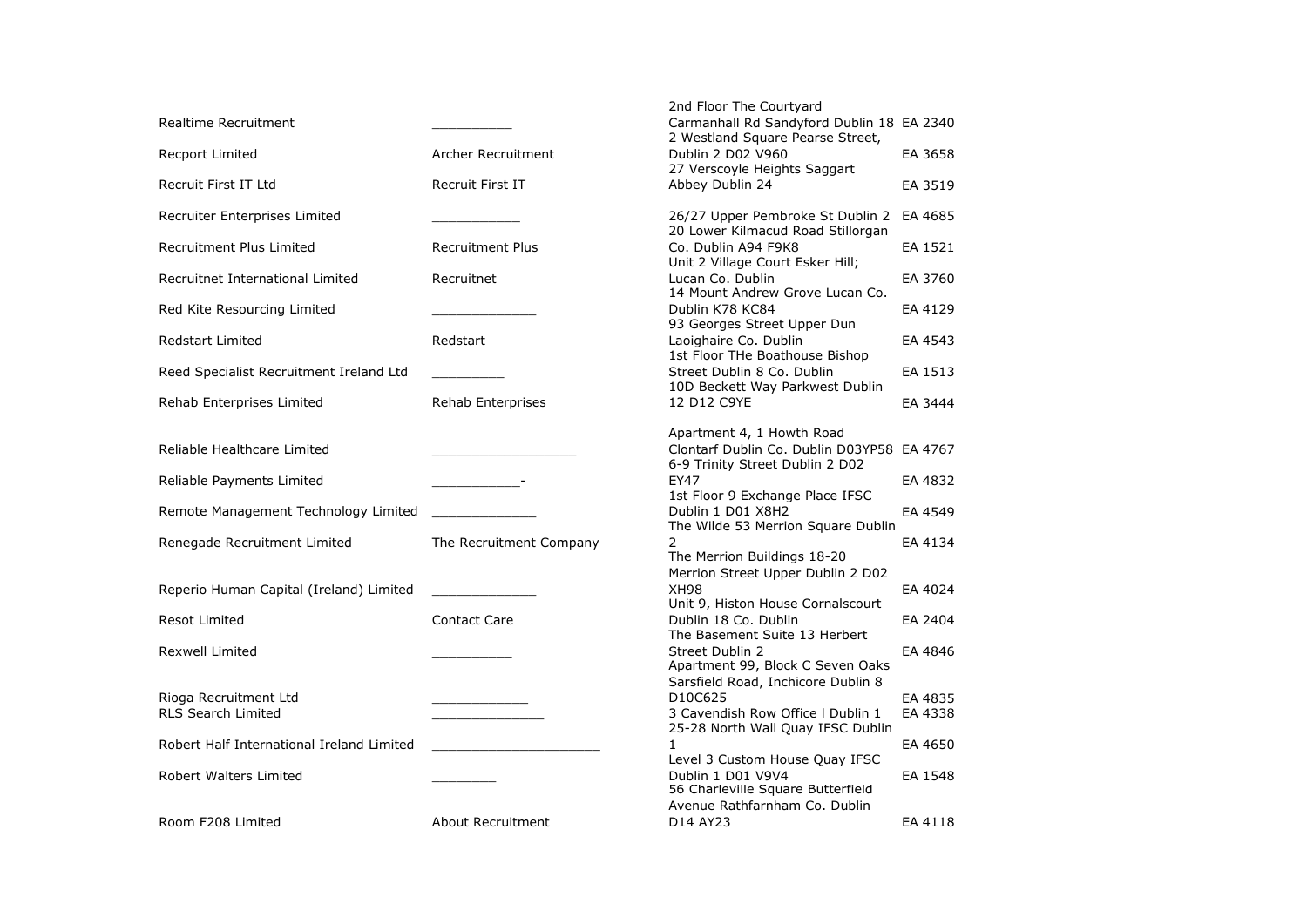|                                         |                               | 20 Harcourt Street Dublin 2         |         |
|-----------------------------------------|-------------------------------|-------------------------------------|---------|
| Rory O'Connor                           | R-Recruit                     | D02H364                             | EA 4717 |
|                                         |                               | The Glasshouse 92 Georges Street    |         |
|                                         |                               | Lower Dun Laoghaire Dublin Co.      |         |
| Rosata Recruitment Ltd                  |                               | Dublin A96 VR66                     | EA 4814 |
|                                         |                               | 16 Liffey Drive Liffey Valley Park  |         |
| Roy Recruitment International Limited   |                               | Lucan Co. Dublin K78 FF65           | EA 4364 |
|                                         |                               | 13 Adelaide Road Saint Peter's Co.  |         |
| Royal Homecare Ltd                      |                               | Dublin D02P950                      | EA 4661 |
|                                         |                               | Trinity House Charleston Road       |         |
| RSM Ireland Business Advisory Limited   | <b>RSM Ireland</b>            | Ranelagh Dublin 6                   | EA 3279 |
|                                         |                               | Unit 8 The Courtyard Carmanhall     |         |
| Sabeo Holdings Ltd                      |                               | Rd Sandyford Dublin 18 D18 C436     | EA 4442 |
|                                         |                               | 44A Westland Row Dublin 2 D02       |         |
| Sanderson Recruitment (Ireland) Limited |                               | A274                                | EA 3673 |
|                                         |                               | 1A Santry Business Park Santry      |         |
| Santry Recruitment Limited              | <b>Allied Health Careers</b>  | Dublin 9                            | EA 4724 |
|                                         |                               | Apartment 504; The Collins One      |         |
|                                         |                               | North Street Marrsfield Avenue      |         |
| Sarah Louise Gallagher                  | <b>Impulse Recruitment</b>    | Clongriffin Dublin 13 D13 A2WA      | EA 4720 |
|                                         |                               | Lower Ground Floor 33 Baggott       |         |
| Savvi Partners Ltd                      | Savvi Recruitment Consultants | Street Lower Dublin 2 D02 RW59      | EA 4143 |
|                                         |                               | Hamilton House 28 Fitzwilliam Place |         |
| Seachelle Consulting Ltd                |                               | Dublin 2 D02 P283                   | EA 4197 |
|                                         |                               | 43 Fitzwilliam Place Dublin 2       |         |
| Search Talent People Limited            |                               | D02FY81                             | EA 4399 |
|                                         |                               | 63 Lower Leeson Street Dublin 2     |         |
| September Consulting Limited            | Recruiters                    | D02 NP73                            | EA 3068 |
|                                         |                               | 2nd Floor 13 Baggot Street Upper    |         |
| Shamrock Assist LTD                     |                               | Saint Peters Dublin 4 D04 W7K5      | EA 4460 |
|                                         |                               | 69 Esker Woods Drive Lucan Co.      |         |
| Shamrock Nursing Ltd                    |                               | <b>Dublin</b>                       | EA 4765 |
|                                         |                               | 21 Alderwood Lawn Springfield       |         |
| <b>Shamrock Placements Limited</b>      |                               | Tallaght Dublin 24                  | EA 4030 |
|                                         |                               | 18 Oaktree Drive Castleknock        |         |
| Shane Hickey                            | <b>CS Recruitment</b>         | Dublin 15 D15ARX0                   | EA 4599 |
|                                         |                               | Pembroke House Business Centre      |         |
|                                         |                               | 3/4 Pembroke Street Upper Dublin    |         |
| Shannon Legal Limited                   | Shannon Legal Recruitment     | 2 D02 VN24                          | EA 4608 |
|                                         |                               | Unit D7; Block D Centrepoint        |         |
|                                         |                               | Business Park, Oak Drive Dublin 12  |         |
| Sherlock Recruitment Limited            |                               | D12 A0V6                            | EA 3731 |
|                                         |                               | 9 Churchwell Grove Belmayne Co.     |         |
| Shikilla Health Care Agency Limited     |                               | Dublin D13H921                      | EA 4810 |
|                                         |                               | 4 Main Street Dundrum Dublin 14     |         |
| Shop Today Ltd                          | Irish Jobs Galore             | D14V977                             | EA 4827 |
|                                         |                               | 46 Lower Leeson Street Dublin 4     |         |
| Sigma Aviation Services Limited         |                               | D04A2N5                             | EA 2198 |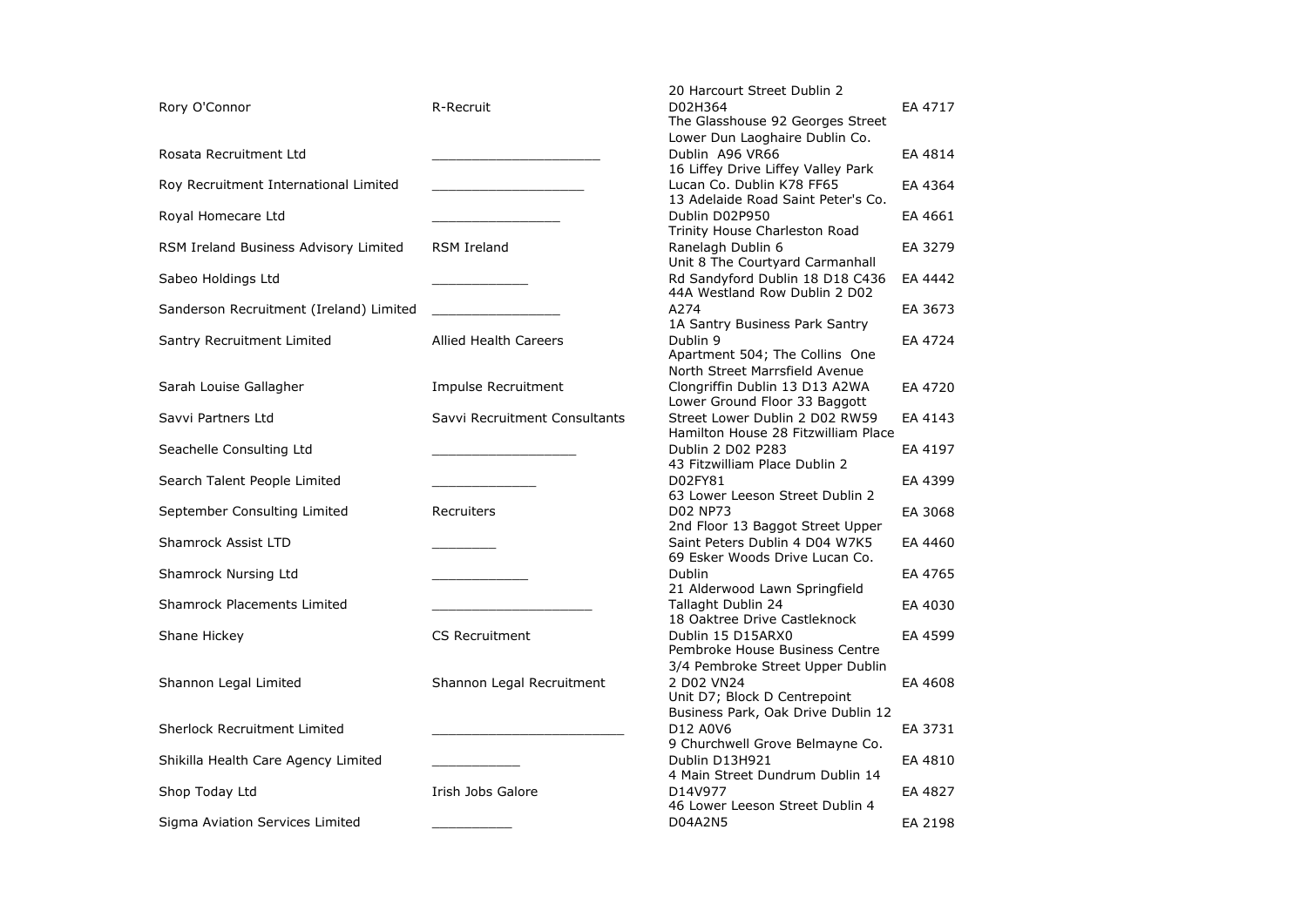| Sigmar Recruitment Consultants Limited |                                                     | 13 Hume St Dublin 2 D02F861<br><b>Station Mews Lindsay Grove</b> | EA 2029 |
|----------------------------------------|-----------------------------------------------------|------------------------------------------------------------------|---------|
| Silverback Staffing Limited            |                                                     | Glasnevin Dublin 9 D09 CC92<br>Unit D3 Ace Enterprise Park       | EA 3607 |
|                                        |                                                     | Bawnogue Road Clondalkin Dublin                                  |         |
| Silverspoon Links Ltd                  | Silverspoon Links                                   | 22                                                               | EA 4557 |
|                                        |                                                     | 2 Sandyford Hall Close Sandyford                                 |         |
| Single Focus Talent Ltd                | Single Focus Talent                                 | Dublin 18 D18 PK66<br>Suite 10323 26 Pembroke Street             | EA 4422 |
| Skyline Recruitment Limited            |                                                     | Upper Dublin 2                                                   | EA 4737 |
| Skyward Manpower Resource And          |                                                     | Main St Rathcoole Co. Dublin D24                                 |         |
| Management Ltd                         |                                                     | X362                                                             | EA 4526 |
|                                        |                                                     | 19 Clarence Place Great Dublin 2                                 |         |
| <b>SLKF Limited</b>                    |                                                     | D02XR84                                                          | EA 4840 |
|                                        |                                                     | Carlisle Business Centre 51 Bracken                              |         |
|                                        |                                                     | Road Sandyford Dublin 18                                         |         |
|                                        |                                                     | D18CV48                                                          |         |
| Smyth Recruitment Limited              |                                                     |                                                                  | EA 4266 |
|                                        |                                                     | Digital Office Centre 12 Camden                                  |         |
| Solas IT Limited                       | Solas Consulting Group                              | Row Dublin 8 D08 R9CN                                            | EA 3415 |
|                                        |                                                     | 20 Blackhall Green Dublin 7 D07                                  |         |
| Sonny and Cuipid Ltd                   | Sonny & Cupid - Help At Home                        | <b>PP63</b>                                                      | EA 4705 |
|                                        |                                                     | Link Road Holywell Swords Co.                                    |         |
| Specialist Medical Services Locums Ltd |                                                     | Dublin K67R8W3                                                   | EA 4694 |
|                                        |                                                     | Unit 4044 Kingswood Avenue                                       |         |
|                                        |                                                     | Citywest Business Campus Co.                                     |         |
| Spectrum Aviation Personnel Limited    | Spectrum Aviation Personnel Limited Dublin D24 T6YE |                                                                  | EA 3656 |
|                                        |                                                     | 28-32 Pembroke Street Upper                                      |         |
| Spencer Lennox Limited                 |                                                     | Dublin 2 D02 NH76                                                | EA 4541 |
|                                        |                                                     | 40 Upper Grand Canal Street Dublin                               |         |
| <b>SRI Executive Search Limited</b>    |                                                     | 4 D04 N8X3                                                       | EA 1725 |
|                                        |                                                     | 6/9 Trinity Street Dublin 2 D02                                  |         |
| Stack & Co Recruitment Ltd             |                                                     | <b>EY47</b>                                                      | EA 4203 |
|                                        |                                                     | Walkinstown Mall 78 Walkinstown                                  |         |
|                                        |                                                     | Rd Walkinstown Dublin 12 D12                                     |         |
| Staffline Recruitment (ROI) Limited    |                                                     | <b>N5P8</b>                                                      | EA 1269 |
|                                        |                                                     | Dogpatch Labs IFSC CHQ Building                                  |         |
| Staq Talent Solutions Limited          |                                                     | Dublin 1                                                         | EA 4787 |
|                                        |                                                     | 239/240 Capel Buildings Mary's                                   |         |
| <b>Stelfox Limited</b>                 |                                                     | Abbey Dublin 7                                                   | EA 2059 |
|                                        |                                                     | 47 Clareville Road Harold's Cross                                |         |
| Stephen Flanagan                       | TalentAttract                                       | Co. Dublin D6W X962                                              | EA 4674 |
|                                        | Computer Futures, Real Staffing                     | 80 Harcourt Street Saint Kevin's                                 |         |
| SThree Staffing Ireland Ltd            | Group & Huxley Associates                           | Dublin 2                                                         | EA 1570 |
|                                        |                                                     | 15 Earlsfort Terrace Dublin 2 D02                                |         |
|                                        | Eirkoo / Cantillon                                  | <b>TY20</b>                                                      | EA 3907 |
| Stirling Andersen Ireland PTY Limited  |                                                     |                                                                  |         |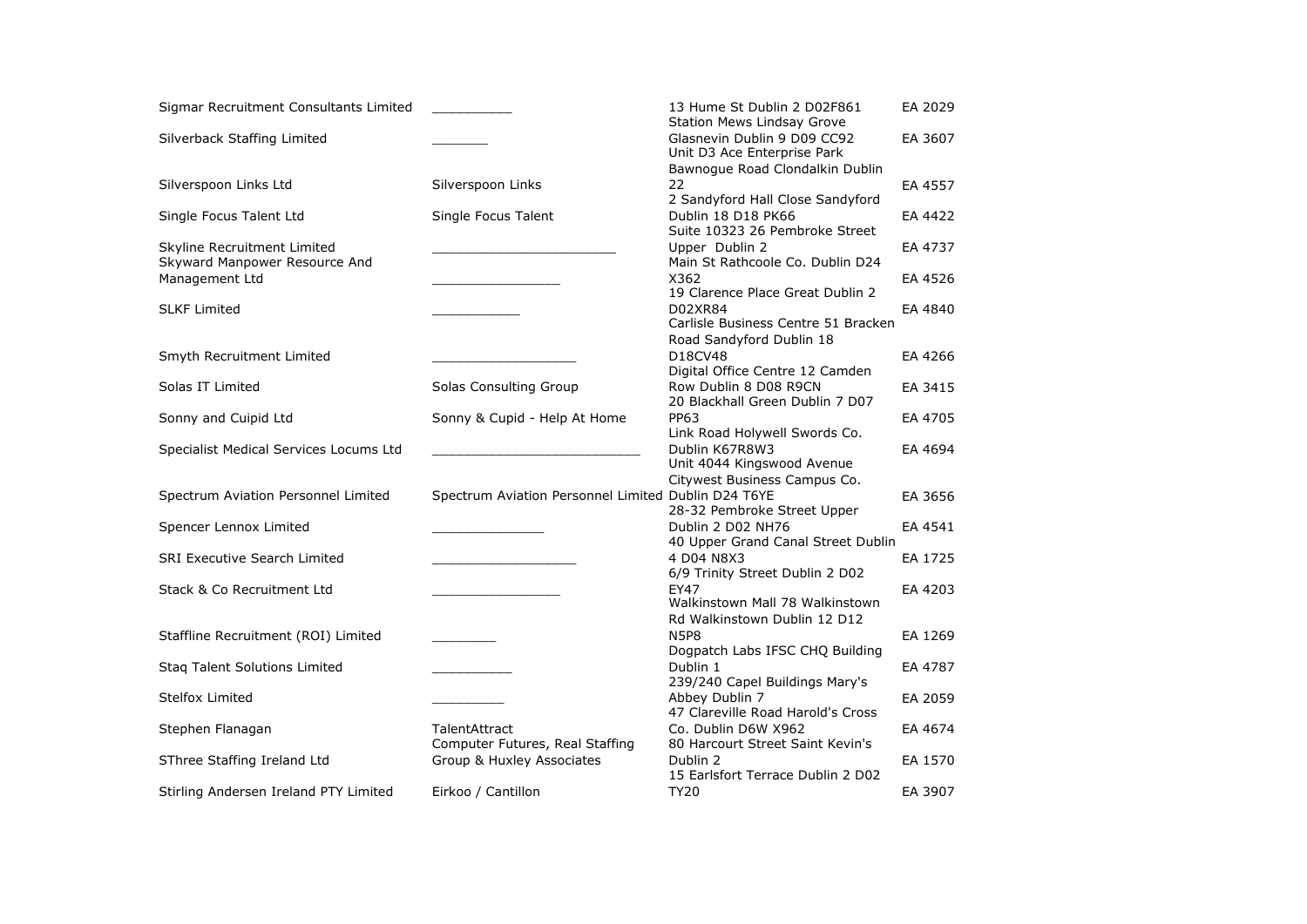|                                         |                                 | Blanchardstown Corporate Park                                                           |         |
|-----------------------------------------|---------------------------------|-----------------------------------------------------------------------------------------|---------|
| Stott and May Consulting Services Ltd   |                                 | Ballycoolin Rd Co. Dublin D15 AKK1 EA 4614                                              |         |
| Strategic Executive Initiative Limited  | Amrop                           | 28 Fitzwilliam Place Co. Dublin D02<br>P283                                             | EA 4322 |
|                                         |                                 | 554 South Circular Road Rialto                                                          |         |
| Sylvie Levasseur-Reilly                 | The European Au Pair Agency     | Dublin 8 D08 PW21<br>9 Station Road Barnwellwoods                                       | EA 1777 |
| Synaps Global Limited                   |                                 | Hansfield Dublin 15 D15 CFE4<br>3rd Floor Kilmore House Park Lane                       | EA 4496 |
| Syneos Health Ireland Ltd               |                                 | Spencer Dock Dublin 1<br>The Spade Centre North King Street                             | EA 3693 |
| Taking Care of Business Ireland Limited | <b>TCB Ireland</b>              | Dublin 7<br>Unit 10 4th Floor Harmony Court                                             | EA 4110 |
| Talent I.O. Ltd                         | Phoenix Recruitment             | Harmony Row Dublin 2 D02 H7N5                                                           | EA 4342 |
| <b>Talenthub Limited</b>                | Talenthub                       | 26 Lower Baggot Street Dublin 2<br>11 Adelaide Road Dublin 2 D02                        | EA 3835 |
| <b>Talentor Ireland Limited</b>         |                                 | <b>TR29</b>                                                                             | EA 4729 |
| Talentspot Recruitment Limited          |                                 | 17 Mount Street Upper Co. Dublin<br><b>D02 EK80</b>                                     | EA 4256 |
|                                         |                                 | Regus House Harcourt Centre                                                             |         |
| TCP Workforce Solutions Ireland Limited |                                 | Harcourt Road Dublin 2 D02 HW77<br>9 Turnapin Green Cloghran Dublin                     | EA 4119 |
| <b>Team IAS Limited</b>                 | <b>Irish Aviation Solutions</b> | 17                                                                                      | EA 3527 |
| Team Obair Limited                      |                                 | 13A Grattan Crescent Inchicore<br>Dublin 8 D08 AK15<br>Apartment 711 Building 6 Vantage | EA 1798 |
|                                         |                                 | Central Central Park Dublin 18 D18                                                      |         |
| Tech Net Recruitment Limited            |                                 | N627                                                                                    | EA 4139 |
| <b>Tech Skills Resources Limited</b>    |                                 | 25 Merrion Square Dublin 2                                                              | EA 1685 |
| <b>TechR Limited</b>                    | The Recruiter                   | 43 Riversdale Avenue Palmerstown<br>Dublin 20 D20R889                                   | EA 4551 |
|                                         |                                 | 7 Adamstown Park Adamstone                                                              |         |
| Templars Medical Agency (UK) Limited    |                                 | Castle Lucan Co. Dublin K78N207                                                         | EA 4603 |
| Temporary Outsourced Trades and Labour  |                                 | 9-10 The Village Centre Lucan Co.                                                       |         |
| Ltd                                     |                                 | Dublin K78 CP76                                                                         | EA 4381 |
|                                         |                                 | 2-4 Terminus Mills Clonskeagh Road                                                      |         |
| <b>Ternwood Limited</b>                 | SureSkills Resource Placement   | Rathmines Co. Dublin D06VY62                                                            | EA 4782 |
|                                         |                                 | Unit 21 Old Quarry Business Park                                                        |         |
|                                         |                                 | North West Industrial Estate<br>Kilshane Avenue Blanchardstown                          |         |
| <b>TES Recruitment Limited</b>          |                                 | Co. Dublin D15 Y9HF                                                                     | EA 4730 |
| The Broadline Recruitment Group Limited |                                 | 'Laurels' Tallaght Village Dublin 24<br>34 Terenure Road East Rathgar                   | EA 3651 |
| The HR Specialists Limited              | Tempest                         | Dublin 6                                                                                | EA 4348 |
|                                         |                                 |                                                                                         |         |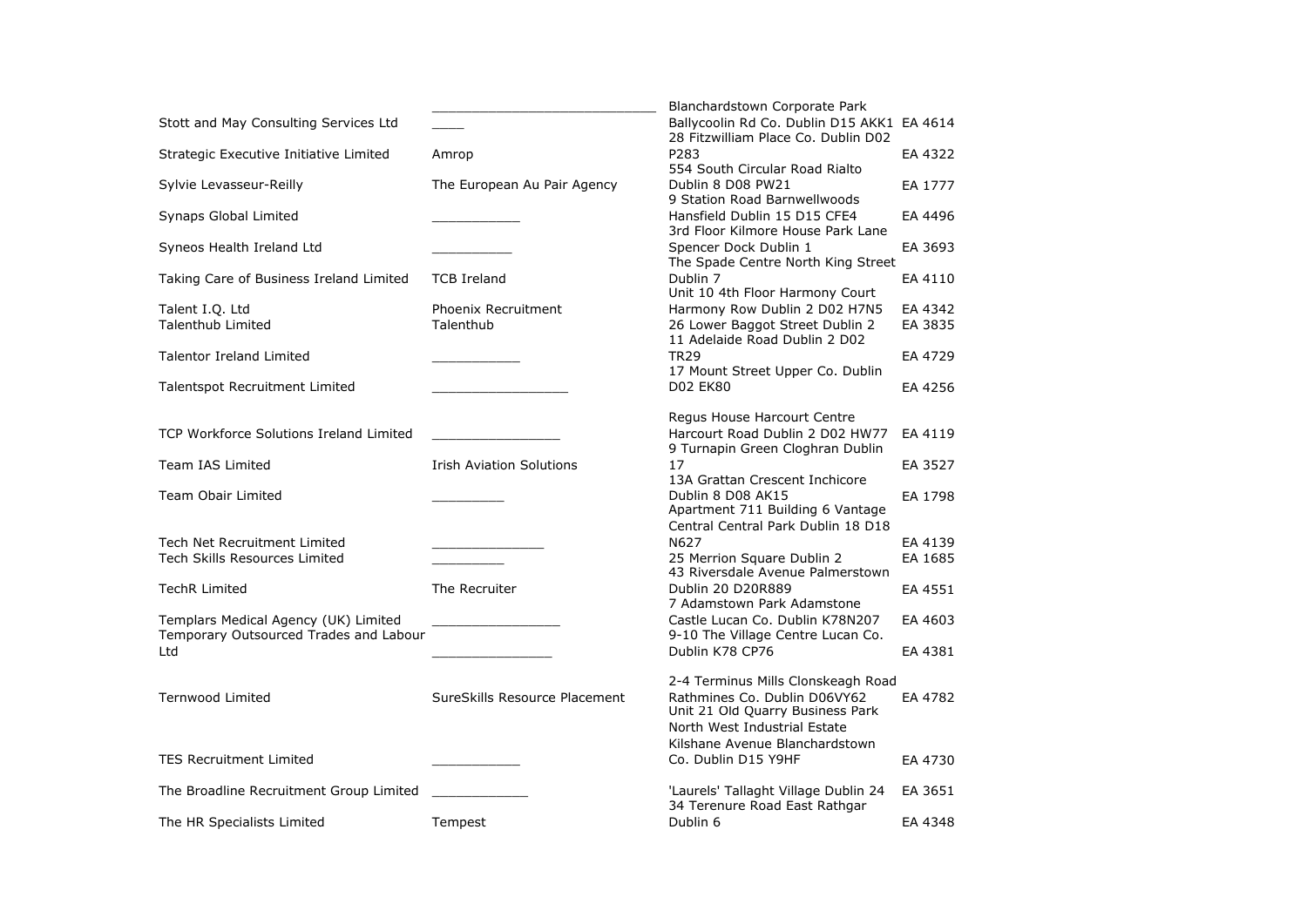| The Institute of Directors in Ireland<br>Limited                  |                                                             | Europa House Harcourt Street<br>Dublin 2 D02 WR20<br>1/F, Mount Street Upper Dublin 2 | EA 3432 |
|-------------------------------------------------------------------|-------------------------------------------------------------|---------------------------------------------------------------------------------------|---------|
| The Nightingale Agency Limited                                    | The Nightingale Placement Agency                            | D02 X9P2<br>2 Beacon Hill Nerano Road Dalkey                                          | EA 3983 |
| The Project Company Limited<br>The Recruitment Business (Ireland) | The Management Company                                      | Co. Dublin A96 X231<br>Suite 1344 77 Sir John Rogerson's                              | EA 2289 |
| Limited                                                           | <b>TRB Associates</b><br>Taylor Root; Brewer Morris; Carter | Quay Dublin 2                                                                         | EA 1103 |
| The SRG Recruitment Group (Ireland)<br>Limited                    | Murray; Frazer Jones; SR Search &<br>The SR Group           | Upper Pembroke Street 28-32<br>Dublin 2 D02 NT28                                      | EA 4327 |
|                                                                   |                                                             | 17 ODonovan Road Dublin 8                                                             |         |
| Think Differently Limited<br>Thornshaw Limited                    |                                                             | D08W5X5<br>83 Merrion Square Dublin 2                                                 | EA 4706 |
|                                                                   |                                                             | Veritas House 7/8 Lower Abbey                                                         | EA 1450 |
| Three Q Temps Ltd                                                 |                                                             | Street Dublin 1<br>1st Floor 9 Exchange Place I.F.S.C                                 | EA 3721 |
| Tiger People Limited                                              |                                                             | Dublin 1 D01 X8H2                                                                     | EA 4595 |
|                                                                   |                                                             | 6 Clifden Road Ballyfermot Dublin                                                     |         |
| Top Drawer Talent Ltd                                             |                                                             | 10 D10AH63<br>ICT House 5 Naas Road Industrial                                        | EA 4621 |
|                                                                   |                                                             | Park Naas Road, Dubin 12 Co.                                                          |         |
| <b>Total ICT Services Ltd</b>                                     | <b>ICT Services</b>                                         | Dublin<br>10B Santry Business Park Santry                                             | EA 3819 |
| <b>Total Talent Ltd</b>                                           |                                                             | Dublin 9<br>20 Butterfield Park Rathfarnham                                           | EA 4395 |
| Touchpoint Recruitment Limited                                    | Quantum Recruitment                                         | Dublin 14 D14X240<br>Unit K1, Grants Road Greenogue                                   | EA 4269 |
|                                                                   |                                                             | Business Park Rathcoole Co. Dublin                                                    |         |
| <b>TrainedIn Limited</b>                                          |                                                             | D24YP95                                                                               | EA 4733 |
| <b>Trent ESM Limited</b>                                          | <b>Trent Recruitment</b>                                    | 8 Merrion Park Blackrock Co. Dublin<br>A94 HE17                                       | EA 1156 |
|                                                                   |                                                             | 27 Upper Mount Street Dublin 2                                                        |         |
| Trilogy Consultants International Limited                         |                                                             | D02 F890<br>19 Shackleton Woods Lucan Co.                                             | EA 4407 |
| Trinitech Consulting Ltd                                          |                                                             | Dublin K78T0X8                                                                        | EA 4379 |
| Trinity Nursing World Limited                                     |                                                             | 77 Lower Camden Street St Kevins<br>Dublin 2 D02 XE80                                 | EA 3944 |
|                                                                   |                                                             | 6 The Drive, Hunter's Run,<br>Littlepace, Clonee Dublin 15                            |         |
| Triumph Healthcare Services Limited                               |                                                             | D15T9Y4                                                                               | EA 4678 |
| Trust Care Nursing Agency                                         |                                                             | Harcourt Centre Block 4 Harcourt<br>Road Dublin 2 D02HW77                             | EA 4793 |
| Trust In Soda Ltd                                                 |                                                             | Charlemont Exchange Charlemont<br>St Co. Dublin D02 VN88                              | EA 4349 |
| Tubize Ltd                                                        | Martinsen Mayer                                             | 3 Leeson Close Dublin 2 D02 TX88                                                      | EA 3686 |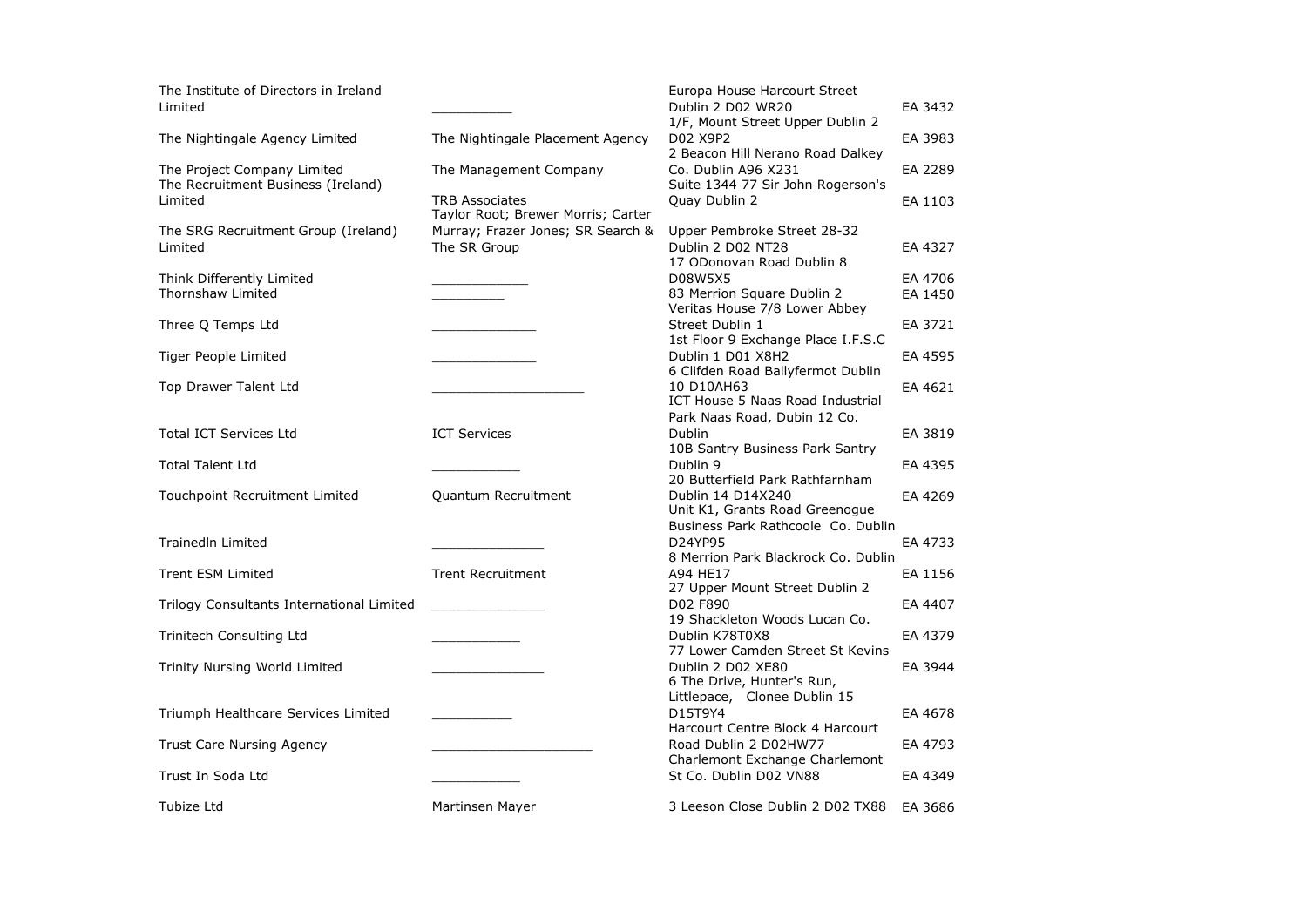| Two Into Three Limited                                               | 2into3                                                             | Huckletree at the Academy 42<br>Pearse Street Dublin 2 D02 YX88                                                                      | EA 3128            |
|----------------------------------------------------------------------|--------------------------------------------------------------------|--------------------------------------------------------------------------------------------------------------------------------------|--------------------|
| UniSync Recruitment Limited                                          |                                                                    | Unit 42, Block 12 Rosemount<br><b>Business Park Dublin 11</b>                                                                        | EA 4009            |
| Unity Healthcare Services Limited                                    |                                                                    | 17 Taylor Hill Wood Naul Road<br>Balbriggan Co. Dublin<br>Apartment 2 Bank House                                                     | EA 4792            |
| UX Tree Ltd                                                          |                                                                    | Cornmarket Dublin 8                                                                                                                  | EA 4777            |
| Vantage Resources Limited                                            |                                                                    | 4 Leopardstown Office Park<br>Sandyford Dublin 18 D18 K1C5<br>70 Sir John Rogerson's Quay Dublin                                     | EA 1463            |
| Velocity Global Consulting Limited<br>Verax Limited                  |                                                                    | 2 D02 R96<br>15 Main Street Raheny Co. Dublin                                                                                        | EA 4525<br>EA 4704 |
|                                                                      | Webscience; HR Search & Selection;<br>Capital Markets Recruitment; |                                                                                                                                      |                    |
| Vertical Markets Group Ltd<br><b>Vertical Markets Search Limited</b> | Lifescience; A+F Rec; IT Search                                    | 13 Lad Lane Dublin 2<br>13 Lad Lane Dublin 2 D02 T668                                                                                | EA 4262<br>EA 4776 |
| <b>VHR Global Technical Consultancy Limited</b>                      |                                                                    | The Black Church St Mary's Place<br>Dublin 07 Co. Dublin D07 P4AX                                                                    | EA 4398            |
| Vincent Kelly                                                        | <b>Tactical Talent Recruitment</b>                                 | Ground Floor 71 Lower Baggot St<br>Dublin 2                                                                                          | EA 3936            |
| Vista Career Solutions                                               |                                                                    | 48 Brandon Square Waterville<br>Blanchardstown Dublin 15                                                                             | EA 3622            |
| Vista Oasis Limited                                                  | Vista People                                                       | 20 Harcourt Street Dublin 2 D02<br>H364<br>Suite 9 The Old Station House 15                                                          | EA 4026            |
| Voltedge Management Limited                                          |                                                                    | Main Street, Blackrock Co. Dublin<br><b>A94 T8P</b><br>26 Windsor Place Lr Pembroke                                                  | EA 3924            |
| Wallace Myers International Ltd                                      |                                                                    | Street Dublin 2                                                                                                                      | EA 3508            |
| We Care Healthcare Agency Limited                                    |                                                                    | 32E Rosemount Business Park<br>Ballycoolin Dublin 15                                                                                 | EA 4612            |
| WilsonHCG Ireland Limited<br>Wilton Executive Search Ltd             | Wilton Executive Search                                            | c\o Vistra Ireland 32 Merrion Street<br>Upper Dublin 2 D02 KW80<br>109 Lower Baggot Street Dublin 2<br>99 St Stephens Green Dublin 2 | EA 4602<br>EA 3871 |
| Wilton & Bain Ireland Limited                                        |                                                                    | Dublin 2                                                                                                                             | EA 4735            |
| Winston Wright                                                       | Hospitality Recruitment                                            | Mespil House Sussex Road Dublin 4 EA 3269<br>19 Grange Parade Baldoyle                                                               |                    |
| Workforce International Contractors<br>Limited                       |                                                                    | Industrial Estate Dublin 13<br>D13N29X                                                                                               | EA 2200            |
| Workjuggle Ltd                                                       | Workjuggle                                                         | Dogspatch Labs Chq IFSC Dublin 1                                                                                                     | EA 4163            |
| Yala Consult Limited                                                 |                                                                    | 3 Finches Business Park Dublin 12                                                                                                    | EA 4339            |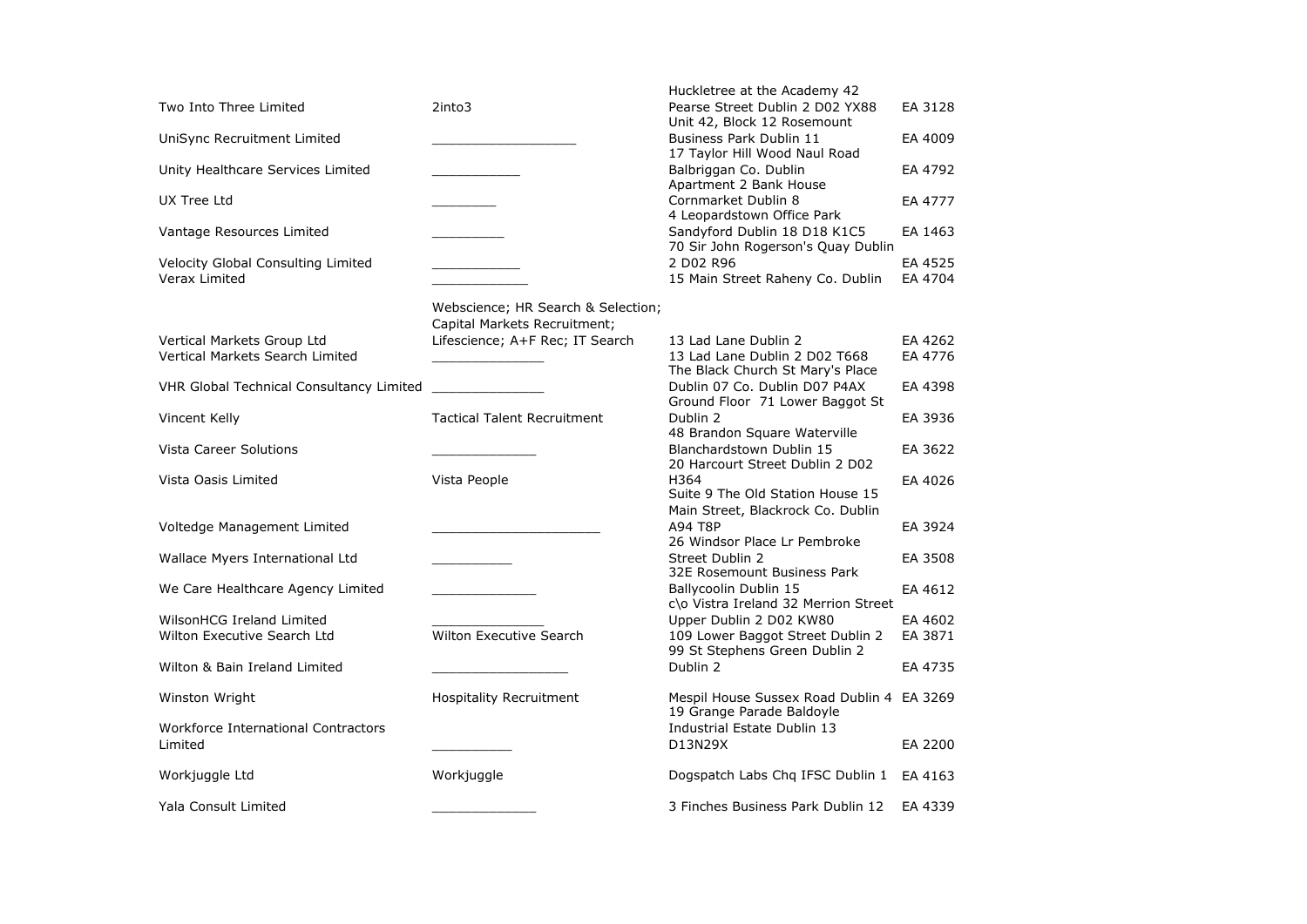|        |                                    |                                                                                         | The View Marina Village Malahide                                                                  |         |
|--------|------------------------------------|-----------------------------------------------------------------------------------------|---------------------------------------------------------------------------------------------------|---------|
|        | Your World Healthcare Ireland Itd  |                                                                                         | Co. Dublin K36 CX99<br>15 Harcourt Street Dublin 2 D02                                            | EA 3645 |
|        | Zatino Limited                     | Zatino Group / Zatino Recruitment                                                       | <b>XY47</b><br>Harcourt Centre Block 4 Harcourt                                                   | EA 4700 |
| Galway | ZeroChaos (Europe) Limited         |                                                                                         | Road Dublin 2 D02 HW77                                                                            | EA 4034 |
|        |                                    |                                                                                         | Rushmore Knocknacarra Co.                                                                         |         |
|        | AGS Healthcare Recruitment Limited |                                                                                         | Galway H91 WR26<br>Caoch Moycullen Co. Galway H91                                                 | EA 4622 |
|        | Anne-Marie Fox Consulting Limited  |                                                                                         | <b>R2C8</b><br>Jasmar House Aille Barna Co.                                                       | EA 4469 |
|        | Career Path Recruitment Limited    |                                                                                         | Galway<br>Old Connolly Sports Building                                                            | EA 3333 |
|        | CLS Recruitment Group Ltd          |                                                                                         | Loughgeorge Claregalway Co.<br>Galway<br>Unit 27 Briarhill Business Park                          | EA 3692 |
|        | <b>Collins McNicholas Limited</b>  |                                                                                         | Briarhill Co. Galway<br>Office 1 Kilkerrin Park Liosban                                           | EA 1113 |
|        | Eircasa Ltd                        | Hirehood Recruitment                                                                    | Industrial Estate Co. Galway<br>Stonepark Dunmore Co. Galway                                      | EA 4352 |
|        | Elusay Recruitment                 |                                                                                         | <b>H54 EC53</b>                                                                                   | EA 4668 |
|        |                                    |                                                                                         | <b>Glenrock House Glenrock Business</b>                                                           |         |
|        | <b>Exalt Recruitment Limited</b>   |                                                                                         | Park Ballybane Co. Galway<br>The Arch, Northgate Street,                                          | EA 2299 |
|        | Fergal Melia                       | <b>FMCA Human Resources</b>                                                             | Athenry, Co. Galway H65YK54<br>No 131 Hazel Park Newcastle                                        | EA 3747 |
|        | <b>Finnstaff Recruitment</b>       |                                                                                         | Galway City Co. Galway<br>1/F Brogan House Main Street                                            | EA 2161 |
|        | Flagship Maritime Consultants Ltd  | Flagship Management                                                                     | Kinvara, Co. Galway H91 P6PP<br>Ross House Merchants Road Co.                                     | EA 3689 |
|        | Fogas Ltd                          | Compustaff                                                                              | Galway H91 FPK5<br>Unit 4 Liosban Industrial Estate Co.                                           | EA 4233 |
|        | Greenlight Recruitment Ltd         | Greenlight Recruitment                                                                  | Galway<br>Montiagh South Claregalway Co.                                                          | EA 4829 |
|        | <b>GxP Recruitment Ltd</b>         |                                                                                         | Galway H91T93H<br>Unit 39D Briarhill Business Park                                                | EA 4722 |
|        | <b>HERO Contracting Ltd</b>        | <b>HERO Contracting</b>                                                                 | Ballybrit Co. Galway H91 V593                                                                     | EA 4356 |
|        | Hero Recruitment Limited           |                                                                                         | 39D Briarhill Business Park Ballybrit<br>Co. Galway H91 V593<br>Centrepoint Liosban Tuam Road Co. | EA 4070 |
|        | I.C.E Group Business Services Ltd  | I.C.E. Group,                                                                           | Galway<br>Centrepoint Liosban Tuam Road,                                                          | EA 1022 |
|        | I.C.E. Workforce Limited           | I.C.E. Workforce<br>Part-Time.ie / Jane Downes Finance Mag's Boreen Freeport, Barna Co. | Co. Galway                                                                                        | EA 3812 |
|        | Kelag Limited                      | Talent                                                                                  | Galway                                                                                            | EA 4183 |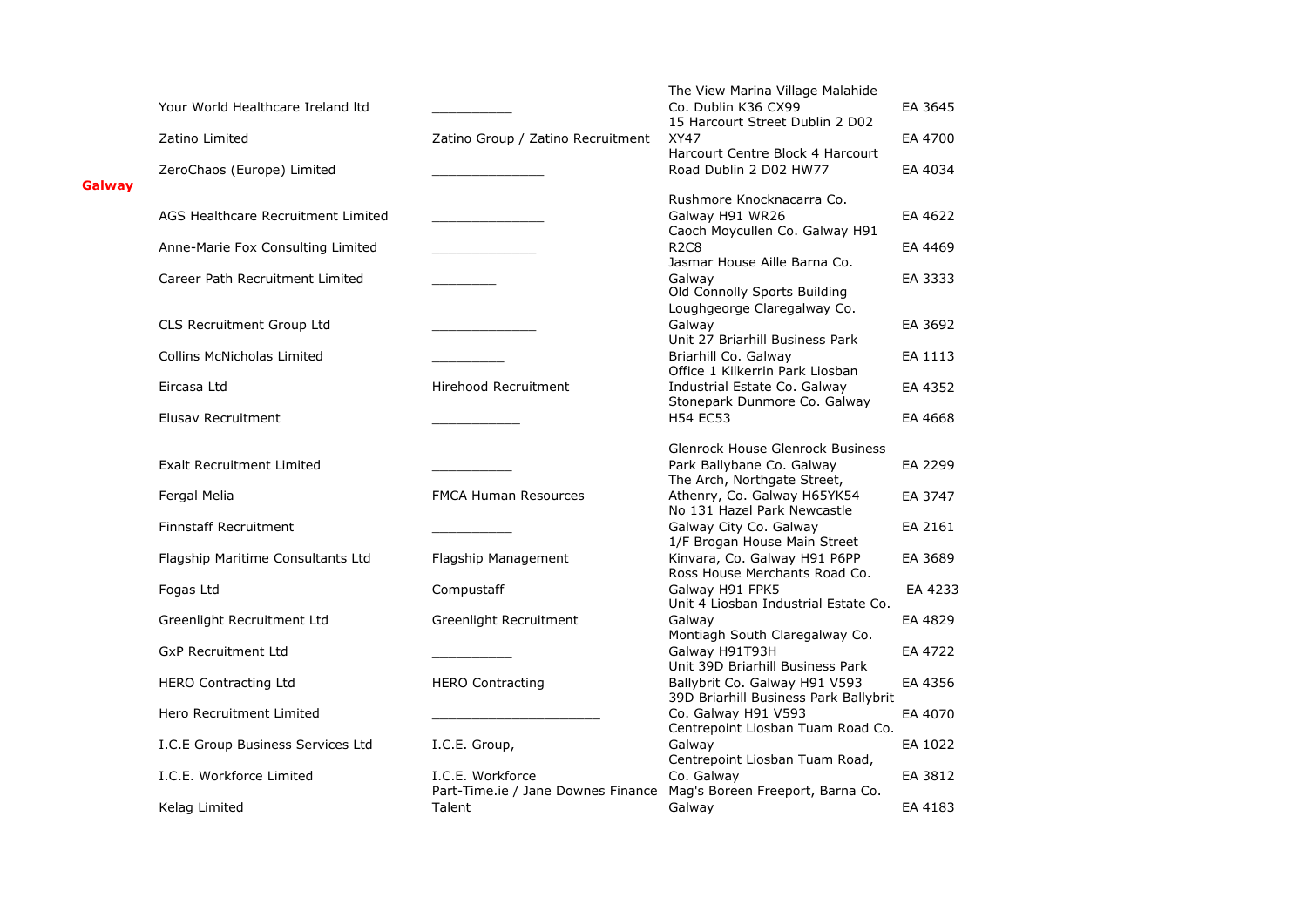|                |                                         |                               | Unit 3E Deerpark Business Centre                                 |         |
|----------------|-----------------------------------------|-------------------------------|------------------------------------------------------------------|---------|
|                | Mulannon Recruitment Ltd                |                               | Oranmore Co. Galway                                              | EA 4581 |
|                |                                         |                               | Level Two 32 Prospect Hill Galway                                |         |
|                | Pale Blue Dot Recruitment Limited       |                               | City Co. Galway H91 K2K0                                         | EA 4230 |
|                |                                         |                               | Limestone Lodge Luimnagh East                                    |         |
|                | Peter Balaz                             | <b>Balstone</b>               | Corrandulla, Co. Galway H91 F6C 1                                | EA 3140 |
|                | PJ Personnel Ltd                        |                               | 2 Egan's Lane Tuam Co. Galway<br>Unit 2A City East Business Park | EA 3467 |
|                | PlaceMe Recruitment Limited             |                               | Ballybrit Co. Galway<br>Bunowen Cottage Ballyconneely Co.        | EA 3165 |
|                | Stefan Matz Catering Consultancy Ltd    |                               | Galway H71K310<br>No 12 Glenard Ave Salthill Co.                 | EA 4007 |
|                | Trish Horan                             | Agile HR Search               | Galway<br>Hazel House Ballinfoyle Headford                       | EA 4695 |
|                | Vautour Limited                         | Kareplus                      | Road Co. Galway H91V6RK                                          | EA 4550 |
| <b>Kerry</b>   |                                         |                               | 62 Rock Park Avenue Tralee Co.                                   |         |
|                | <b>Bridie Carmody</b>                   | Direct Placement Agency       | Kerry V92 XV8E                                                   | EA 3671 |
|                |                                         |                               | Station Road, Glenbeigh Co. Kerry                                |         |
|                | Chase Resourcing Limited                |                               | V93 HK15                                                         | EA 3093 |
|                | Direct Teacher Recruitment Specialists  |                               | The Island Centre Main Street                                    |         |
|                | Limited                                 |                               | Castleisland Co. Kerry V92 DPR2                                  | EA 3798 |
|                |                                         |                               | Unit H4 Clash Industrial Estate                                  |         |
|                | Fohntech Ireland Ltd                    |                               | Tralee Co. Kerry                                                 | EA 4438 |
|                |                                         |                               | Apartment Block B Edward Court                                   |         |
|                | P.K. Healthcare Ltd                     | Kare plus Kerry               | Tralee Co. Kerry V92 Y265                                        | EA 4740 |
|                |                                         |                               | 3rd Floor 91 New Street Killarney,                               |         |
|                | Red Chair Recruitment Limited           |                               | Co. Kerry                                                        | EA 3856 |
|                |                                         |                               | 3 Bridge Lane Tralee Co. Kerry                                   |         |
|                | XML Germany (IE) Ltd                    |                               | <b>V92PT98</b>                                                   | EA 4772 |
|                | XML International Consultants (Ireland) |                               | 3 Bridge Lane Tralee Co. Kerry V92                               |         |
|                | Limited                                 |                               | <b>PT98</b>                                                      | EA 4416 |
|                |                                         |                               | 3 Bridge Lane Tralee Co. Kerry                                   |         |
|                | XML (Austria) IE Limited                |                               | <b>V92PT98</b>                                                   | EA 4610 |
|                |                                         |                               | 3 Bridge Lane Tralee Co. Kerry V92                               |         |
| <b>Kildare</b> | XML (ITALY) IE LTD                      |                               | <b>PT98</b>                                                      | EA 4822 |
|                |                                         |                               | 1st Floor 32 North Main Street Naas                              |         |
|                | Adrian Macholl                          | <b>Macholl Recruitment</b>    | Co. Kildare                                                      | EA 4656 |
|                |                                         | Veterinary Nurses Recruitment | Ashlar House Roseberry Newbridge                                 |         |
|                | Aisling Murray                          | Services                      | Co. Kildare W12CV14                                              | EA 4725 |
|                |                                         |                               | Unit 7 Riverview Business Centre                                 |         |
|                |                                         |                               | Dublin Road Celbridge Co. Kildare                                |         |
|                | Albatel Limited                         |                               | W23 N9P7                                                         | EA 4471 |
|                |                                         |                               | 47 Millbridge Way Mill Lane Naas                                 |         |
|                | Approzeal Limited                       |                               | Co. Kildare W91 RHW9                                             | EA 4839 |
|                |                                         |                               |                                                                  |         |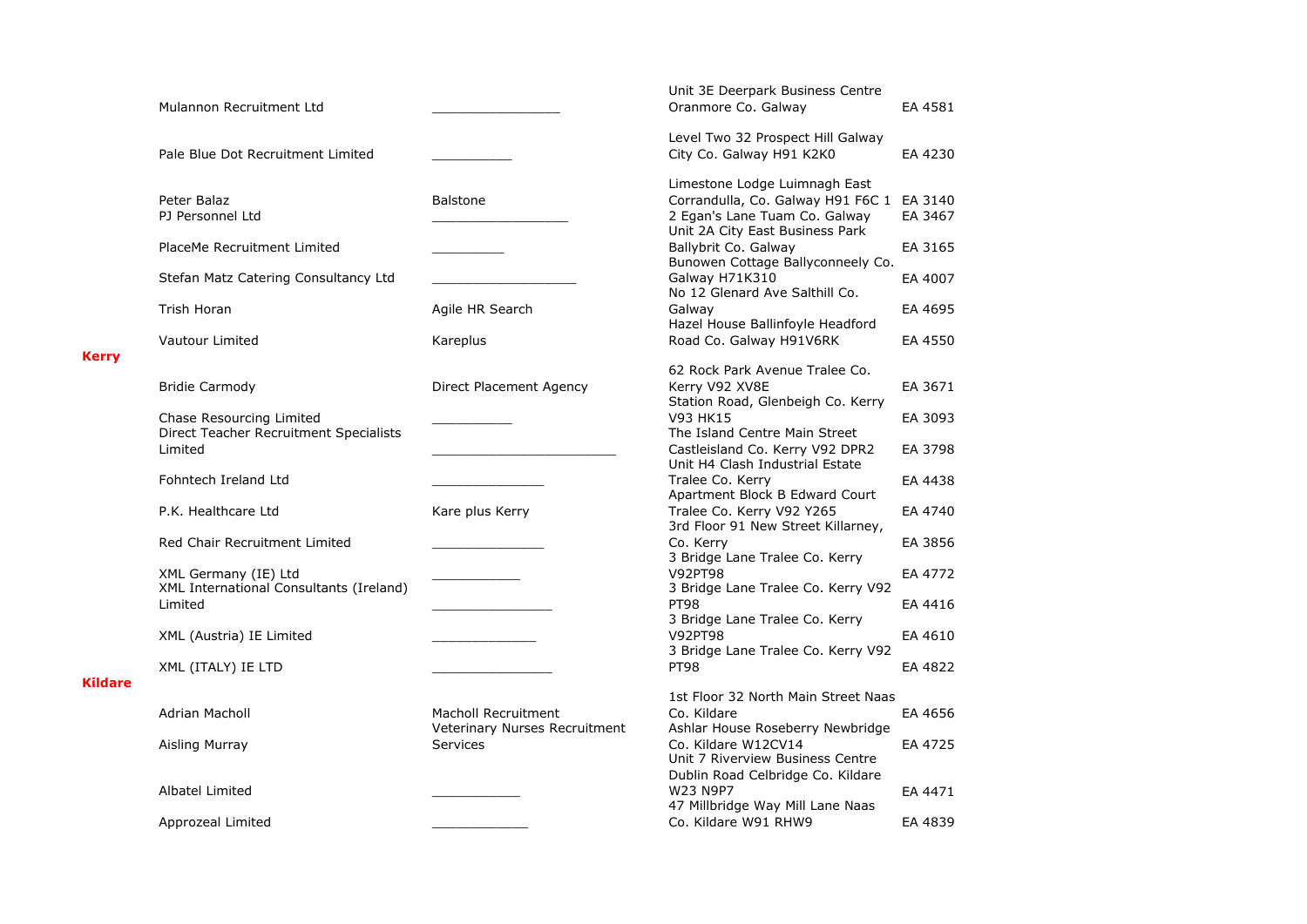|                                            |                                                       | 3 Beach Grove Athy Co. Kildare                                                                   |                    |
|--------------------------------------------|-------------------------------------------------------|--------------------------------------------------------------------------------------------------|--------------------|
| Be Hospitality Solutions Ltd               |                                                       | R14DX00<br>Unit W3B Tougher Business Park,                                                       | EA 4632            |
| Career Vision Recruiters Limited           | <b>Career Vision Recruiters</b>                       | Ladyswell Naas Co. Kildare W91<br><b>YR58</b><br>The Atrium John's Lane Naas Co.                 | EA 4426            |
| Clark Executive Limited                    | Clark Recruitment Ltd                                 | Kildare W91YA2W<br>The Atrium John's Lane Naas Co.                                               | EA 2102            |
| Clark Recruitment Limited                  | <b>Clark Recruitment</b>                              | Kildare<br>Unit F13; Maynooth Business                                                           | EA 1407            |
| <b>CRL Recruitment Ltd</b>                 |                                                       | Campus Straffan Road Maynooth<br>Co. Kildare W23 Y5N7<br>6 Rinawade Close Leixlip Co. Kildare    | EA 3280            |
| Curran Bim Management Ltd                  | Digital Construction Recruitment                      | W23RP49<br>The Loft Henry Street Newbridge                                                       | EA 4334            |
| Curran HR Consultancy Limited              |                                                       | Co. Kildare<br>Friary Business Park Naas Co.                                                     | EA 4293            |
| Driving Force Recruitment Ltd              |                                                       | Kildare<br>32A The Hawthorns Kilcock Co.                                                         | EA 4558            |
| Enterprise People Limited                  | <b>Enterprise People</b>                              | Kildare W23 E068<br>Unit 3 Crookstown Business Park                                              | EA 2050            |
| Eoin Gorman Contracts Ltd                  | <b>GCL Group</b>                                      | Ballitore Co. Kildare R14ND91<br>Office Unit L Naas Town Centre                                  | EA 4287            |
| Fresh Start Recruitment Limited            | <b>International Staffing Solutions</b>               | Naas Co. Kildare<br>6 Oldtown Villas Naas Co. Kildare                                            | EA 1898            |
| Help Me Recruit Ltd                        |                                                       | <b>W91 Y7HR</b><br>Unit H10 Maynooth Business                                                    | EA 4468            |
| Horan Eco Services Limited<br>Katie O'Dowd | <b>ECO Group Services</b><br><b>Smart Recruitment</b> | Campus Maynooth Co. Kildare<br>Oldcarton Maynooth Co. Kildare<br>34 Duke St Athy Co. Kildare R14 | EA 4298<br>EA 4524 |
| Learghusa Healthcare Agency Limited        |                                                       | kr67                                                                                             | EA 4784            |
| Leinster Appointments Limited              |                                                       | Level 1 Town Centre House Naas<br>Town Centre Co. Kildare W91 P7XA<br>Apartment 3, The Courtyard | EA 3318            |
| Loyola Global Careers Limited              |                                                       | Straffan Road, Maynooth, Co.<br>Kildare W23RC64<br>119 Oldbridge Osberstown Naas Co.             | EA 3904            |
| Miriam Coyle Consulting Limited            | Coyle Consulting                                      | Kildare<br>Henry Street Piercetown Newbridge                                                     | EA 3195            |
| M&I Interiors Ltd                          |                                                       | Co. Kildare W12 TR59<br>Unit W10F Ladytown Business Park                                         | EA 4569            |
| O'Reilly Curran & Associates Ltd           |                                                       | Newhall; Naas Co. Kildare<br>5 Bridgefield Manor Ardreigh Athy                                   | EA 4096            |
| Pro-Active Search & Selection Limited      |                                                       | Co. Kildare R14 KX32                                                                             | EA 1908            |
| PT Health Care Services Limited            |                                                       | 7 The Willows Old Grangewood<br>Monasterevin Co. Kildare W34 P229 EA 4723                        |                    |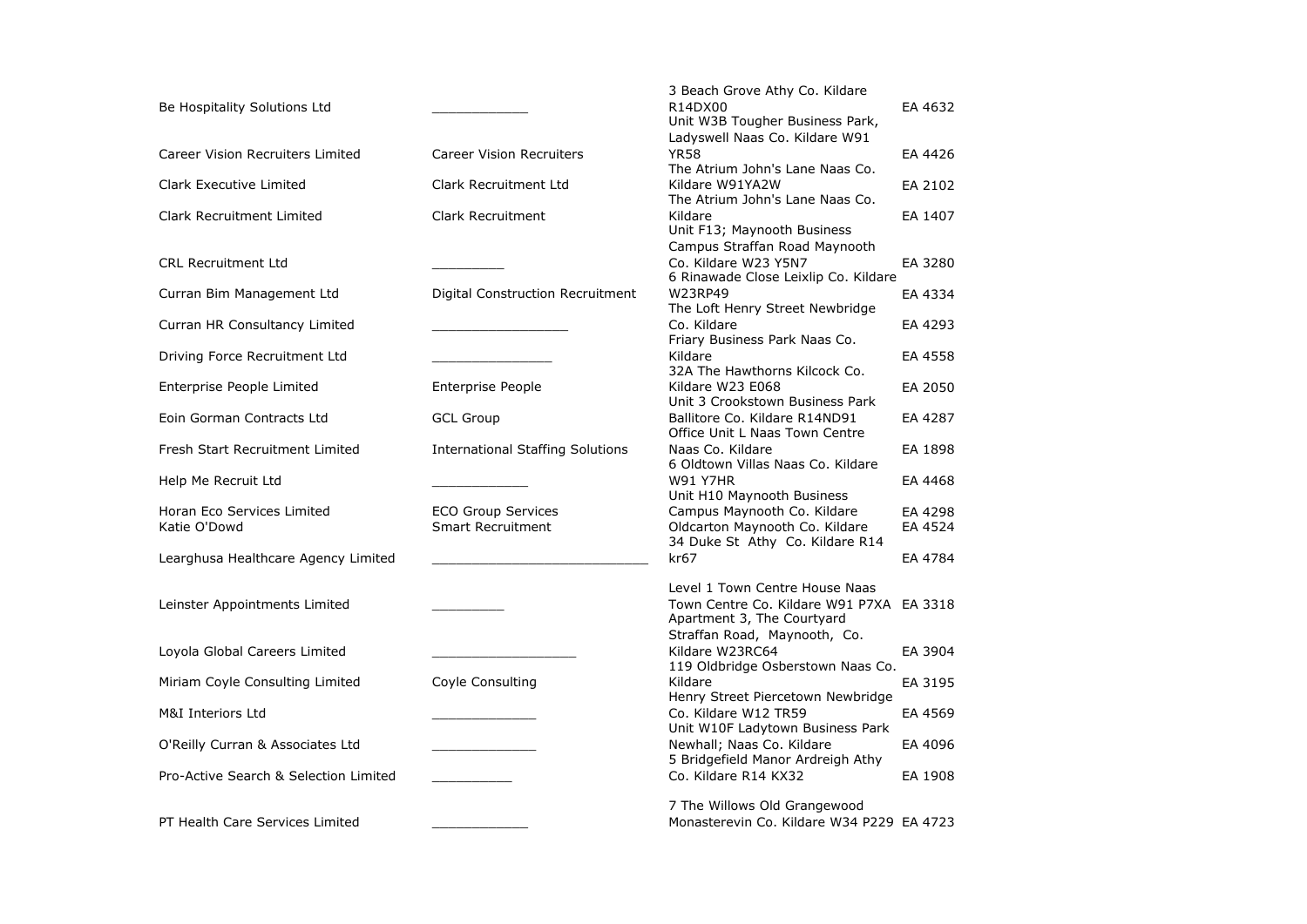|                 |                                                                                                                |                                       | Poulaphouca Ballymore Eustace Co.                                                                               |                               |
|-----------------|----------------------------------------------------------------------------------------------------------------|---------------------------------------|-----------------------------------------------------------------------------------------------------------------|-------------------------------|
|                 | Rafter IT Consultlancy Limited                                                                                 | Purple Squirrel                       | Kildare<br>Donaghcumper; Dublin Road;                                                                           | EA 4241                       |
|                 | Retronix Semiconductor Europe Limited                                                                          | Retronix Semiconductor                | Celbridge Co. Kildare<br>22 Henry Street Newbridge Co.                                                          | EA 4188                       |
|                 | Robert Weidong Wang                                                                                            | A-Prompt Recruitment & Trading        | Kildare<br>5 Convent View Cresent Athy Co.                                                                      | EA 2097                       |
|                 | <b>SMJ Ideal Solutions Limited</b>                                                                             | <b>Ideal Solutions Ireland</b>        | Kildare R14V273<br>55 South Main St Naas Co. Kildare                                                            | EA 4754                       |
|                 | Sparktel Recruitment Ltd                                                                                       |                                       | W91 HX90                                                                                                        | EA 3895                       |
|                 | Tech Twenty Professional Recruitment Ltd                                                                       |                                       | Ticknevin Carbury Co. Kildare<br>Unit F5 Maynooth Business Campus                                               | EA 3990                       |
|                 | The Caterwaiter Supply Company Ltd<br><b>TLG Recruitment Limited</b>                                           |                                       | Maynooth Co. Kildare<br>Ballybrack Carbury Co. Kildare                                                          | EA 3706<br>EA 4849            |
|                 | Xpress Healthcare Limited                                                                                      |                                       | 42 Cherrygrove Sallins Rd Naas Co.<br>Kildare W91 XWH6                                                          | EA 4708                       |
| <b>Kilkenny</b> | Xtech Fab Ready Solutions Europe Limited MSR-FSR                                                               |                                       | <b>Block B Maynooth Business Campus</b><br>Maynooth Co. Kildare W23W5X7                                         | EA 4149                       |
|                 | Motherway Consulting Limited                                                                                   |                                       | Talamh Ur Smithstown, Tullogher<br>Co. Kilkenny X91 DY29<br>1st Floor 10 Ormonde Street                         | EA 3982                       |
|                 | Optimize Recruitment Limited<br>Orx Recruitment and Consulting Limited<br>Recruitment Needs Consulting Limited |                                       | Kilkenny City Co. Kilkenny R95<br>R <sub>2</sub> HY<br>Kilree Kells Co. Kilkenny<br>1 Garden Row Co. Kilkenny   | EA 3425<br>EA 4763<br>EA 4609 |
| Laois           |                                                                                                                |                                       | 6 Grenville Portlaoise Co. Laois                                                                                |                               |
|                 | Angela Fitzpatrick                                                                                             | <b>Shortt Recruitment Consultants</b> | R32F2KP                                                                                                         | EA2185                        |
|                 | Darren Fitzpatrick<br>Equipeople Limited                                                                       | <b>FH Recruitment</b>                 | 38 Carrick Hill Portlaoise Co. Laois<br>Garryhinch Portarlington Co. Laois<br>8 Broomville Dublin Rd Portlaoise | EA 4670<br>EA 1214            |
|                 | Midland Nursing Agency Ltd<br>Nuvo Recruitment Limited                                                         |                                       | Co. Laois<br>G4 Parkside Portlaoise Co. Laois                                                                   | EA 2256<br>EA 3528            |
| Leitrim         | Reign Healthcare Limited                                                                                       |                                       | 30 Lansdowne Road Portarlington<br>Co. Laois R32 E2C5                                                           | EA 4780                       |
| <b>Limerick</b> | Fora Recruitment Limited                                                                                       |                                       | Beaghmore Carrigallen Co. Leitrim<br>H12DH50                                                                    | EA 4812                       |
|                 | <b>Adare Recruitment Services</b>                                                                              |                                       | 34 Cluain Aoibh Ballybrown Clarina<br>Co. Limerick<br>38 Clare Street Limerick V94YV22                          | EA 4821                       |
|                 | Ammoretna Ltd<br>Assist Personnel Ltd                                                                          | <b>Vital Medics</b>                   | Co. Limerick<br>1 O'Curry Street Co. Limerick                                                                   | EA 4611<br>EA 4291            |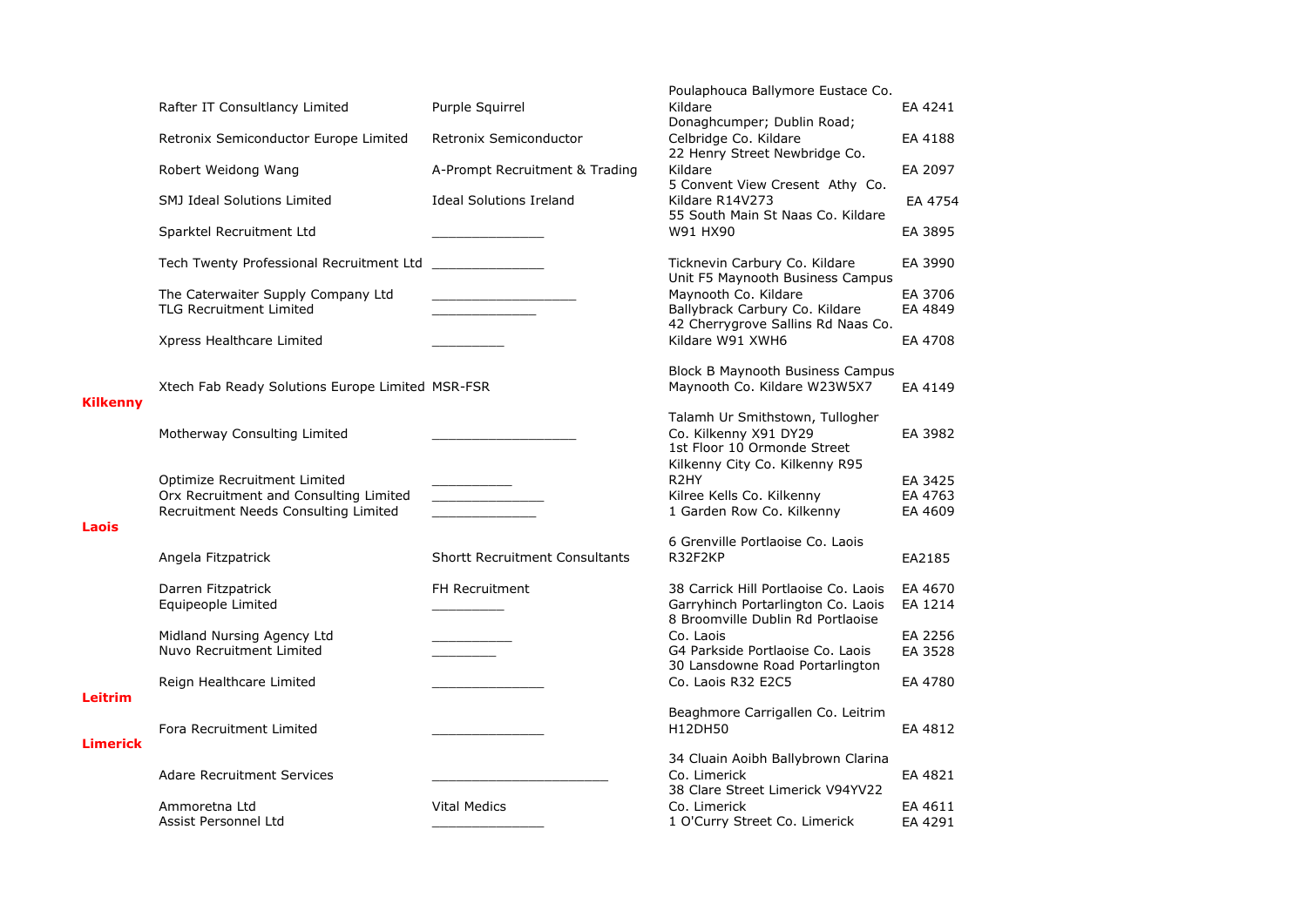|                 |                                              |                                 | 16 Rosehill O'Callaghan Strand Co.        |         |
|-----------------|----------------------------------------------|---------------------------------|-------------------------------------------|---------|
|                 | Barracuda Recruitment Limited                |                                 | Limerick V94 H5RF                         | EA 4660 |
|                 |                                              |                                 | 103/104 O'Connell Street Co.              |         |
|                 | <b>BDO HR and Recruitment</b>                |                                 | Limerick V94AT85                          | EA 1039 |
|                 |                                              |                                 | 4 The Crescent O'Connell Avenue           |         |
|                 | Financial & Technical Recruitment Ltd        |                                 | Co. Limerick                              | EA 3948 |
|                 |                                              |                                 | Mary Rosse Centre Holland Road            |         |
|                 |                                              |                                 | National Technology Park Co.              |         |
|                 | Harmonics Career Crafting Ltd                |                                 | Limerick                                  | EA 3454 |
|                 |                                              |                                 | Cappanuke Cappamore Co.                   |         |
|                 | <b>Interntational Skilled Workforce Ltd</b>  |                                 | Limerick V94 R8W2                         | EA 4682 |
|                 |                                              |                                 | 21 Cluainin Tullyvarraga Shannon          |         |
|                 | Kare Rewards Healthcare Ltd                  |                                 | Co. Limerick                              | EA 4823 |
|                 |                                              |                                 | 1 Fortlands Racefield Centre Fr           |         |
|                 | Le Gra Futures Limited                       |                                 | Russell Road Co. Limerick                 | EA 4658 |
|                 | Martina Quinn Limited                        |                                 | 68 O'Connell Street Co. Limerick          | EA 4786 |
|                 |                                              |                                 | Ducart Suite Castleroy Park               |         |
|                 |                                              |                                 | Commercial Campus Castletroy Co.          |         |
|                 | OpenJobs Limited                             | OpenJobs Recruitment & HR       | Limerick V94 Y6FD                         | EA 3173 |
|                 |                                              |                                 | Roselawn House National                   |         |
|                 |                                              |                                 | Technology Park Castletroy Co.            |         |
|                 | Philip Brady Recruitment Ltd                 | PBRecruitment                   | Limerick                                  | EA 3506 |
|                 | Quality Project Technology & Consultancy     |                                 | First Floor Chandler House Henry          |         |
|                 | Ltd                                          | QPTECH                          | Street, Co. Limerick                      | EA 3602 |
|                 | Recruitworld Employment Placements           |                                 | 34 Wickham Street Limerick City           |         |
|                 | Limited                                      |                                 | Co. Limerick                              | EA 3921 |
|                 |                                              |                                 | 1st Floor 53 O'Connell Street Co.         |         |
|                 | SSA Recruitment (Ireland) Limited            |                                 | Limerick                                  | EA 3627 |
|                 | <b>STEM Recruitment Partners Limited</b>     |                                 | 68 O'Connell Street Co. Limerick          | EA 4594 |
|                 |                                              |                                 | 1st Floor 99 O'Connell Street Co.         |         |
|                 | The Joinings Limited                         | 20 Twenty Search                | Limerick V94P8CY                          | EA 4665 |
|                 |                                              |                                 |                                           |         |
|                 |                                              |                                 | 1st Floor Office Hi-Way Bar and           |         |
|                 |                                              |                                 | Restaurant St Nessan's Road               |         |
|                 | Turn Key Outlets Limited                     | <b>CMHR Services</b>            | Dooradoyle Co. Limerick V92 R2WF EA 4728  |         |
|                 |                                              |                                 | 9th Floor Riverpoint Lower Mallow         |         |
|                 | Unijobs DAC                                  | Unijobs                         | St Co. Limerick                           | EA 3690 |
| <b>Longford</b> |                                              |                                 |                                           |         |
|                 |                                              |                                 |                                           |         |
|                 |                                              |                                 | 1st Floor Room 7A 13 Grafton Court        |         |
|                 | Broadway Recruitment Ltd                     | Everyday Jobs                   | Main Street Co. Longford N39 HF57 EA 4328 |         |
|                 |                                              |                                 | Redleaf House Townspark Longford          |         |
|                 | <b>Connect Recruitment Resources Limited</b> | <b>Connect Recruitment</b>      | Co. Longford N39 D8K7                     | EA 2253 |
|                 |                                              |                                 | Longford Business & Technology            |         |
|                 | C.P. Naughton Limited                        | <b>CPN Recruitment Services</b> | Park Ballinalee Road Co. Longford         | EA 3300 |
|                 | John Kiernan                                 | Green Rock Personnel            | Carrigglas Co. Longford N36 VN23          | EA 4709 |
|                 |                                              |                                 |                                           |         |

**Louth**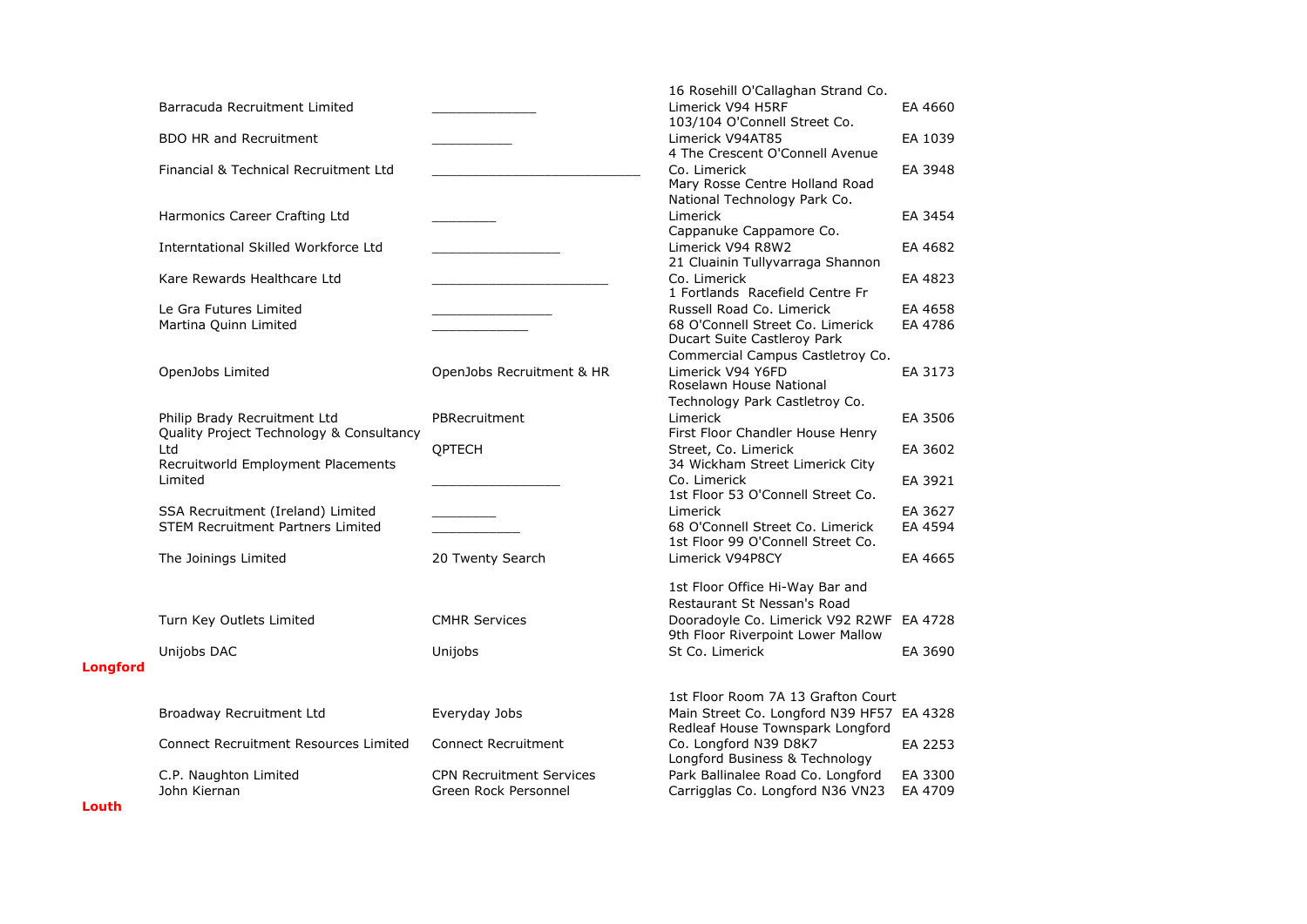|                                         |                               | 8 Linenfield Crescent Ballymakenny   |         |
|-----------------------------------------|-------------------------------|--------------------------------------|---------|
|                                         |                               | Road Drogheda Co. Louth A92          |         |
| Affiniks International Limited          |                               | R6HX                                 | EA 4785 |
|                                         |                               | Office 1; Block 5 Quayside Business  |         |
|                                         |                               | Park Mill Street; Dundalk Co. Louth  |         |
| Andonov Pro Ltd                         |                               | A91C6CR                              | EA 4623 |
|                                         |                               | Marsh Road Bellurgan Dundalk Co.     |         |
|                                         |                               | Louth A91 FV40                       | EA 4585 |
| Caring Hands Recruitment Ireland Ltd    |                               | 88 College Manor Hoeys Lane          |         |
|                                         |                               |                                      |         |
| Cathrine Chiduza                        | Hollistic Health Care Ireland | Dundalk Co. Louth A91 CP78           | EA 4439 |
|                                         |                               | New Road, Bellurgan, Dundalk, Co.    |         |
| <b>Clever Cut Contractors Ltd</b>       |                               | Louth A91 PF9K                       | EA 3764 |
|                                         |                               | Flat 1 Dunkeld 7 Stapleton Place     |         |
| Click Nurse Limited                     |                               | Dundalk Co. Louth A91 Y297           | EA 4605 |
|                                         |                               | New Road Bellurgan Dundalk Co.       |         |
| Cooley Food Consultants Limited         |                               | Louth A91 PF9K                       | EA 2385 |
|                                         |                               | Mourneview Belmont Carlingford       |         |
| <b>Francis Recruitment Limited</b>      | <b>S&amp;C Recruitment</b>    | Co. Louth A91E7WK                    | EA 4749 |
|                                         |                               |                                      |         |
|                                         |                               | Oak Hill House Philipstown Kilkerley |         |
| Lawlor & Associates Recruitment Limited |                               | Dundalk Co. Louth A91 TW68           | EA 1915 |
|                                         |                               | 235 Moneymore Estate Drogheda        |         |
| Mainline Links Ltd                      |                               | Co. Louth A92 R5RF                   | EA 4624 |
|                                         |                               |                                      |         |
|                                         |                               | Unit 6, Finnabair Industrial Estate  |         |
| Peak Performance Recruitment Ltd        |                               | Dundalk Co. Louth A91 TK35           | EA 3557 |
|                                         |                               | 31A The Lawn Highlands Drogheda      |         |
| Performia Limited                       |                               | Co. Louth A92YH9W                    | EA 4690 |
|                                         |                               | 155 Knockbrack Downs Drogheda        |         |
| Roving Care Ltd                         |                               | Co. Louth                            | EA 4697 |
|                                         |                               | Block 3, Quayside Business Park      |         |
| Servisource Healthcare Limited          |                               | Mill Street Co. Louth A91 WNH1       | EA 3416 |
|                                         |                               | Block 3 Quayside Business Park Mill  |         |
| Servisource Recruitment Ltd             |                               | Street Co. Louth A91 WNH1            | EA 2011 |
|                                         |                               | Clontygora Court Muirhevnamor        |         |
|                                         |                               |                                      |         |
| <b>Site Crew Limited</b>                |                               | Dundalk, Co. Louth A91 HF77          | EA 4205 |
|                                         |                               | 25 Carlinn Avenue Mullaharlinn       |         |
| Starline Agency Ltd                     |                               | Road Dundalk Co. Louth A91Y22D       | EA 4818 |
| The Recruitment Bureau (Drogheda)       |                               | No 12 Dublin Road Drogheda Co.       |         |
| Limited                                 |                               | Louth                                | EA 2247 |
|                                         |                               |                                      |         |
|                                         |                               | Cooley Lodge West Mount Bagnall      |         |
| We Have Chefs Limited                   |                               | Riverstown; Dundalk Co. Louth        | EA 4751 |
|                                         |                               | 1 Carlinn Hall Mullagharlin Road     |         |
| White Care Staffing Limited             |                               | Dundalk Co. Louth                    | EA 4312 |
|                                         |                               | 57 Táin Court, 1st Floor Block D     |         |
|                                         |                               | Bridge Street Dundalk Co. Louth      |         |
| WorkMotion Ireland Limited              |                               | A91 W5D4                             | EA 4798 |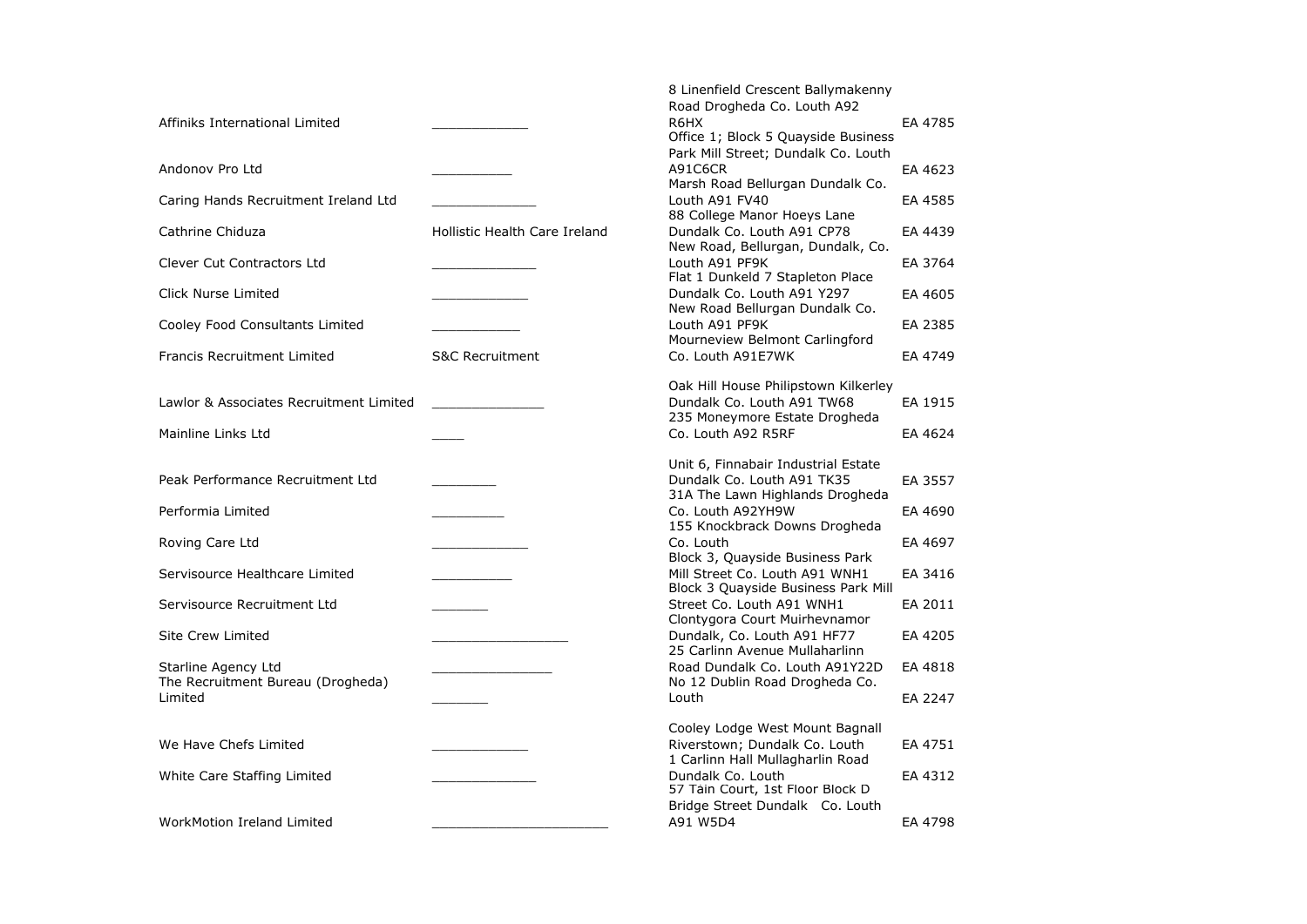## **Mayo**

|       |                                          |                                         | 23 St Mary's Crescent; Westport;                                                                         |         |
|-------|------------------------------------------|-----------------------------------------|----------------------------------------------------------------------------------------------------------|---------|
|       | Aileen Horan                             | The Spa Port                            | Co. Mayo F28 XK25                                                                                        | EA 4620 |
|       | Cara International                       |                                         | Chancery Turlough Castlebar Co.<br>Mayo<br>Chambers House Ellison Street                                 | EA 4759 |
|       | Dolmen Life Sciences Ltd                 | Dolmen Engineering                      | Castlebar Co. Mayo F23FR50<br>Innovation Hubs GMIT Westport Rd                                           | EA 4320 |
|       | <b>HWT Engineering Limited</b>           | Team Horizon                            | Castlebar Co. Mayo F23K162<br>Cahernabrock Shrule Co. Mayo H91                                           | EA 3992 |
|       | ID Employment Specialists Limited        | JWR Employment Specialists Limited TVF3 |                                                                                                          | EA 4192 |
|       | <b>JRC Recruitment Ltd</b>               | <b>Arcon Recruitment Services</b>       | Unit 7, Breaffy Retail Park, Breaffy<br>Road, Castlebar, Co. Mayo<br>47 Chestnut Grove Castlebar Co.     | EA 2071 |
|       | Master Service Recruitment Agency        | <b>MS Recruitment Agency</b>            | Mayo<br>Coarsepark Castlebar Co. Mayo F23                                                                | EA 4684 |
|       | Murray Ambulance Service Ltd             |                                         | <b>EC89</b><br>Mullauns Breaffy Road Ballina Co.                                                         | EA 4631 |
| Meath | Workforce Elite Recruitment Ltd          |                                         | Mayo                                                                                                     | EA 4692 |
|       |                                          |                                         |                                                                                                          |         |
|       | 24hrCareServices Limited                 |                                         | Unit 9; Building 15 Killegland Street<br>Ashbourne Co. Meath A84HH77<br>67 Ardlea Dunshaughlin Co. Meath | EA 3390 |
|       | Alloy Recruitment Ltd                    | <b>Trucker Direct</b>                   | A85 X438                                                                                                 | EA 4515 |
|       | <b>ASF Recruitment Ltd</b>               | <b>ASF Recruitment</b>                  | Dean Hill Hayes Navan Co. Meath<br>New Town Centre Killegland Street                                     | EA 3574 |
|       | <b>Bluestone Personnell Ltd</b>          | <b>Protential Resources</b>             | Ashbourne Co. Meath<br>117 Foxlodge Manor Rathoath Co.                                                   | EA 3561 |
|       | Chire Consultants Ltd                    | Chire                                   | Meath Co. Meath<br>65 Brookville, Hunters Lane,                                                          | EA 4727 |
|       | Clover Career Consultants Ltd            |                                         | Ashbourne, Co. Meath A84 PN30<br>Patrickstown Ballinlough Kells Co.                                      | EA 4635 |
|       | Creane McCormack Limited                 |                                         | Meath<br>22 Bourne Avenue Ashbourne Co.                                                                  | EA 2060 |
|       | <b>Events Recruitment Limited</b>        |                                         | Meath A84T256<br>6 The Lawn Whitefield Hall;<br>Bettystown Drogheda Co. Meath                            | EA 4804 |
|       | Green Isle Recruitment Limited           |                                         | A92 X8FW<br>Rathfeigh Farm Loughlinstown, Tara                                                           | EA 4807 |
|       | GS Agri Recruitment Ltd                  |                                         | Co. Meath<br>Unit 6 Scurlockstown Business Park                                                          | EA 4175 |
|       | Horticulture Ireland (Solutions) Limited | Cohort Recruitment & Training           | Trim Co. Meath C15 NCF7                                                                                  | EA 2155 |
|       |                                          |                                         | 41 Maydenhayes Road Donacarney                                                                           |         |
|       | Irishood International Limited           |                                         | Drogheda Co. Meath A92 XW6Y                                                                              | EA 4789 |
|       | James Gibbons Limited                    | James Gibbons Recruitment               | Ross Cross Tara Co. Meath                                                                                | EA 3500 |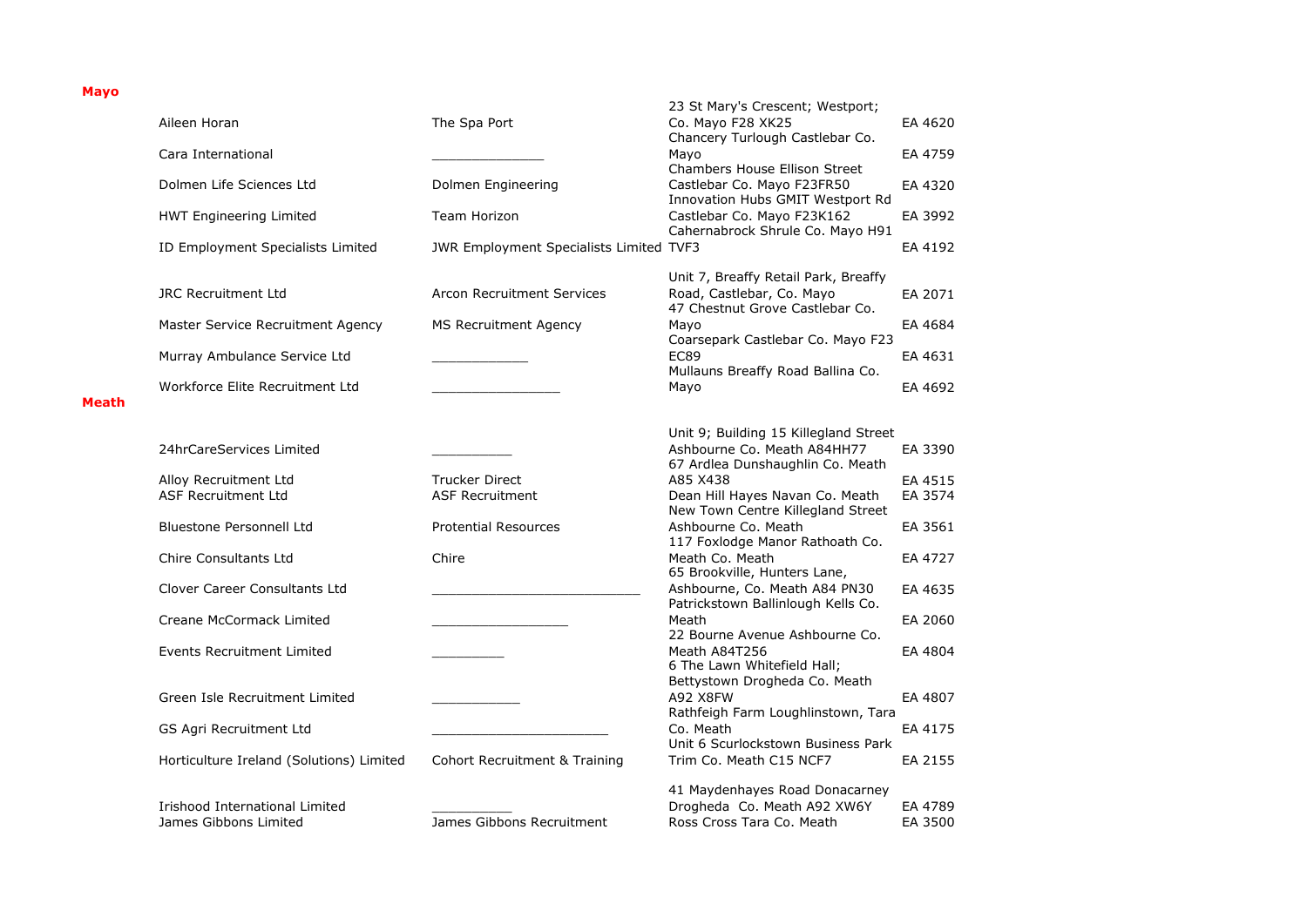|                 |                                       |                            | 1 Cluain Adain Lawn Clonmagadden                                      |         |
|-----------------|---------------------------------------|----------------------------|-----------------------------------------------------------------------|---------|
|                 | Joly Jose                             | EJ Placements              | Navan Co. Meath C15 PDH4                                              | EA 4775 |
|                 | Larnach Recruitment Ltd               |                            | Knock Cottage Knock Castletown KP<br>Navan Co. Meath C15 H670         | EA 4174 |
|                 |                                       |                            | 40 Blackcastle Demesne Slane Road                                     |         |
|                 | Lavina Nursing Agency Ltd             |                            | Navan Co. Meath                                                       | EA 4758 |
|                 | Marsh Mackey Recruitment Consultants  | Marsh Mackey Recruitment   |                                                                       |         |
|                 | Limited                               | Consultants                | 3 Bridge Street Navan Co. Meath                                       | EA 1453 |
|                 | Medsource Medical Services Ltd        |                            | Farrell Street Kells Co. Meath                                        | EA 3514 |
|                 |                                       |                            | Unit 5 Site 30-31; Duleek Business                                    |         |
|                 | Metis Recruit Limited                 |                            | Park Duleek Co. Meath A92 YA34                                        | EA 4570 |
|                 |                                       |                            | Office 13; Unit 8D Telecommute                                        |         |
|                 |                                       |                            | <b>Building Dunshaughlin Business</b>                                 |         |
|                 |                                       |                            | Park Dunshaughlin Co. Meath A85                                       |         |
|                 | Minana International Limited          | Goodpeople.ie              | <b>EE98</b>                                                           | EA 4117 |
|                 | Monroe Recruitment Limited            |                            | 7 The Prospect Athlumney Navan<br>Co. Meath C15VKH3                   | EA 3885 |
|                 | $P + E$ Freeman Ltd                   | PTP Recruitment            | 54 Carne Hill Navan Co. Meath                                         | EA 3217 |
|                 |                                       |                            | 5 Gowna Plaza Bracetown Business                                      |         |
|                 | Priority Placements (Ireland) Limited | <b>Priority Placements</b> | Park Clonee Co. Meath                                                 | EA 1537 |
|                 |                                       |                            | Unit 11, Ground Floor                                                 |         |
|                 |                                       |                            | Scurlockstown Business Park Trim                                      |         |
|                 | Sky Staffing Solutions Ltd            |                            | Co. Meath C15 E793<br>Blackcut Galtrim Summerhill Co.                 | EA 4653 |
|                 | SRE Enterprise & Technical Ltd        | Source Resource            | Meath A83XP20                                                         | EA 4545 |
|                 |                                       |                            | Coolnahinch, Moynalty, Kells, Co.                                     |         |
|                 | The HRS Group Pty Ltd                 |                            | Meath A82 Y045                                                        | EA 3468 |
|                 |                                       |                            | Kilbrook Enfield Co. Meath                                            |         |
|                 | The Recruitment Hub                   |                            | A83DX25<br>82 Oak Park Bailis Down Navan Co.                          | EA 4838 |
|                 | Wellington Consulting Limited         |                            | Meath C15P9W3                                                         | EA 4380 |
| <b>Monaghan</b> |                                       |                            |                                                                       |         |
|                 |                                       |                            |                                                                       |         |
|                 |                                       |                            | Unit 43 The Work House Sherlock                                       |         |
|                 | <b>Aertalent Limited</b>              |                            | Road Carrickmacross Co. Monaghan EA 4795                              |         |
|                 |                                       |                            | Unit 9 Steadfast Industrial Estate<br>Carrickmacross Co. Monaghan A81 |         |
|                 | Creevy Lake Ltd                       | Pembroke Alliance          | <b>XY79</b>                                                           | EA 4615 |
|                 |                                       |                            |                                                                       |         |
|                 |                                       |                            | Lisduff Loughmourne Castleblayney                                     |         |
|                 | Lisna Ventures Ltd                    |                            | Co. Monaghan A75 T927                                                 | EA 4805 |
|                 |                                       |                            | Tandrageebane Co. Monaghan H18                                        |         |
|                 | Medistaff Locum Recruitment Ltd       | <b>Direct Medics</b>       | W291<br>Drumullard Shantonagh                                         | EA 2383 |
|                 |                                       |                            | Castleblayney Co. Monaghan A75                                        |         |
|                 | Roybridge Ltd                         | <b>KSH Group</b>           | A027                                                                  | EA 4806 |
|                 |                                       |                            |                                                                       |         |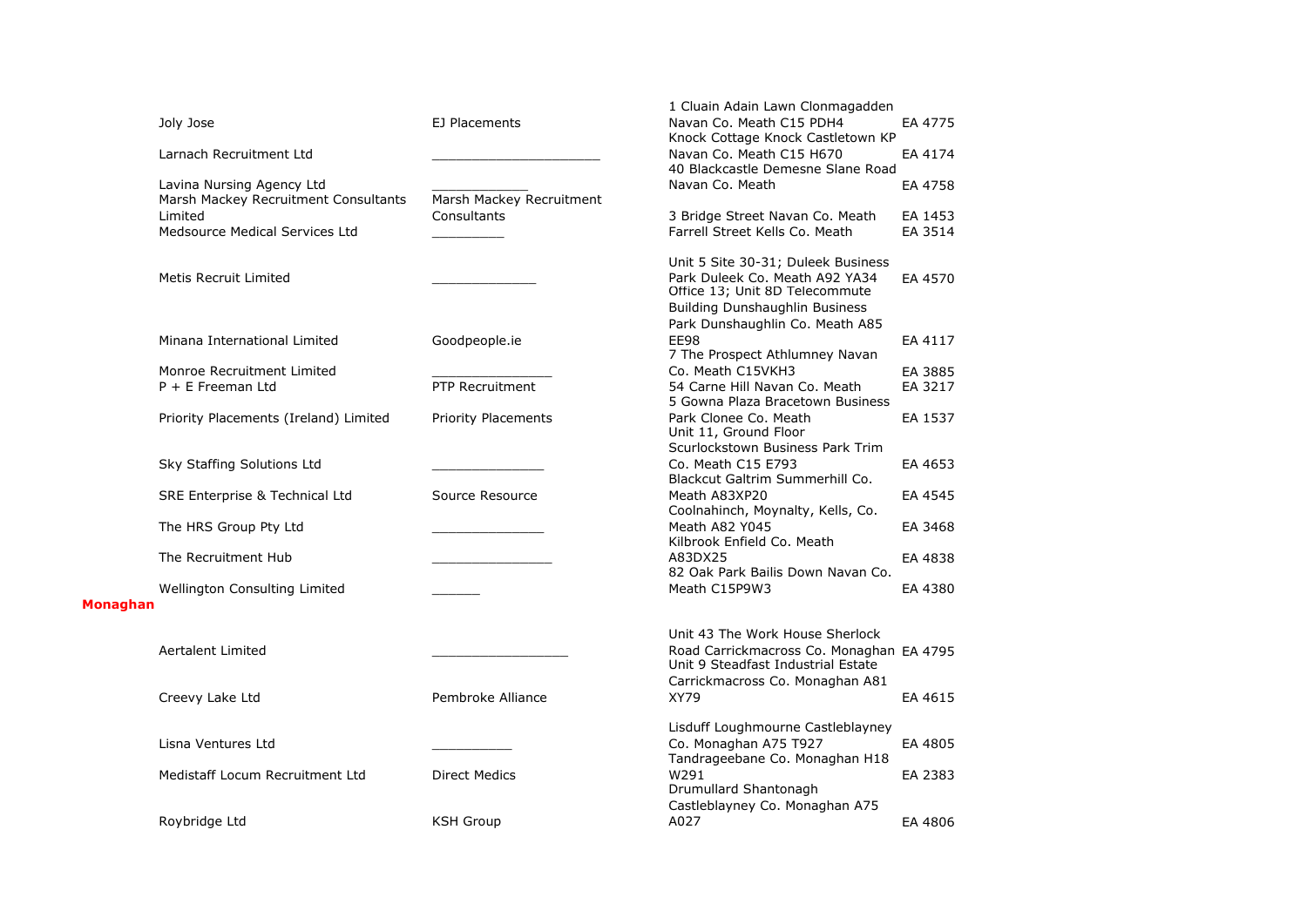## **Offaly**

|                  | Allpro Recruitment Ltd                                                      |                                         | Axis Business Park Clara Road<br>Tullamore, Co. Offaly                                                                              | EA 3947                       |
|------------------|-----------------------------------------------------------------------------|-----------------------------------------|-------------------------------------------------------------------------------------------------------------------------------------|-------------------------------|
|                  | Carry Care Limited                                                          |                                         | Collins Lane Tullamore Co. Offaly<br>R35YX07                                                                                        | EA 4604                       |
| <b>Roscommon</b> | Pharmaval Engineering Ltd                                                   |                                         | 13A Fr Kearns Street Edenderry Co.<br>Offalv                                                                                        | EA 4008                       |
|                  | Aluba Ltd                                                                   |                                         | Killumod Carrick on Shannon Co.<br>Roscommon                                                                                        | EA 4825                       |
|                  | NexVentur Ltd                                                               |                                         | 4 The Rookery Scramogue Kilglass<br>Co. Roscommon F42 H728<br>11 Harbour Road Tarmon Harbour                                        | EA 4745                       |
|                  | Quill Legal Recruitment Limited                                             |                                         | Termonbarry Co. Roscommon N39<br><b>FT89</b>                                                                                        | EA 4826                       |
|                  | Ratio Recruitment Limited                                                   |                                         | Unit 2 Scramogue Manor Scramoge<br>Co. Roscommon F42VW31<br>57 O'Carolan's Court Kilronan                                           | EA 4619                       |
| <b>Sligo</b>     | <b>Talent Hunt District Limited</b>                                         |                                         | Castle Estates Ballyfarnon Co.<br>Roscommon                                                                                         | EA 4539                       |
|                  | Baycare Health Services Ireland Limited                                     |                                         | Mountain Road Tubbercurry Co.<br>Sligo<br>3 Sráid na Mara First Sea Road Co.                                                        | EA 3953                       |
|                  | <b>IHR Euro Ltd</b>                                                         |                                         | Sligo F91 P9X8                                                                                                                      | EA 4646                       |
|                  | Liberty Dream Care Overseas Study &<br>Placement Ltd                        |                                         | 4 Beechwood Court Ballytivnan Old<br>Bundoran Road Co. Sligo F91 R29T<br>4 Teeling Street Abbeyquarter                              | EA 4517                       |
| <b>Tipperary</b> | Westcare Staffing Services Limited                                          | <b>GSW Solutions</b>                    | North Co. Sligo                                                                                                                     | EA 4432                       |
|                  | AA Euro Recruitment Ireland Limited                                         |                                         | Ballyfowloo Cashel Co. Tipperary<br><b>E25 KN28</b><br>2 Cascade Heights Oldbridge                                                  | EA 2381                       |
|                  | Aisling Recruitment Ireland Limited<br>Anne Kelly<br>Aspire Recruitment Ltd | <b>Acceleration Recruitment</b>         | Clonmel Co. Tipperary E91 P220<br>Mill St Borrisokane Co. Tipperary<br>Tyone Nenagh Co. Tipperary                                   | EA 4564<br>EA 4010<br>EA 4228 |
|                  | Brian Moloney<br>FRS Recruitment Society Limited                            | Elm Personnel<br><b>FRS Recruitment</b> | Kyleballygalvin The Commons<br>Thurles Co. Tipperary E41CF24<br>Derryvale Roscrea Co. Tipperary<br>No 6 Caherelly Close Main Street | EA 4703<br>EA 1420            |
|                  | Get The Chef Ltd                                                            |                                         | Ballina Co. Tipperary V94YEX8<br>79 Willow Park Clonmel Co.                                                                         | EA 4714                       |
|                  | Joe Leahy<br><b>Neaufort Limited</b><br>Neulot Limited                      | Scorpion Recruitment                    | Tipperary<br>Derrygrath, Cahir Co. Tipperary<br>Derrygrath Cahir Co. Tipperary                                                      | EA 3862<br>EA 3655<br>EA 4472 |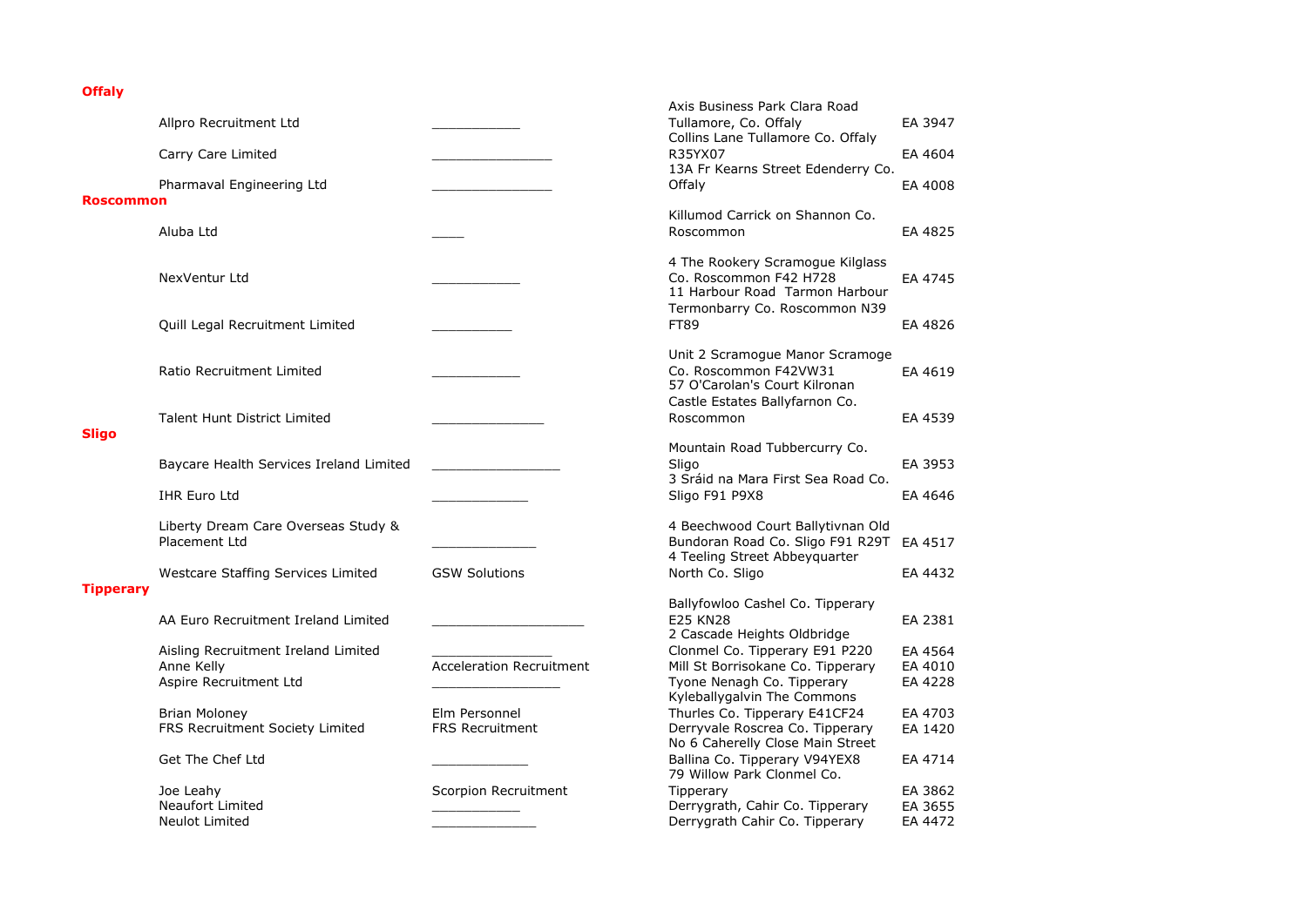|                  | O Brien Recruitment                                 |                                  | Coolacussane Dundrum Co.<br>Tipperary E34 XR89<br>Rathnaveen Tipperary Town Co.                                       | EA 3709            |
|------------------|-----------------------------------------------------|----------------------------------|-----------------------------------------------------------------------------------------------------------------------|--------------------|
|                  | <b>Patrick Collins</b>                              | Eur Nurse Healthcare Recruitment | Tipperary E34 Y935<br>Featherbed Lane Manna South                                                                     | EA 4676            |
|                  | Sheedy Management Services Ltd                      |                                  | Templemore Co. Tipperary E41<br>X660<br>13 An Chuirt Monard Co. Tipperary                                             | EA 4161            |
| <b>UK</b>        | <b>XZERV Ltd</b>                                    | The Pharmacist Panel             | E34WP11                                                                                                               | EA 4715            |
|                  | <b>AllDoctors Limited</b><br>Meraki Medical Limited | <b>AllDoctors Limited</b>        | 46 Tiverton Grove Romford Essex<br>Co. UK RM3 9UA<br>7 Aberdeen Gardens Leigh-on-sea<br>Essex Co. UK                  | EA 4731<br>EA 4616 |
| <b>Waterford</b> |                                                     |                                  |                                                                                                                       |                    |
|                  | AA Euro CS Ltd                                      |                                  | Unit 504 Western Extension<br>Industrial Estate Cork Road Co.<br>Waterford X91 PY27<br>Tintur Cappoquin Co. Waterford | EA 4667            |
|                  | <b>B &amp; B Nursing Limited</b>                    | B & B Nursing                    | P51R5Y3                                                                                                               | EA 2371            |
|                  | Caledonia Medical Ltd                               |                                  | 2 St Patricks Terrace Co. Waterford EA 3124<br>Ballinamuck West Dungarvan Co.                                         |                    |
|                  | <b>Curran Recruitment Limited</b>                   |                                  | Waterford X35EI81                                                                                                     | EA 4437            |
|                  | Hartley People Limited                              |                                  | Unit 1B Cleaboy Business Park Old<br>Kilmeaden Road Co. Waterford                                                     | EA 1956            |
|                  | Matrix Recruitment Group Limited                    | Matrix Recruitment               | Unit 7b, Cleaboy Business Park Old<br>Kilmeaden Road Co. Waterford                                                    | EA 1900            |
|                  | Matrix Recruitment Group Ltd                        |                                  | Unit 7b Cleaboy Business Park, Old<br>Kilmeaden Road, Co. Waterford<br>40 The Grove Kill St Lawrence                  | EA 3705            |
|                  | Milis International Expert Itd                      |                                  | Airport Road Co. Waterford X91<br>R9XP                                                                                | EA 4769            |
|                  | Nova Europe Placement Consultancy                   |                                  | St. Josephs Ballinaneeshagh Cork<br>Road Co. Waterford X91VK61<br>7 Durands Court Parnell Street Co.                  | EA 4788            |
|                  | <b>RPG Consulting Limited</b>                       | <b>RPG Recruitment</b>           | Waterford X91 FH56<br>6 Farifield Court Belvedere Manor                                                               | EA 2135            |
|                  | Santy Joseph                                        | Health -Acts Recruiters Ireland  | Co. Waterford X91C83P<br>Dromore Aglish Cappoquinn Co.                                                                | EA 3592            |
|                  |                                                     |                                  | Waterford P51 AH10<br>1 Crab Cottages Dunmore East Co.                                                                | EA 3853            |
| Westmeath        | Taylor Recruitment Company LTD                      |                                  | Waterford                                                                                                             | EA 4423            |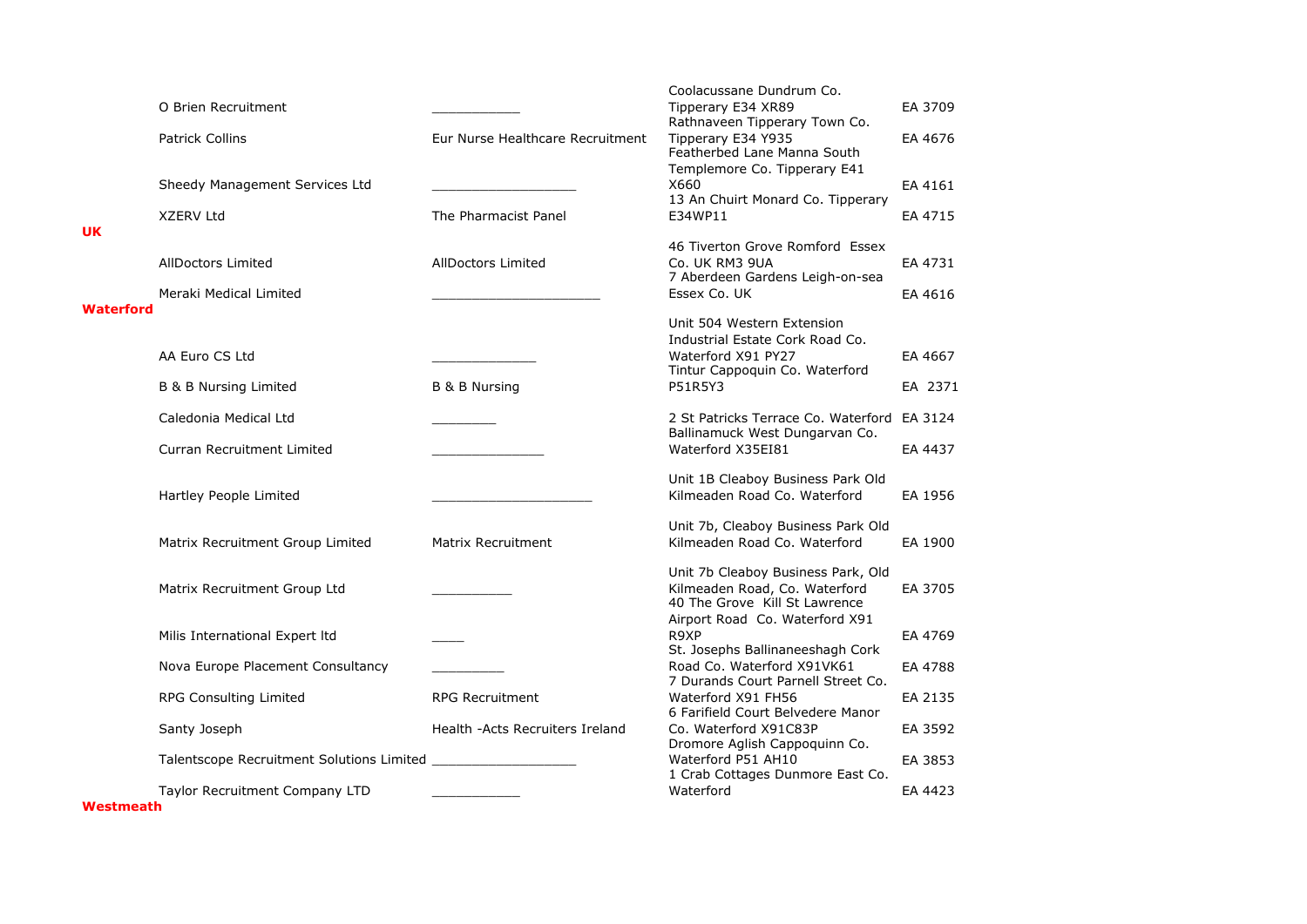|         | Intersearch Ireland Limited                                                                                                                | INTERSEARCH                                                                        | 1st Floor Diskin Centre Golden<br>Island Road Athlone Co. Westmeath EA 3497                                                                                          |                                          |
|---------|--------------------------------------------------------------------------------------------------------------------------------------------|------------------------------------------------------------------------------------|----------------------------------------------------------------------------------------------------------------------------------------------------------------------|------------------------------------------|
|         | O'Brien Associates (India) Educational<br><b>Consultants Limited</b>                                                                       | O'Brien International Educational<br><b>Consultants &amp; Recruitment Services</b> | Killucan House Killucan Mullingar<br>Co. Westmeath N91 CP77                                                                                                          | EA 4419                                  |
|         | <b>OSP Recruitment Limited</b>                                                                                                             |                                                                                    | Moycashel Kilbeggan Co.<br>Westmeath                                                                                                                                 | EA 3903                                  |
|         | Pharma Force Limited                                                                                                                       |                                                                                    | Unit 3 Zone C Mullingar Business<br>Park Mullingar Co. Westmeath N94<br><b>DK59</b><br>RBK House Irishtown Athlone Co.                                               | EA 4411                                  |
|         | Russell Brennan Keane Business Advisers                                                                                                    |                                                                                    | Westmeath<br>37 Tormey Villas Athlone Co.                                                                                                                            | EA 1445                                  |
|         | RVB Sapphire Recruitment Limited                                                                                                           |                                                                                    | Westmeath N37 YF72<br>1 Garden Vale Ballymahon Road                                                                                                                  | EA 4355                                  |
|         | Stephens Cooke Recruitment Limited                                                                                                         | <b>SCRS</b>                                                                        | Athlone Co. Westmeath<br>56 Manorfield Kinnegad Co.                                                                                                                  | EA 4586                                  |
|         | Supreme Training Ltd                                                                                                                       |                                                                                    | Westmeath N91 XY26                                                                                                                                                   | EA 4774                                  |
| Wexford | The Garage Mentor                                                                                                                          |                                                                                    | 2 Retreat Ridge Retreat Road<br>Athlone Co. Westmeath N37 PX63                                                                                                       | EA 4830                                  |
|         | <b>Aureol Global Connections Ltd</b><br><b>BSS Contract Solutions Ltd</b><br><b>BSS Personnel Limited</b><br><b>BSS Subcontractors Ltd</b> | <b>BSS Building Staff Solutions</b><br><b>BSS Building Staff Solutions</b>         | Dun Romin Ballyregan Lane<br>Craanford Co. Wexford Y25 DX76<br>Glaslacken Bunclody Co. Wexford<br>Glaslacken Bunclody Co. Wexford<br>Glaslacken Bunclody Co. Wexford | EA 4738<br>EA 3773<br>EA 3863<br>EA 3772 |
|         | Butchers Best New Ross Ltd                                                                                                                 |                                                                                    | Lidl Carpark New Ross Co. Wexford<br>Co. Wexford                                                                                                                     | EA 4768                                  |
|         | <b>Emerald Nursing Limited</b>                                                                                                             |                                                                                    | 36 Ocean Point Courtown Co.<br>Wexford                                                                                                                               | EA 4154                                  |
|         | <b>Exceed Recruitment Ltd</b>                                                                                                              |                                                                                    | Unit 6C Enniscorthy Enterprise and<br>Technology Centre Enniscorthy Co.<br>Wexford<br>Office L, Wexford Enterprise Centre<br>Strandfield Business Park Kerlogue      | EA 4642                                  |
|         | Gemma Hayes Recruitment Limited                                                                                                            | Gemma Hayes Recruitment                                                            | Rosslare Road Co. Wexford<br>Y35XN66                                                                                                                                 | EA 3218                                  |
|         | Pacific Crewing Services Ltd                                                                                                               |                                                                                    | Unit R3 Clonard Village Co. Wexford EA 4071                                                                                                                          |                                          |
|         | People Solutions Limited<br>Purcell O'Leary Recruitment Services                                                                           |                                                                                    | Dublin Road Enniscorthy Co.<br>Wexford Y21 Y9E4<br>Galbally Ballyhogue Enniscorthy Co.                                                                               | EA 1447                                  |
|         | Limited                                                                                                                                    |                                                                                    | Wexford Y21A586<br>Roker Lodge; Shrule Kilcomb                                                                                                                       | EA 4120                                  |
|         | Rachel Wood                                                                                                                                | <b>Belle Recruitment</b>                                                           | Craanford; Gorey Co. Wexford<br>Y25N938                                                                                                                              | EA 4663                                  |